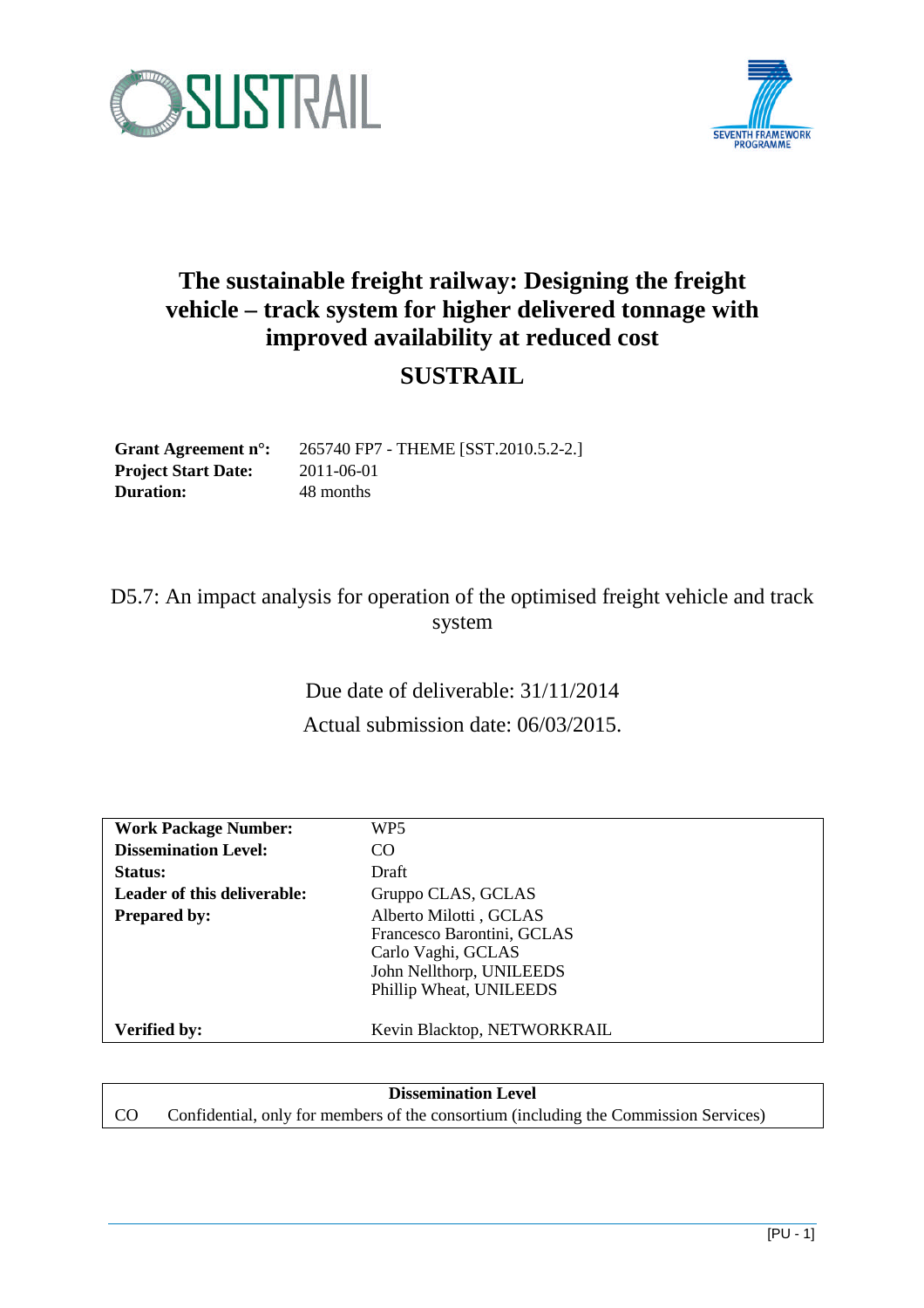

| <b>Document History</b> |             |                                                                      |                                   |
|-------------------------|-------------|----------------------------------------------------------------------|-----------------------------------|
| <b>Version</b>          | <b>Date</b> | <b>Author/s</b>                                                      | <b>Description</b>                |
| Draft 0.1               | 31/10/2014  | Alberto Milotti, Carlo Vaghi                                         | Document Structure                |
| Draft 0.2               | 19/11/2014  | Alberto Milotti, Francesco Barontini                                 | 1 <sup>st</sup> Draft Deliverable |
| <b>Final Draft</b>      | 19/12/2014  | Alberto Milotti, Francesco Barontini,<br>John Nellthorp, Phill Wheat | Completed<br>Deliverable          |
|                         |             |                                                                      |                                   |

## **Disclaimer**

The information in this document is provided as is and no guarantee or warranty is given that the information is fit for any particular purpose. The user thereof uses the information at its sole risk and liability.

The document reflects only the author's views and the Community is not liable for any use that may be made of the information contained therein.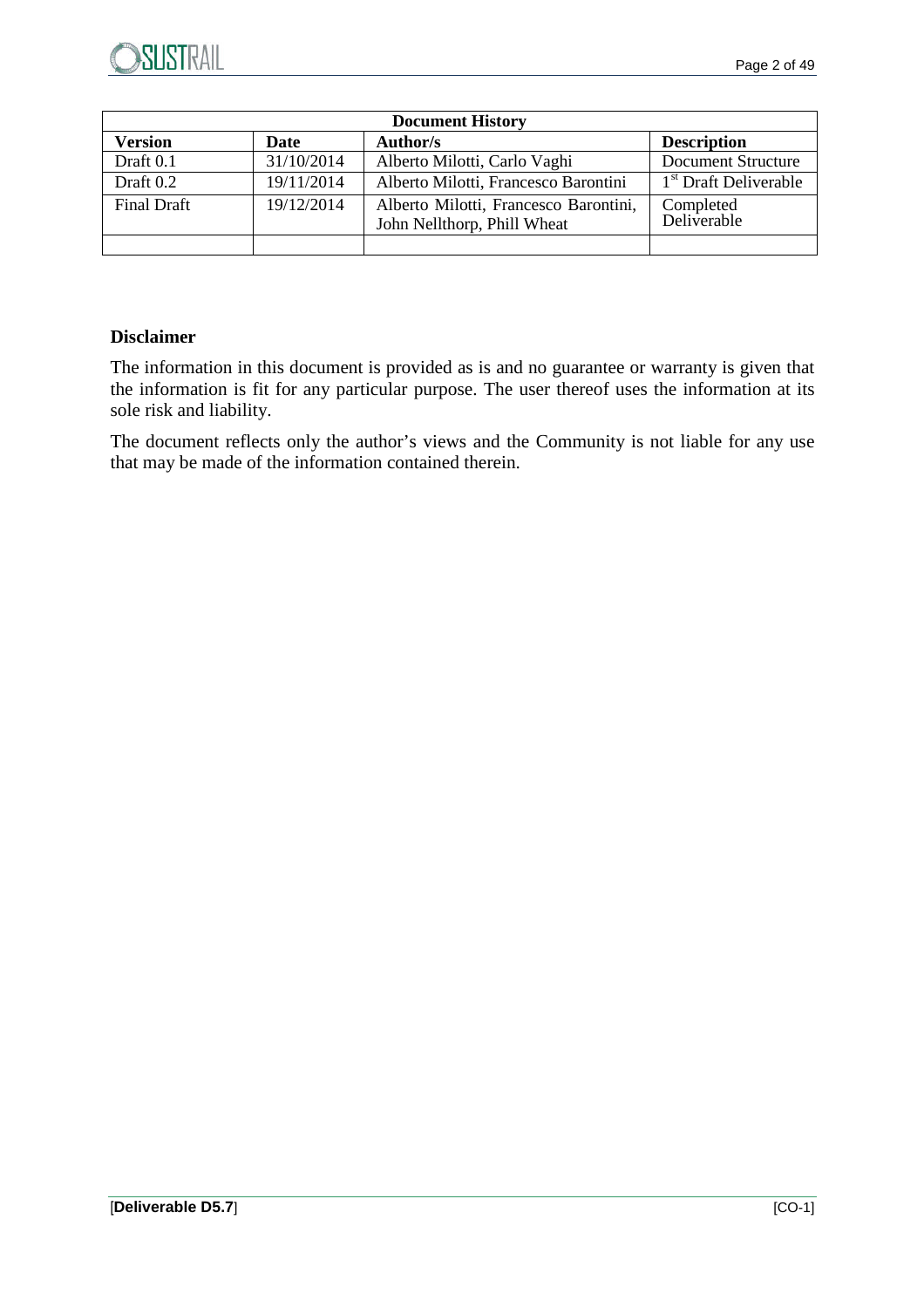

# **Table of contents**

| 5.3.4 Human interactions, barriers to the implementation and further suggestions  44 |
|--------------------------------------------------------------------------------------|
|                                                                                      |
|                                                                                      |
|                                                                                      |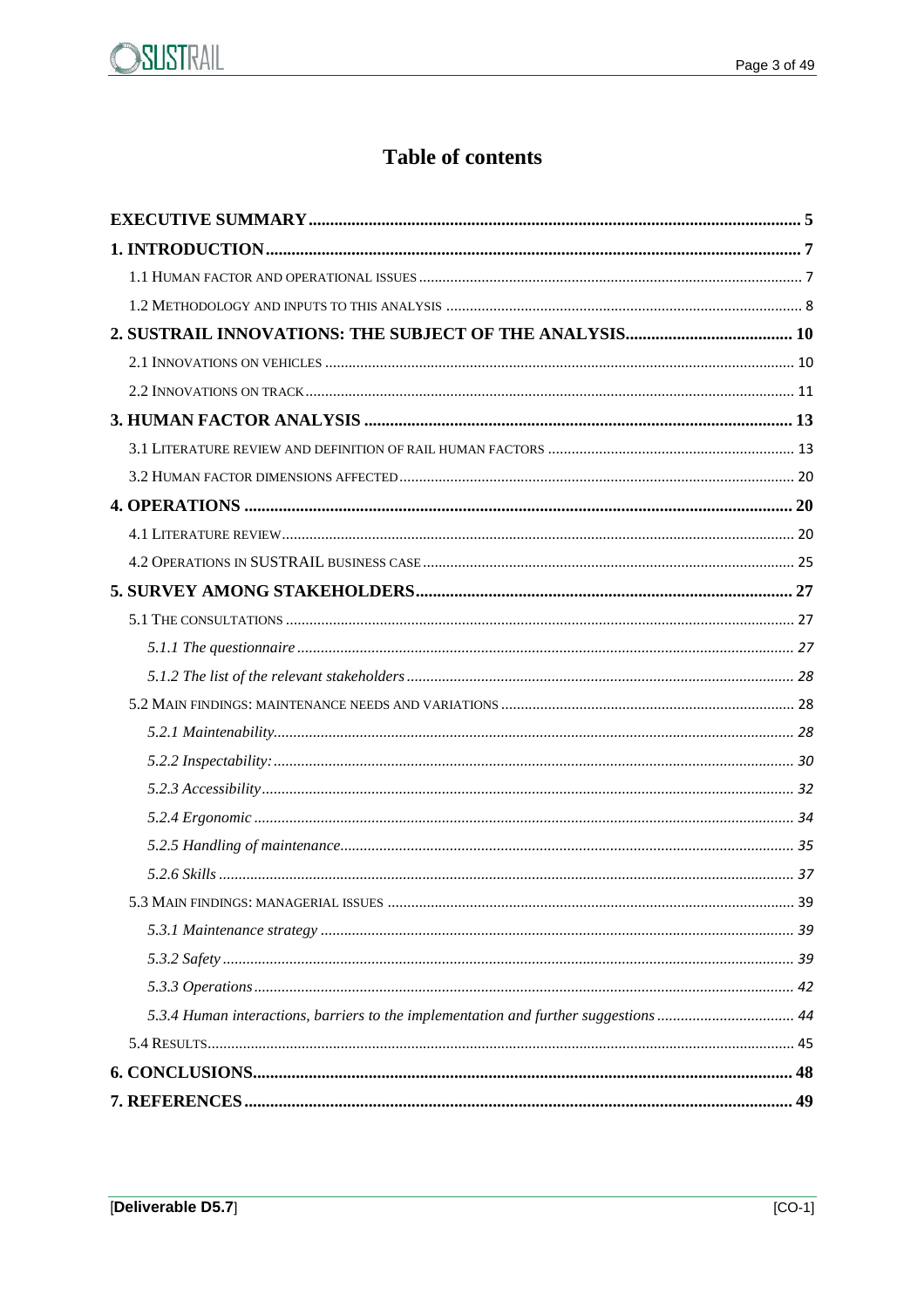

# **List of Figures**

| FIGURE 2 STANDARD SEQUENCE OF PHYSICAL PROCESSES IN A ROAD-TO-RAIL TERMINAL PROCESS  22 |  |
|-----------------------------------------------------------------------------------------|--|
|                                                                                         |  |
|                                                                                         |  |
|                                                                                         |  |
|                                                                                         |  |
|                                                                                         |  |

## **List of Tables**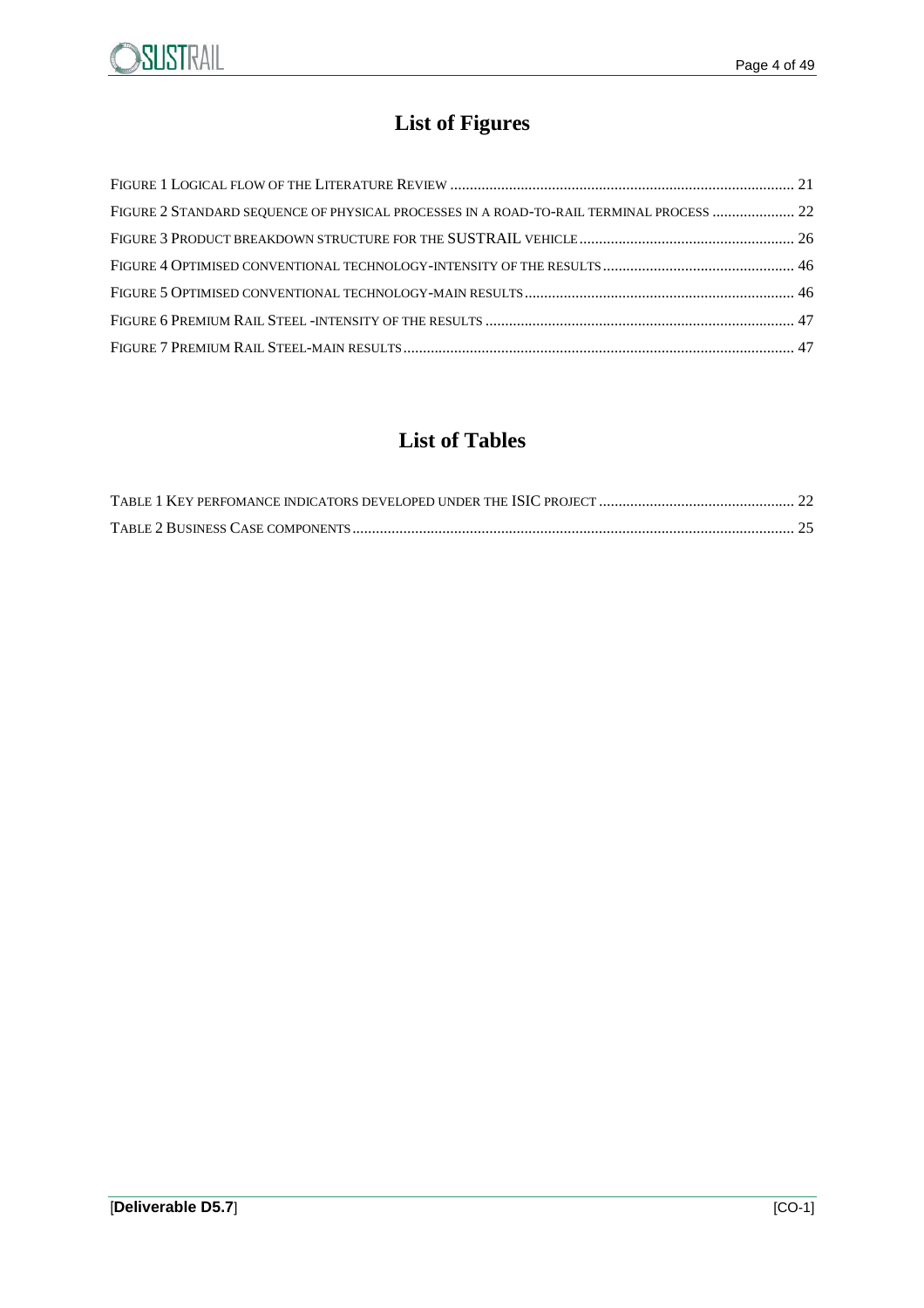# **EXECUTIVE SUMMARY**

One objective of the SUSTRAIL project is to address phasing issues of the innovations designed, in order to give answers to the important question about the acceptance of rail innovations, i.e. if and under which conditions will the industry buy into the proposals coming forward from the project.

In order to ensure a successful set up of the SUSTRAIL innovations, the business plan of the deployment of the designed solutions in the market should be researched and analysed. Questions on how the new proposed service will impact the rail market and whether it will lead to environmental, commercial and social benefits in the regions need to be answered.

In this respect, the Work Package 5 produces a methodologically sound evaluation set up for the project covering all the different dimensions and fields (economics, transport effectiveness, environment, social issues) for validation. This set up ensures a neutral, objective and proper measurement of the results of the project.

The goal of Deliverable 5.7 is to assess and quantify how much SUSTRAIL impacts on the rail transport industry in terms of personnel needs. This is necessary in order to point out if the project is convenient and desirable for the society as a whole, analysing the social benefits generated by the implementation of this new solution in the long run. Results are achieved producing an evaluation matrix at the end of the Deliverable.

The analysis of phasing issues of SUSTRAIL innovations on vehicles and tracks is built through the definition of a business model and the assessment of impacts. One particular aspect includes the identification and the assessment of human factor issues, such as:

- the impacts of SUSTRAIL innovations on vehicles and tracks on human aspects of the rail freight operations, (maintenance, inspection and other train handover activities);
- key barriers for implementation of the designed innovations that may be brought by human factors during the phasing of the introduction of innovations.

The analysis was developed in two steps. The first step of the process was completed during 2013, and consisted, after a literature review, in a first round of interviews, devoted to discuss with relevant stakeholders the possible impacts of a provisional list of innovations. This permitted to researchers to elaborate a final list of questions and to calibrate the interviews in order to produce relevant results in the general context of the project. Among the complete list of innovations, it was agreed to focus the attention of the interviewer on two main innovations on vehicles and tracks that are close to be realized on the final phase of the project.

Some activities and dimensions are more affected by the SUSTRAIL innovations than others: maintenance activities (rail replacement, track inspections, transition management, ballast screening, tamping and other); inspections (time needed per inspections and personnel needs); ergonomics of the maintenance agents (e.g. working positions, hot/cold conditions, dangerous locations) and the skills of the agents with consequent training required. As stated before, this list represents the starting point for the analysis of the human factors variations determined by the implementation of the SUSTRAIL innovations.

These topics were also utilized in the SUSTRAIL business case, which includes the impacts of the SUSTRAIL innovations on freight operators, infrastructure managers, end users (freight customers) and a range of  $3<sup>rd</sup>$  parties. Changes in operations – combined with investment in new technology vehicles and track – feed through into changes in each of these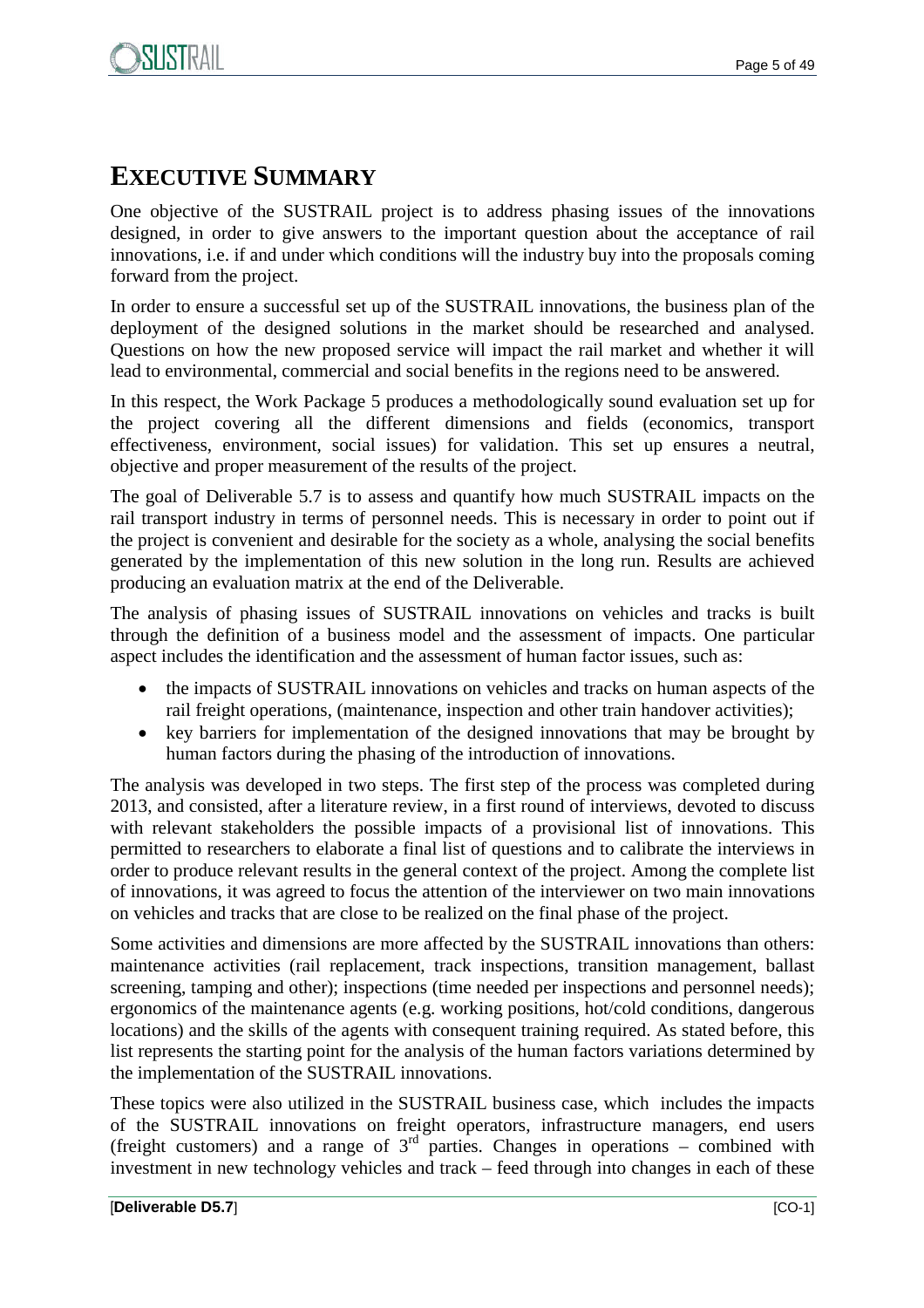categories. On the cost side, these changes can produce net cost reductions for the industry, while on the demand side, improvements in rail freight service quality and cost can lead to increased rail mode share and revenue for the rail industry. Together, these improvements will produce a net cost impact on the industry, which will be measured using the LCC model. The results will be included in the final set of deliverables from SUSTRAIL WP5.

The outcome of the interviews gives useful provisional insights on the impacts of SUSTRAIL innovations on human factors. In particular, **the effort in maintenance and inspections will decrease**, however, it is not possible to quantify or to assess homogeneously the magnitude. The results of the interviews reflect the expectation in a **decrease in track and vehicle maintenance efforts**. In fact, this area is expected to benefit most from SUSTRAIL innovations terms of a **decrease in human factor related costs**. **Regarding track maintenance activities, cost decreases are expected for several tasks due to a decrease in the frequency and an increase in automation. In general, manual work tasks are expected to decrease due to the implementation of SUSTRAIL innovations, in particular the need of walking along tracks.** For several track and vehicle inspection and maintenance tasks, the experts expect a change in demand for the handling of machinery and skill sets required – such as an **increase in engineer and technical skills and skills to work with computer and digital systems** – and hence it necessitates training activities to accompany the introduction of SUSTRAIL innovations.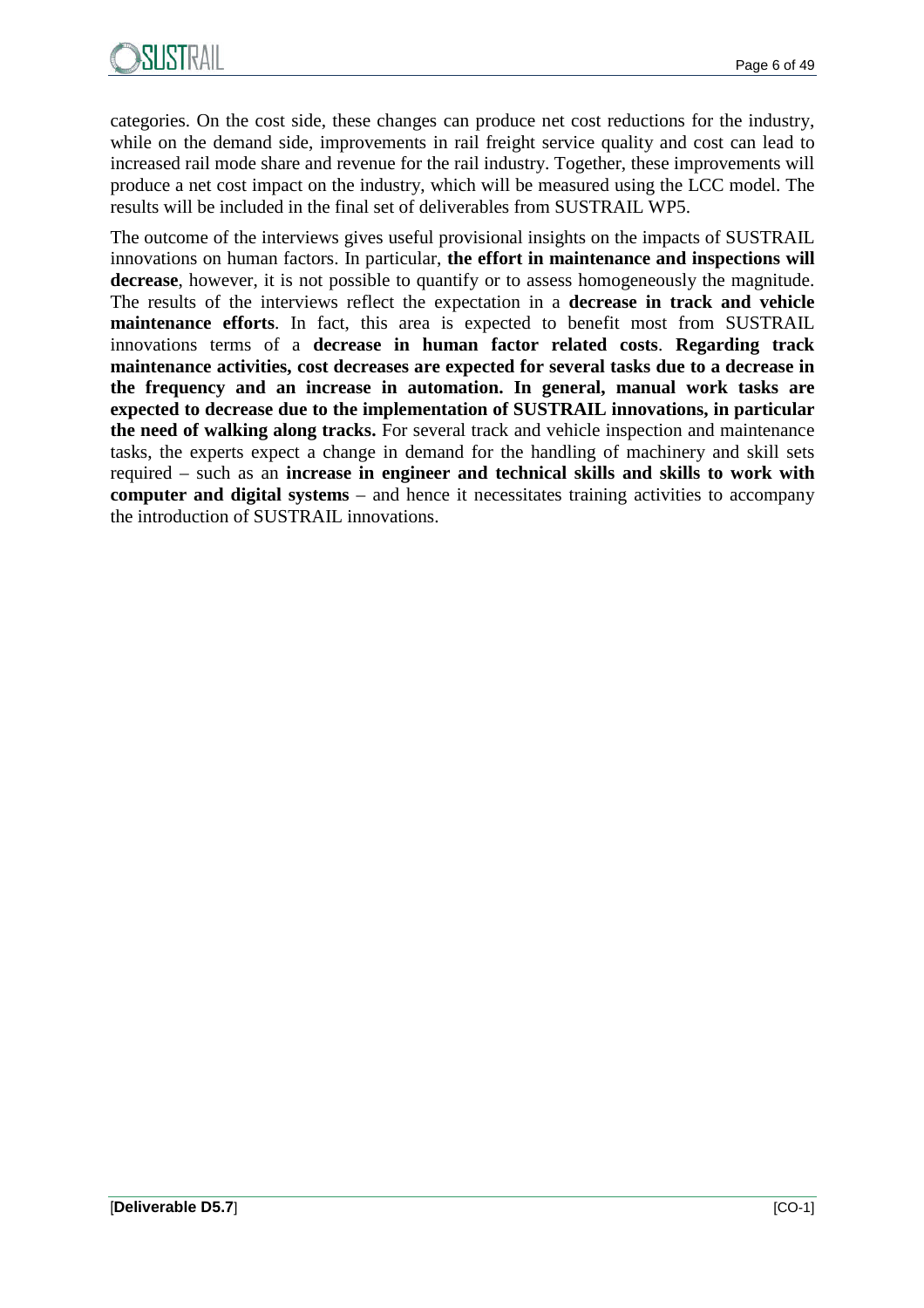## **1. INTRODUCTION**

## 1.1 Human factor and operational issues

One objective of the SUSTRAIL project is to address phasing issues of the innovations designed, in order to give answers to the important question about the acceptance of rail innovations, i.e. if and under which conditions will the industry buy into the proposals coming forward from the project.

The analysis of phasing issues of SUSTRAIL innovations is built through the definition of a business model and the assessment of impacts. One particular aspect includes the identification and the assessment of human factor issues, such as :

- the impacts of SUSTRAIL innovations on human aspects of the rail freight operations, (maintenance, inspection and other train handover activities);
- key barriers for implementation of the designed innovations that may be brought by human factors during the phasing of the introduction of innovations.

Hence the human factor analysis addresses to two main goals:

- 1. Assessing how human factors and workforce skills are influencing the implementation (phasing) of innovative solutions in the railway system, and identifying key barriers to implementation brought by human factors;
- 2. Assessing how innovations influence the need for human activities, e.g.
	- a. Training
	- b. New workforce skills
	- c. Recruitment

As concerns the first goal of the analysis, results expected are qualitative, based on literature review and experts opinion.

The second goal implies a more articulated analysis, which main outcome is the assessment of the need for changes in human factors brought by SUSTRAIL innovations, responding to specific objectives e.g., :

- Assessing where and when training has to change and/or new training is needed
- Assessing which operations are most affected by changes in human factors: maintenance (also representing largest working force), inspections, monitoring
- Evaluating the impact of SUSTRAIL innovations on drivers
- Assessing social impact of SUSTRAIL innovations, as an input to Cost-Benefit analysis to be performed as a general impact assessment framework of the business case;
- Proposing a framework to update and renew human factors aspects, to keep the human factors and workforce skills correlated with the progress and implementation of innovations

Operational aspects of the freight train of the future require specific attention since higher speed, longer train length and different wheel-rail forces have significant impact on freight train operations. Changes in operations affect human factors aspects such as driver behaviour and handling need. Such aspects have to be included in the impact analysis, with indications of the human resource differentials between ex-ante and ex-post scenarios, based on the availability of relevant operation times at cross borders and terminals within the business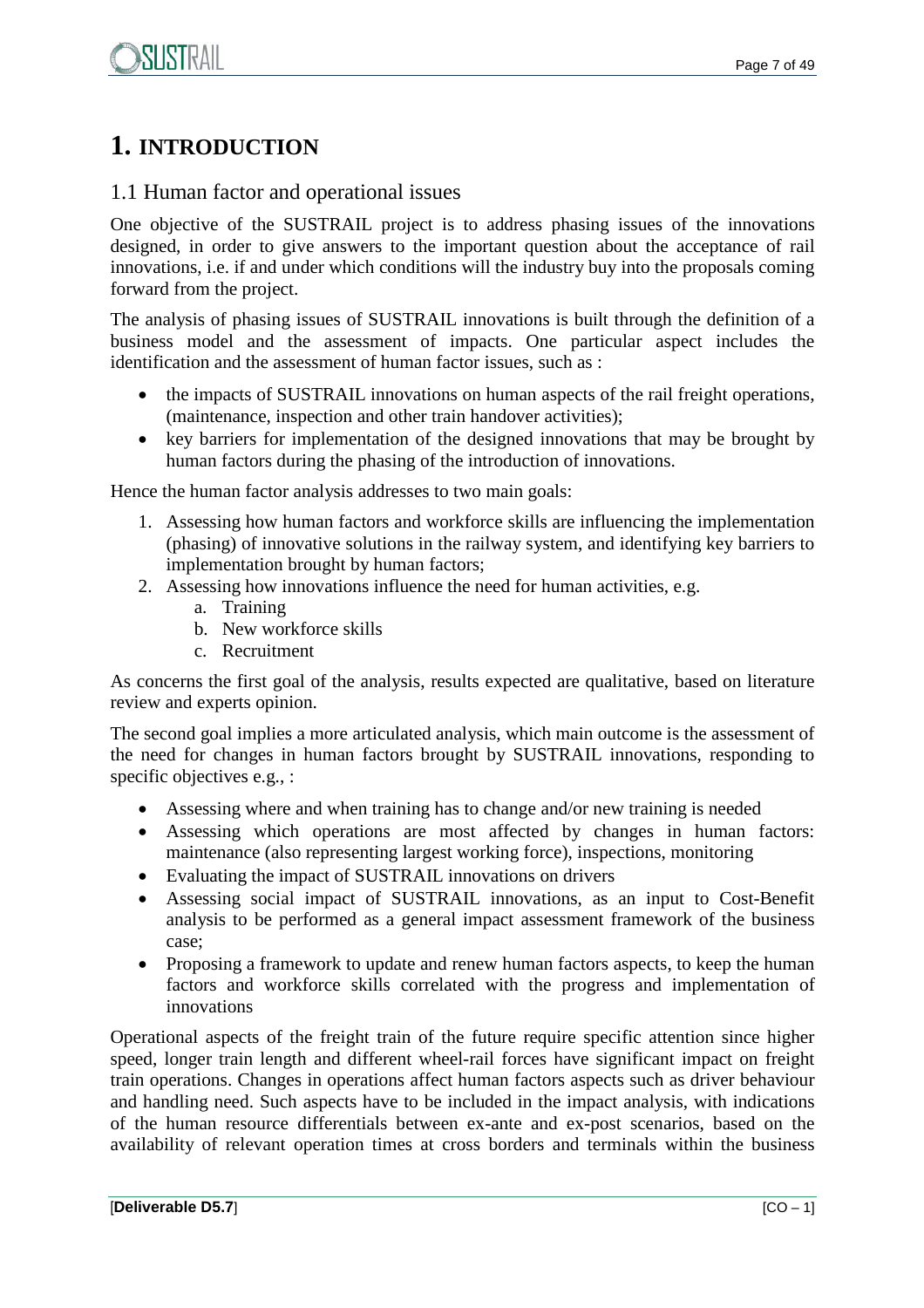

cases, and having as outcome the impact on freight train operations of the optimised freight train of the future including:

- access/egress to/from terminals
- cross border operations (coupling/decoupling of locomotives, train handover)
- other operations.

This subsection assesses the human factor and operational issues arising from the implementation of the innovations to be developed in WP 3 and 4. The assessment is an iterative progress and will therefore be updated during the project period in the course of the development of the innovations.

This section provides an initial assessment of major human factor and operational issues, starting with a literature review of past and ongoing research projects, and with the outcome of a preliminary survey made among stakeholders of the rail sector including national IMs and railway associations.

The list of innovations to be assessed was given in the previous two sections, concerning "Novel rail technologies, interface and track stiffness knowledge and issues" and "Novel vehicle technologies and interface issues arising" respectively.

Whilst the technical and operational specifications are still under definition in WP3 and WP4, experts have considered aspects of SUSTRAIL technological innovations in order to give opinion on general and specific aspects related to human factors.

## 1.2 Methodology and inputs to this analysis

The analysis was developed in two steps. This document presents the main results emerged during the entire process. The objective of study is to realize a series of interviews and to discuss the outcomes of the SUSTRAIL project in terms of effects on the human factors.

The first step of the process was completed during 2013, and consisted in a first round of interviews, devoted to discuss with relevant stakeholders the possible impacts of a provisional list of innovations. This permitted to researchers to elaborate a final list of questions and to calibrate the interviews in order to produce relevant results in the general context of the project. The final list of innovations was provided by other WPs during the course of the project and is presented in the present Deliverable. Among the complete list of innovations, it was agreed to focus the attention of the interviewer on two main innovations, that are close to be realized on the final phase of the project.

Interviews were realized by telephone or by direct meeting and they were focused on the collection of qualitative and quantitative inputs. A final analysis of the main outcomes of the interviews is presented at the end of the deliverable.

Some activities and dimensions are more affected by the SUSTRAIL innovations than others. The following list presents a number of dimensions that could be importantly influenced by the introduction of the SUSTRAIL innovations. This list refers to the overall innovations and represents the starting point for the analysis that will be carried out during the following chapters.

- 1) Maintenance activites:
	- a. rail replacement
	- b. track inspections
	- c. transition management (measuring track stiffness)
	- d. Ballast screening (cleaning)
	- e. Tamping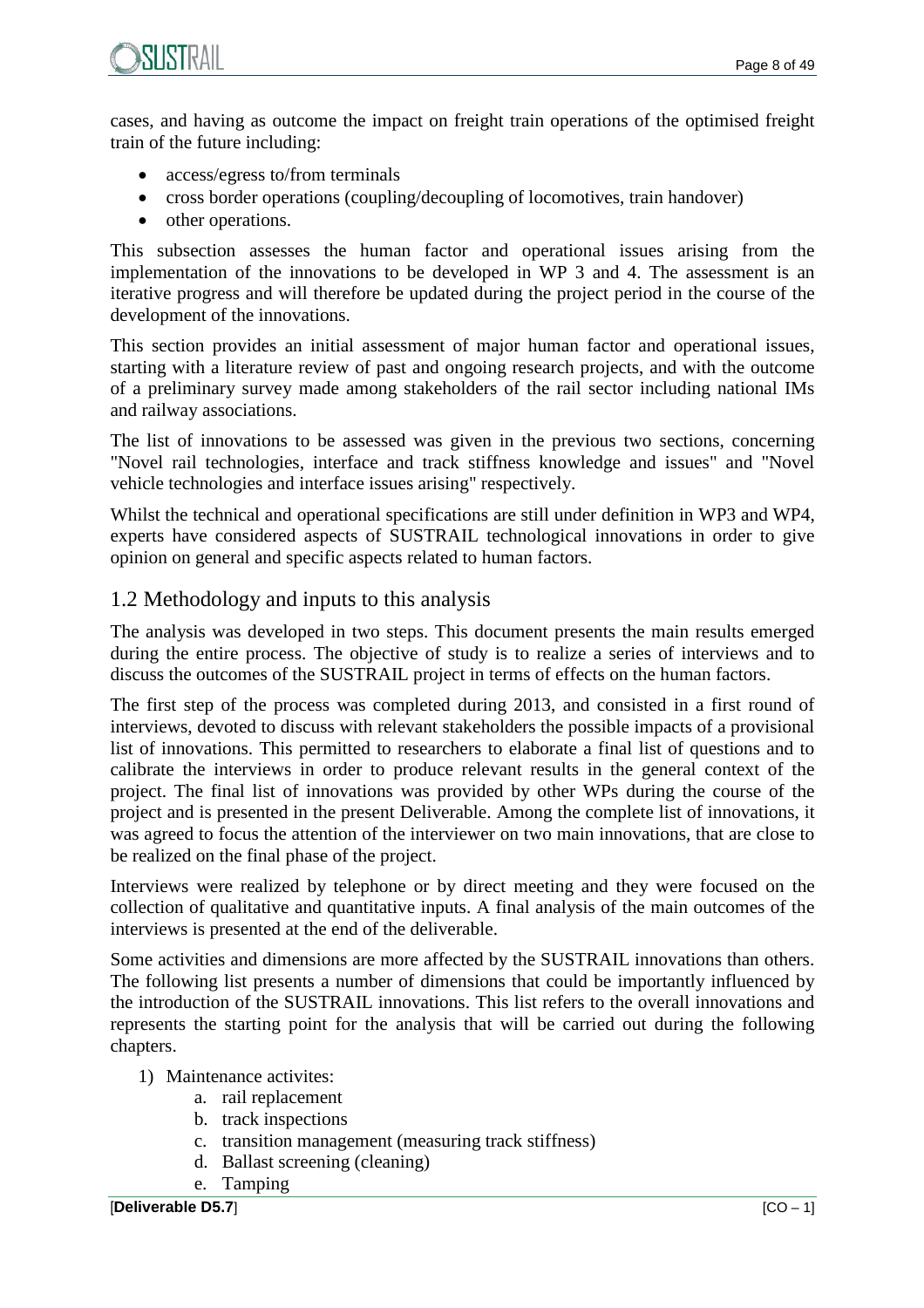



- f. Switches and crossings repair
- g. Stress neutralization of continued welded track
- h. Sleepers and fastenings repairs and replacement
- 2) Inspections:
	- a. Time per inspections
	- b. Personnel needs
- 3) Ergonomics of the maintenance agents:
	- a. Heavy manual labour
	- b. Working positions,
	- c. hot/cold conditions
	- d. dangerous locations
- 4) Skills of the agents:
	- a. New skills required
	- b. Training

As stated before, this list represents the starting point for the analysis of the human factors variations determined by the implementation of the SUSTRAIL innovations.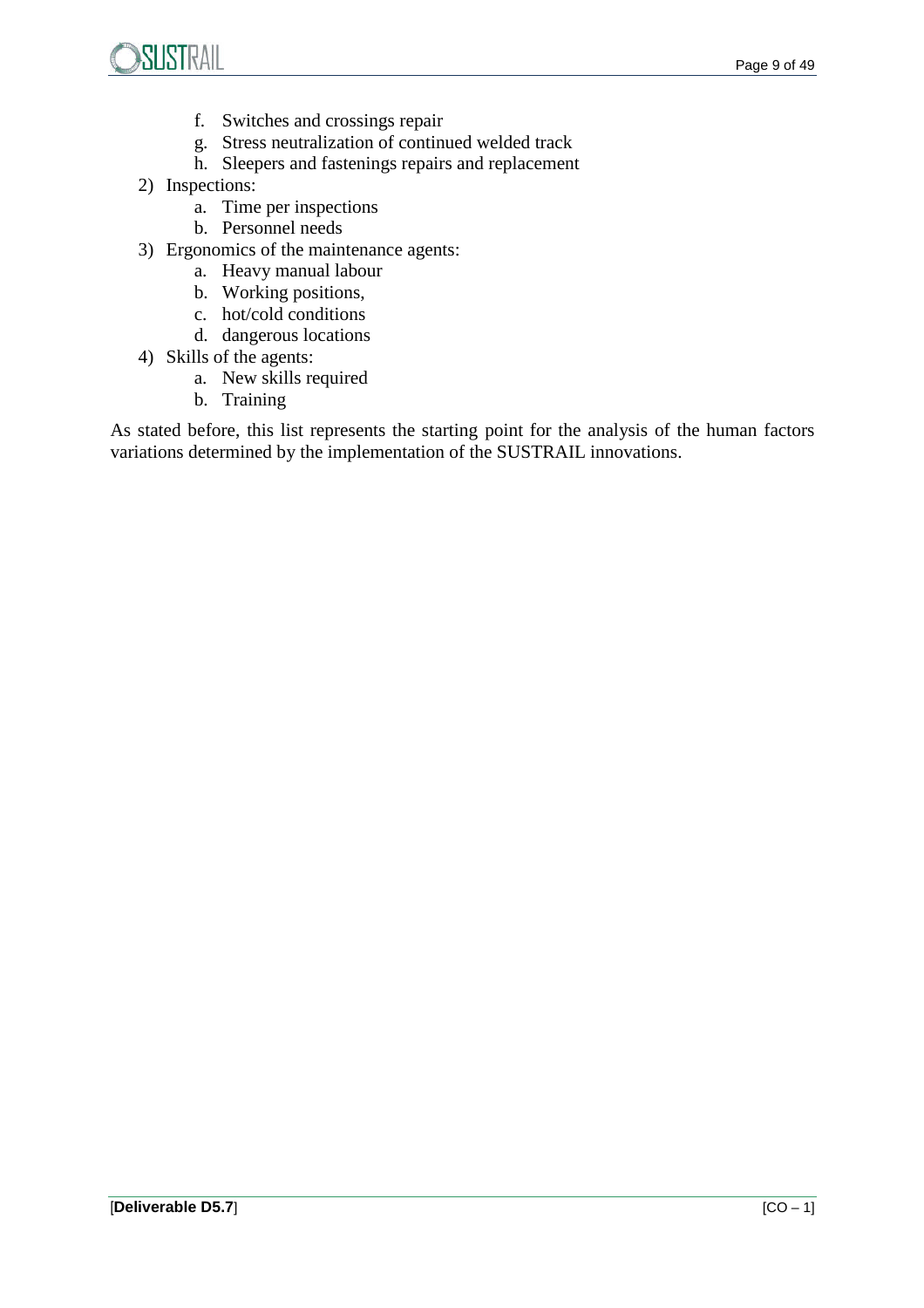# **2. SUSTRAIL INNOVATIONS: THE SUBJECT OF THE ANALYSIS**

The main purpose of the Human Factor Analysis is to gather input for estimated the variations determined by SUSTRAIL innovations. In particular, it is aimed to collect qualitative assessments from experts who have insights to different areas such as maintenance and inspection activities of tracks and vehicles, railway operations, or rail human factor issues.

In the following paragraphs we present the latest list of innovations on vehicles and tracks that was taken into account by the interviewed to answer to the questionnaire.

## 2.1 Innovations on vehicles

This part of the project aims to develop a freight vehicle matched to the needs of providing high capacity and high reliability with increased speed and reduced damage to the railway system and to the environment.

This acitivity is devoted to identify the key areas where recent and future developments can lead to improved running behaviour resulting in reduced impact, reduced system maintenance and lower operating costs for both vehicle and track. More efficient operation will also result in reduced environmental impact and greater sustainability.

The concept design for the SUSTRAIL freight vehicle bogie presented here includes a number of significant innovations in the running gear, wheel sets, braking system, bogie structure and in the adoption of condition monitoring.

Despite this, most of the innovations selected are based on proven technology and this reduces the commercial and operational risks and increase the potential reliability and overall chances of success of the SUSTRAIL vehicle. In line with this philosophy two SUSTRAIL demonstrator vehicles are being proposed: Demonstrator 1, based on 'optimised conventional technology' and Demostrator 2 based on 'innovative technology'. Both are based on the wellestablished 'Y25' type freight bogie to further reduce the risks associated with the development of a new vehicle.

The questionnaire takes into account the innovations related to Demonstrator 1'optimised conventional technology', which includes:

- Steering linkages.
- Modified Y25 primary springs
- Double lenoir dampers with high resistance damping material
- Axle coating
- Novel wheel steel
- Novel wheel shape
- Disk brakes
- Conventional Y25 bogie frame modified to suit the suspension and other components
- Axle monitoring through vibration measurements and acoustic emission
- Thermal sensors to monitor axle boxes

Demostrator 2 'Innovative Technology' is a bogie designed that will include additional innovations:

- Centre pivot stiffness.
- Independently rotating wheels.
- Use of friction modifier at wheel.
- Lightweight bogie based on novel materials.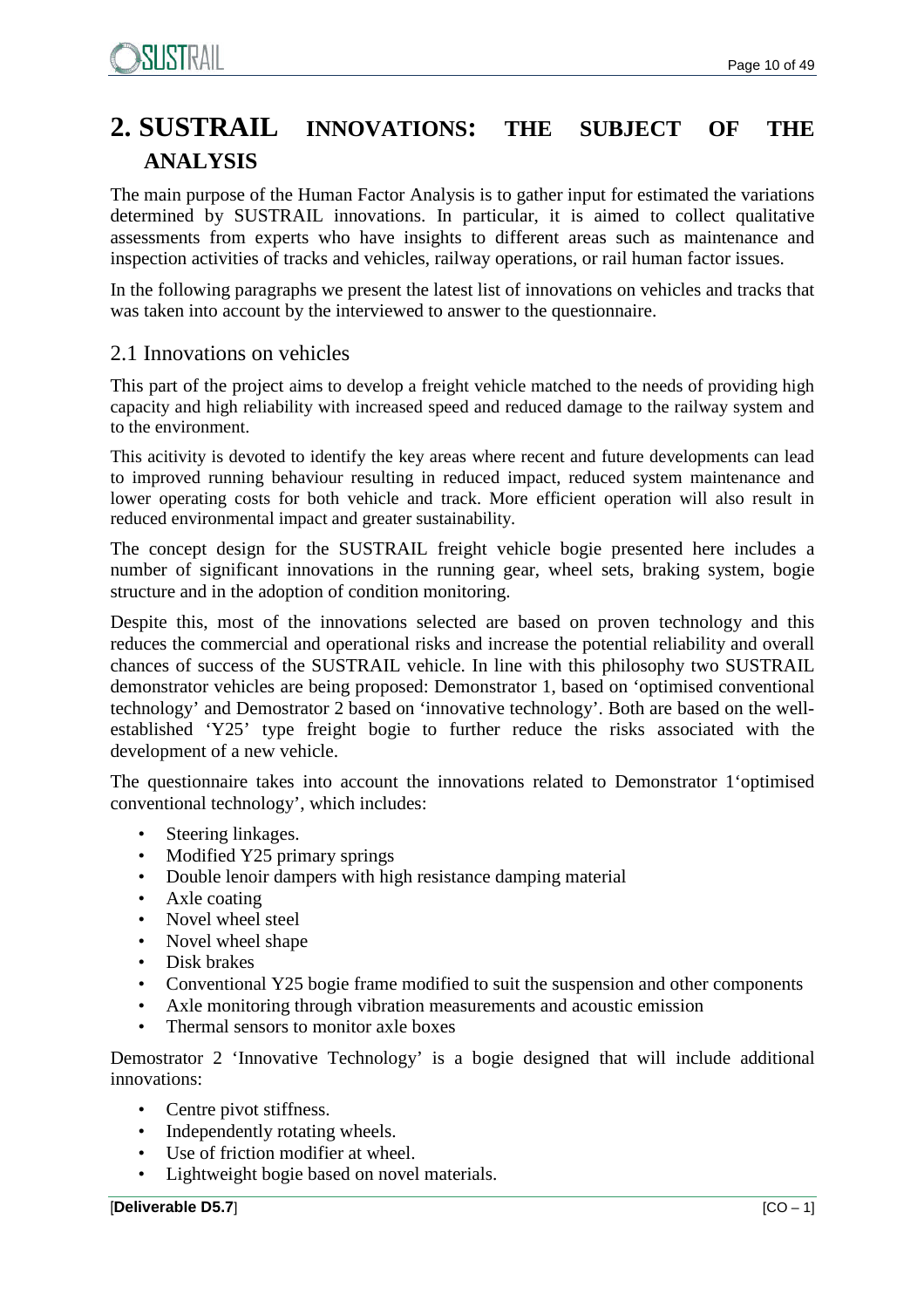- Additional condition monitoring.
- Aerodynamic fairings.

## 2.2 Innovations on track

Sustainable Track will facilitate the need for the railway infrastructure to accommodate more traffic whilst at the same time reducing deterioration of track and wheels through increasing the resistance of the track to the loads imposed on it by vehicles.

The questionnaire focuses the attention on the technology produced by Tata Steel, that has developed a "Premium Rail Steel" named HP335 that is designed to be used on curved track and other high duty areas where both RCF (Rolling Contact Fatigue) and wear are the relevant degradation mechanisms.

TATA HP335 offers increased rail life and lower life cycle costs through reduced grinding frequency, compared to standard grade rails.

This is due to its increased resistance to RCF (~4 times the cycles to crack initiation) and excellent wear resistance(5-10 times reduction).

| What                                                                                                                                                                                                                                                                                                | <b>Innovation</b>                                                                                                                    |
|-----------------------------------------------------------------------------------------------------------------------------------------------------------------------------------------------------------------------------------------------------------------------------------------------------|--------------------------------------------------------------------------------------------------------------------------------------|
| <b>RAIL</b> - Premium rail steel                                                                                                                                                                                                                                                                    | Premium rail steel                                                                                                                   |
| <b>RAIL - Rolling Contact Fatigue</b>                                                                                                                                                                                                                                                               | Improved predictions of RCF damage                                                                                                   |
| RAIL - Rolling contact fatigue – computer modelling for<br>the different times to initiate RCF damage                                                                                                                                                                                               | <b>Roller hardening</b>                                                                                                              |
| RAIL - Testing and analysis of welds in CWR; novel<br>materials, technologies, etc. (with Tata) Ultrasonic<br>testing (lab conditions on rail samples) and analysis of<br>results - on welds and Survey of existing inspection and<br>monitoring technologies (with MerMec).other failure<br>areas. | Specifications/recommendations/guidelines for<br>novel steels, welding processes, technologies, etc.                                 |
| RAIL - Impact of profile/inclination on RCF (Romanian<br>profile measurement at/with AFER). Potential work:<br>Ultrasonic testing (lab conditions on various rail<br>samples) and analysis of results. Survey of existing<br>inspection and monitoring technologies (with MerMec).                  | specifications/recommendations for new geometries<br>or combinations (profiles, inclination, etc.), novel<br>steel degradation, etc. |
| RAIL - Wheel profile measurements for track RCF<br>estimation                                                                                                                                                                                                                                       | Dynamic access charges                                                                                                               |

Other innovations are identified within the "sustainable track":

| <b>What</b>                                                                                                                           | <b>Innovation</b>                                                                                |
|---------------------------------------------------------------------------------------------------------------------------------------|--------------------------------------------------------------------------------------------------|
| <b>EARTHWORKS</b> - Analysis of multifunctional<br>sensorized geotextiles for subgrade and embankment<br>reinforcement and monitoring | Multifunctional sensorized geotextiles for subgrade<br>and embankment reinforcing and monitoring |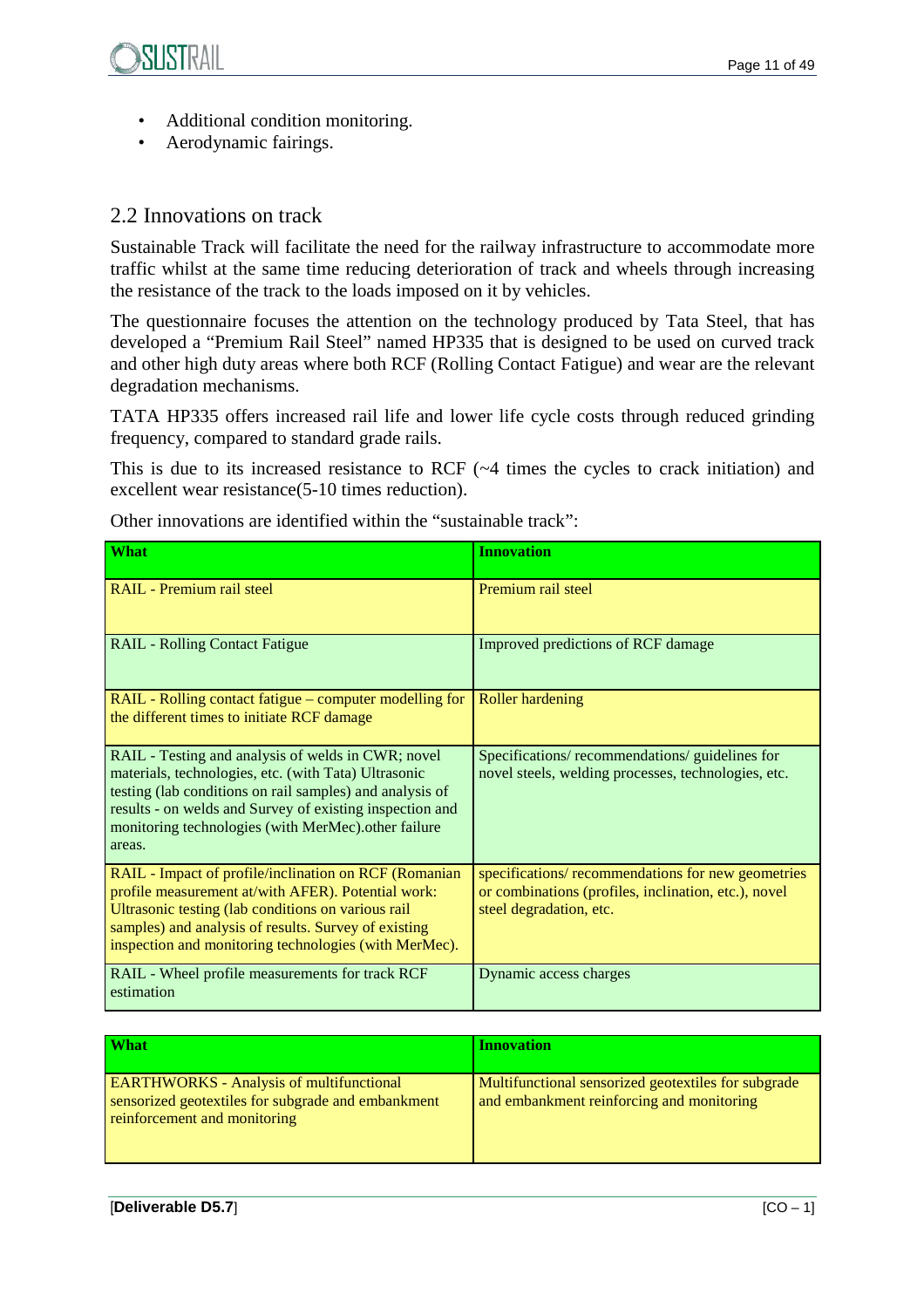| TRACK - Force information from the WID systems in<br>Sweden and produce statistics on typical load spectra<br>(vertical+lateral) from different trains.                   | Understanding what the potential is of extending<br>track life by pinpointing and removing bad vehicles<br>from operation.      |
|---------------------------------------------------------------------------------------------------------------------------------------------------------------------------|---------------------------------------------------------------------------------------------------------------------------------|
| <b>TRACK</b> - Geometry degradation                                                                                                                                       | Optimized maintenance scheduling using novel<br>methods for degradation prediction                                              |
| S&C - Numerical modelling of the vehicle-track<br>dynamic interaction at crossing.                                                                                        | Guidelines on parameters variation on wheel, track<br>geometry, wing/crossing shape and support<br>conditions                   |
| S&C - Test various lubricants under representative<br>loading conditions                                                                                                  | Improved lubrication regime for slide plates under<br>switch rails                                                              |
| S&C - Dynamic smart washer - Instrumentation of<br>complex systems (Switches) whilst in operation and with<br>a wide range of dynamic loading -algorithms for<br>railways | Dynamic Smart Washer that allows (through data<br>analysis) adapting condition evaluation of complex<br>system such as switches |

Among the partners of WP5 it was decided to put the emphasis of the analysis mainly on the two innovations that will realistically realized: Premium Rail Steel and the 'optimised conventional technology'.

In particular, considering the Premium Rail Steel the analysis is focused on the technology produced by Tata Steel, named HP335, that is designed to be used on curved track and other high duty areas where both RCF (Rolling Contact Fatigue) and wear are the relevant degradation mechanisms.

TATA HP335 offers increased rail life and lower life cycle costs through reduced grinding frequency, compared to standard grade rails.

This is due to its increased resistance to RCF (~4 times the cycles to crack initiation) and excellent wear resistance (5-10 times reduction).

Considering the vehicle, the analysis will focus on the 'optimised conventional technology' because this object is close to come to the market.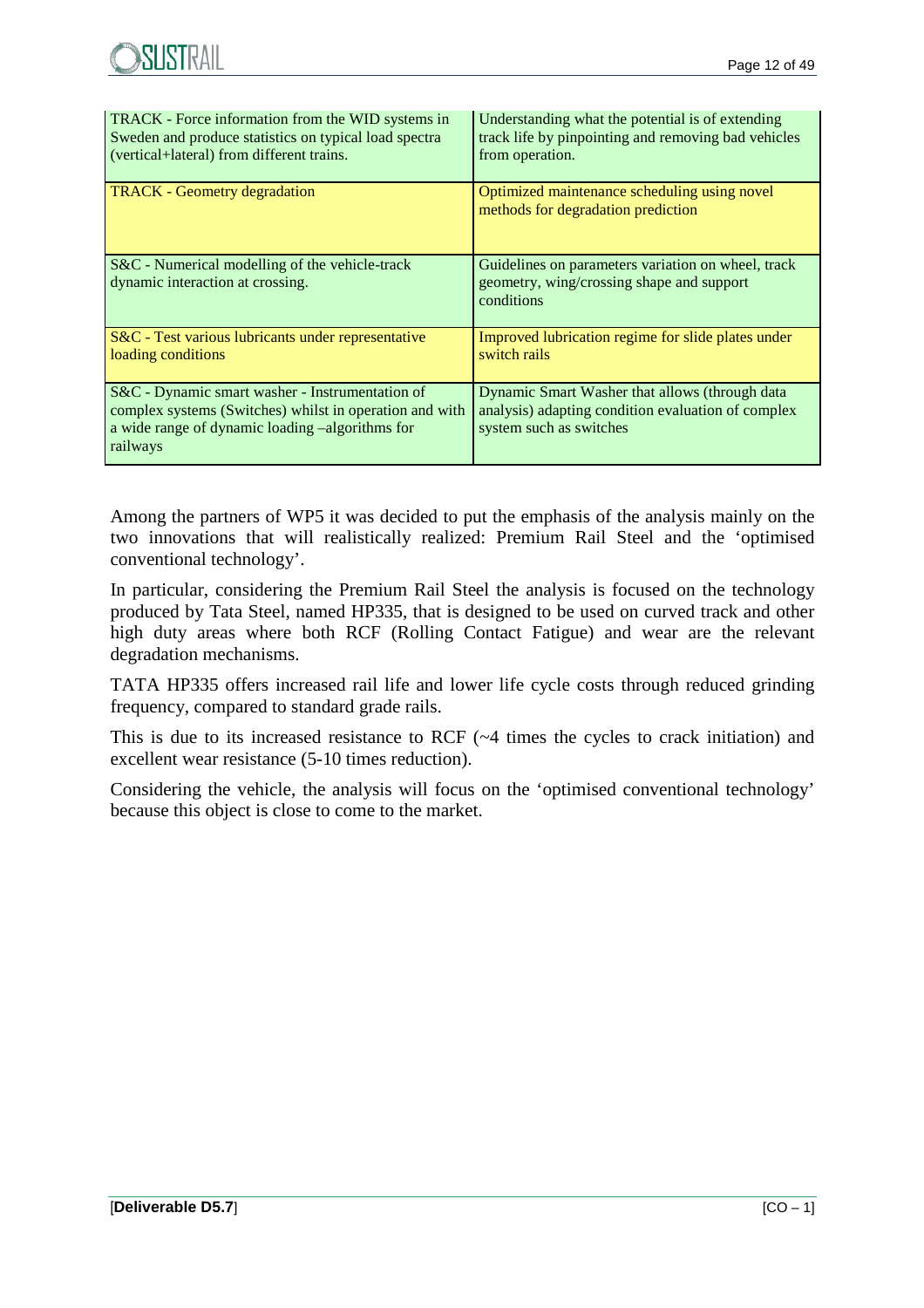# **3. HUMAN FACTOR ANALYSIS**

## 3.1 Literature review and definition of rail human factors

The literature review focuses on European research projects dealing with human and operational issues arising from the implementation of innovations in the rail sector. Furthermore, literature covering topics regarding rail operations, maintenance and inspections has been identified as well in order to underpin the analysis presented.

The literature review led to the conclusion that past rail innovation project did not focus on the analysis of human factor and operational issues. However, some useful analysis has been undertaken within the INNOTRACK project<sup>1</sup>. Because SUSTRAIL innovations developed in WP 4 build on INNOTRACK solutions, their considerations regarding human factor issues are relevant to our analysis. In particular, INNOTRACK identified the areas where training for operational staff is required as well as the preferred medium to be employed (provision of guidelines, technical visits, etc.). INNOTRACK Deliverable 7.2.2 summarises the results and states that track staff training activities are required for technical innovations in the areas of "track support", "switches and crossings" and "rail and welding". Within the third category, a higher level of training needs is identified for "guidance on the use of different rail grades", while the implementaion of the other solutions are supposed to require lower level of training.

A methodology to analyse human factor issues due to the implementation of rail innovation has been developed in  $HUSARE<sup>2</sup>$  project. To our knowledge there has been no research project undertaken on European level to further develop the proposed methodology. The HUSARE methodology could apply to SUSTRAIL in order to analyse human factor and operational issues. Whilst the methodology is originally developed to analyse human factors of cross-border operations, the document recommends its application to a single infrastructure and by doing so, the analysis may be driven by the comparison of two situations, such as before and after the introduction of new technologies<sup>3</sup>. The HUSARE methodology is a foursteps approach that starts with the identification of specific scenarios reflecting a task or a set of task which are required to be performed during train operation or maintenance activities. The second step comprises (1) a narrative description of each scenario, (2) a hierarchical task analysis that provides detailed information about the task steps and the task agents involved in the scenario, (3) a collection of relevant data about rules, procedures, technical systems, and working practices, and (4) data on competence issues that influence the task agents performance. Steps (2) and (3) needs to be carried out for the situations before and after the introduction of track and vehicle innovations. This is necessary for the third step that requires their comparison in terms of differing rules, procedures, working practices etc. and the expected human factor issues. The fourth step aims to predict and analyse the possible human errors or failures that may occur within the scenario.

<sup>&</sup>lt;sup>1</sup> INNOTRACK is a three-year project (2006-2009), funded by the European Commission's 6th framework programme, that brought together the major stakeholders in the rail sector to develop innovative solutions in the areas of track substructure, rails and welds, and switches and crossings with the goal of a 30% reduction in life cycle costs.

 $2$  HUSARE (2000, p. 12) in the two-years project (1998-2000), funded within the 4th framework programme. In particular, it was focused on developing a common methodology to identify and manage human factor issues arising from trans-European rail operations in order to increase their safety, efficiency, and reliability.

 $3$  HUSARE (2 000), p. 44.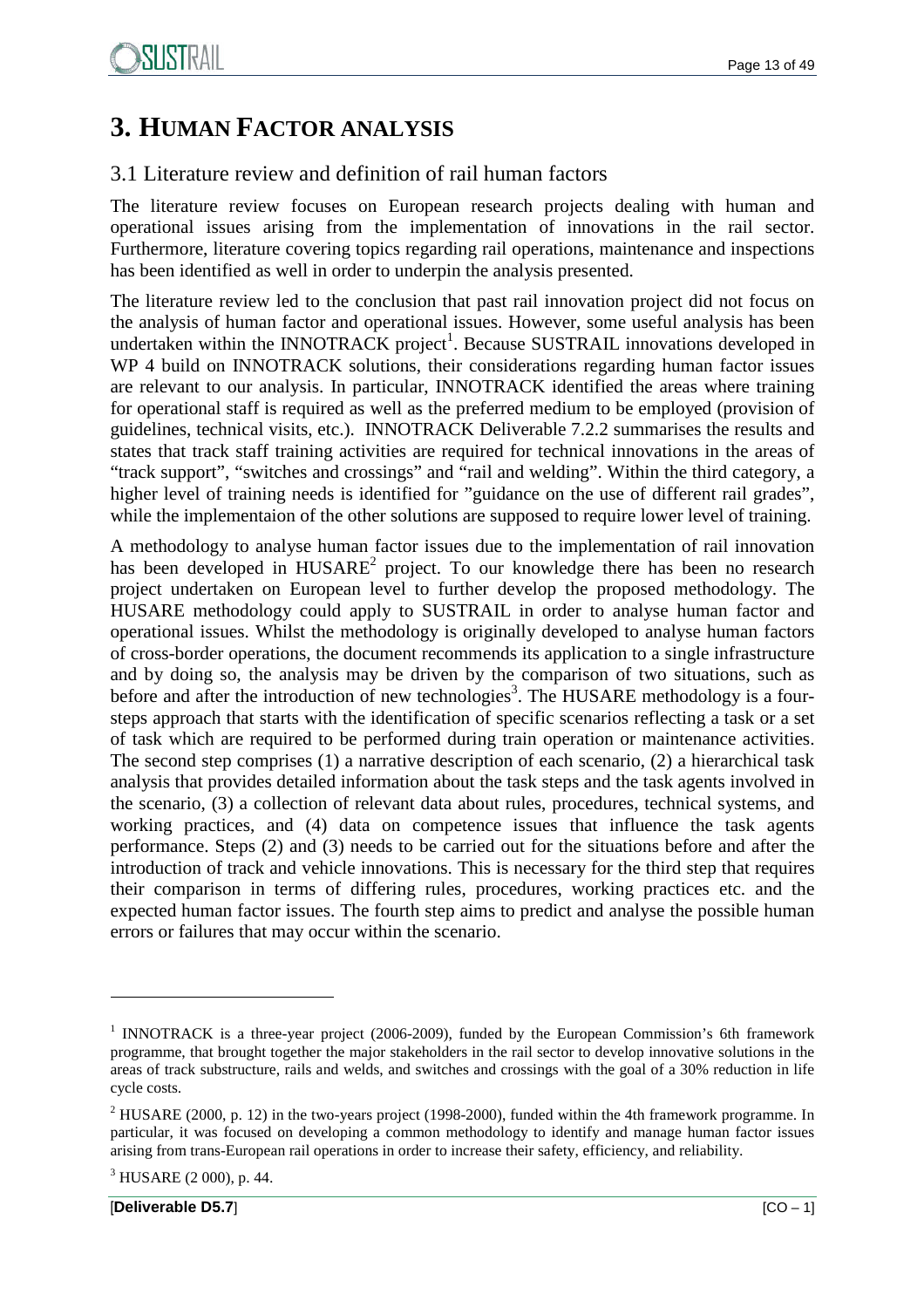

The literature review comprises a set of further research projects and official documents that may underpin the analysis of SUSTRAIL required within subtasks 5.4.3 and 5.4.4. To this regard we identified literature to collect information within the areas of rail operations,maintenance, and human factors. The selection of the literature was focused on contributions published after 2000 with few exemptions for projects of particular interest for SUSTRAIL. Projects have been identified from various sources, among them were of particular importance a list of 717 rail research project published by SKILLRAIL and two transport research directories, i.e. the Transport Research & Innovation Portal (www.transport-research.info) and the RSSB Human Factors Library (http://www.rssbhumanfactorslibrary.co.uk/membership/login.aspx).

Relevant studies for the category covering relevant topics on rail operations include TREND (Towards new Rail freight quality and concepts in the European Network in respect to market), 2TRAIN (TRAINing of TRAIN Drivers in safety relevant issues with validated and integrated computer-based technology, 2006-2009), SKILLRAIL (Education and Training Actions for high skilled job opportunities in the railway sector 2009-2011), and other projects listed in the following table. In particular, SKILLRAIL emphasizes the future need of training due to "technological developments affecting the professional requirements related to the operation of trains and networks as well as the maintenance of rolling stock and infrastructures".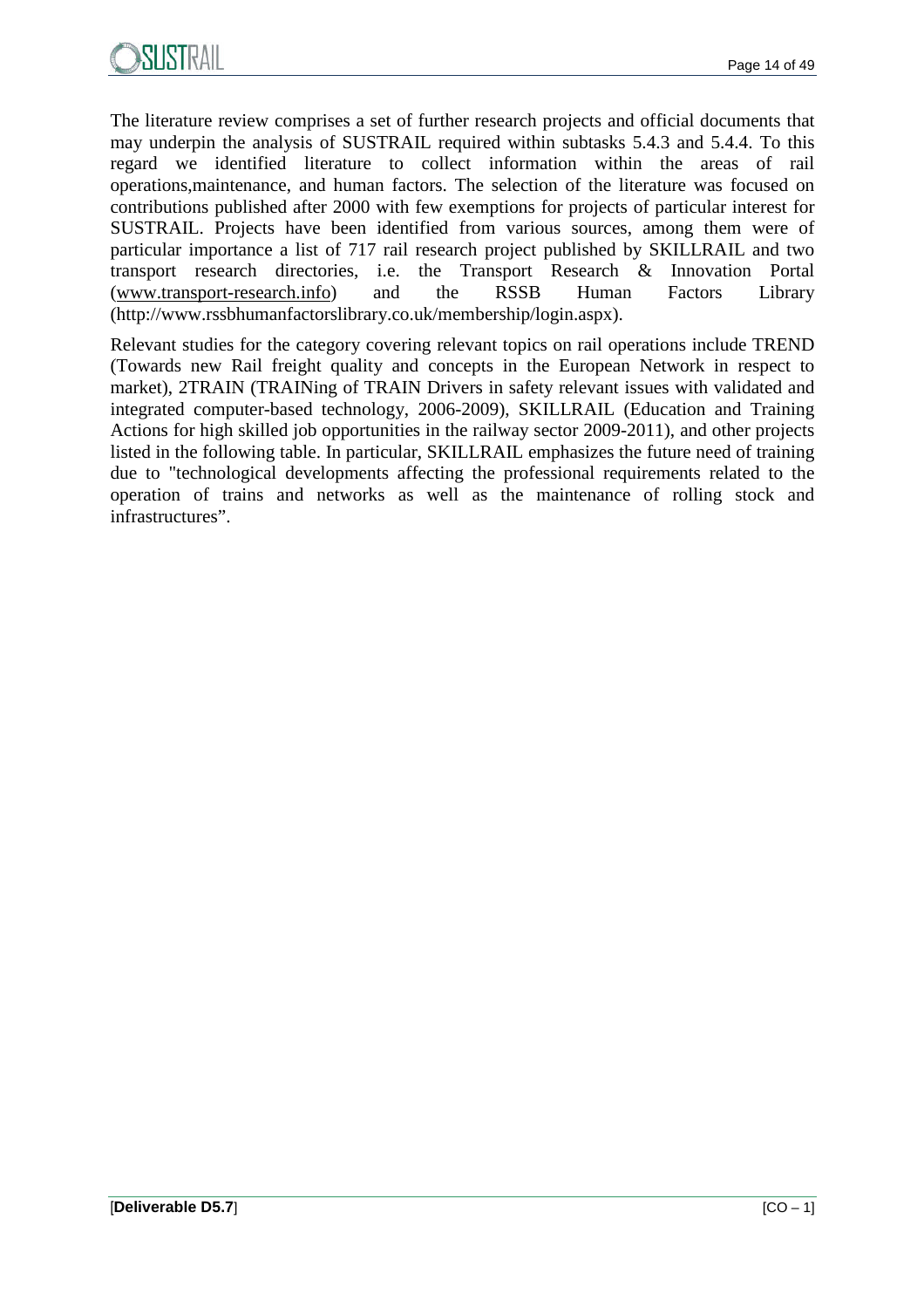| Name of the project                                                                                                                                                      | Summary of the project                                                                                                                                                                                                                                                                                                                                                          | <b>Relevant information/topics for SUSTRAIL</b>                                                                                                                                                                                                                                                                                                                                                                             | <b>Employment</b><br>category<br>addressed by the<br>project |
|--------------------------------------------------------------------------------------------------------------------------------------------------------------------------|---------------------------------------------------------------------------------------------------------------------------------------------------------------------------------------------------------------------------------------------------------------------------------------------------------------------------------------------------------------------------------|-----------------------------------------------------------------------------------------------------------------------------------------------------------------------------------------------------------------------------------------------------------------------------------------------------------------------------------------------------------------------------------------------------------------------------|--------------------------------------------------------------|
| 2TRAIN - TRAINing of TRAIN<br>Drivers in safety relevant issues<br>with validated and integrated<br>computer-based technology<br>$(2006 - 2009)$                         | It developed European best-practice guidelines for an<br>Efficient, safety enhancing, and cost-effective use of<br>modern technologies for driver training and for the<br>ongoing competence and performance assessment.                                                                                                                                                        | List and description of operational scenarios to be handled<br>by train drivers (D 2.4.1); discussion of human factor issues<br>for train drivers and adequate response through training<br>(focused on safety-critical situations) (D1.2.1); details<br>about existing training contents and technologies used in<br>different European countries (Spain/UK included, but only<br>passenger for UK) (Benchmarking Report). | Train driving<br>(human factor<br>issues and<br>training)    |
| ACEM-RAIL - Automated and<br>cost effective maintenance for<br>railway (2011-2013)                                                                                       | The project focuses on the track. The final goal is to<br>reduce costs, time and resources required for maintenance<br>activities and increase the availability of the infrastructure.<br>The project includes both conventional and high speed<br>lines.                                                                                                                       | State-of-art of maintenance in Railway (D 1.1); railway<br>inspection and monitoring techniques - analysis of different<br>approaches (D 1.2).                                                                                                                                                                                                                                                                              | Maintenance and<br>inspection                                |
| <b>AUTOMAIN</b> - Augmented<br>Usage of Track by Optimisation<br>of Maintenance, Allocation and<br><b>Inspection of Railway Networks</b><br>$(2011-2014)$                | The aim of the AUTOMAIN project is to generate<br>additional capacity of freight paths on the existing network<br>by improving the efficiency of track maintenance to reduce<br>the amount of time the railway is closed to traffic. This<br>will be achieved through the development of innovative<br>technologies and procedures in a number of areas for<br>freight traffic. | Investigation of existing practices in rail maintenance,<br>including Network Rail practices (D 1.1); analysis of<br>current working practices in relation to tamping for<br>Network Rail (D 2.2).                                                                                                                                                                                                                          | Maintenance                                                  |
| <b>EC-DG TREN Impact</b><br>assessment study on amendments<br>to the rail access legislation in the<br>framework of the recast of the 1st<br>railway package (2008-2009) | Annex E: Methodology and results of the assessment of<br>impacts on employment and safety).                                                                                                                                                                                                                                                                                     | List of railway employment categories; list of activities<br>involved in cross-border operations.                                                                                                                                                                                                                                                                                                                           | Operations                                                   |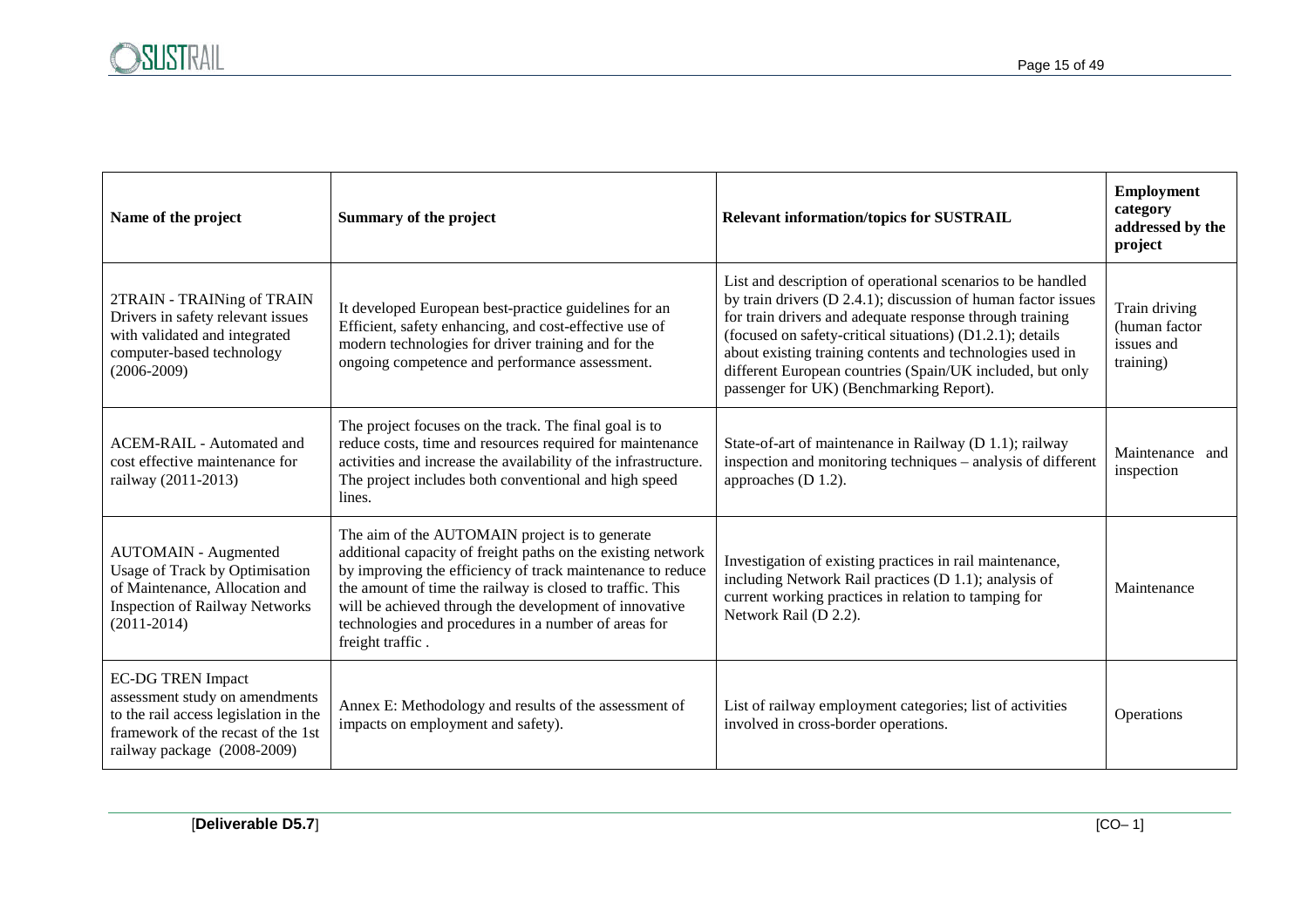

| EUDDplus - European Driver's<br><b>Desk Advanced Concept</b><br>Implementation (2006-2010)           | The objective of the project EUDDplus was to enhance a<br>Europe wide standardisation and harmonisation of a<br>locomotive driver's desk functional arrangement and<br>layout, including the testing and verification of the<br>ergonomic advantages, sub system performance and the<br>potential economic benefits (LCC). | n.a.                                                                                                                                                                                                                                                                                                                                                                                                           | Train driver                                                                       |
|------------------------------------------------------------------------------------------------------|----------------------------------------------------------------------------------------------------------------------------------------------------------------------------------------------------------------------------------------------------------------------------------------------------------------------------|----------------------------------------------------------------------------------------------------------------------------------------------------------------------------------------------------------------------------------------------------------------------------------------------------------------------------------------------------------------------------------------------------------------|------------------------------------------------------------------------------------|
| EuRoMain - European Railway<br>Open Maintenance System<br>$(2002 - 2005)$                            | EuRoMain was aimed at defining, implementing and<br>validating a complete maintenance support system for<br>railways, which will allow the monitoring and diagnosis of<br>complex equipment aboard trains and inside fixed plant,<br>establishing new standards and a new maintenance<br>organisation in Europe.           | n.a.; few material available                                                                                                                                                                                                                                                                                                                                                                                   | Maintenance                                                                        |
| EXTRA - Thematic synthesis of<br>transport research results. Paper 8<br>of 10: Human factors (2001)  | Objective was to provide a structured guide to the findings<br>and policy implications of research relating to human<br>factors carried out in the Transport RTD Programme<br>between 1994 and 1998.                                                                                                                       | Cluster of projects regarding "technology acceptance" that<br>covers all modes and deals primarily with the<br>implementation of new technologies into the transport<br>sector.                                                                                                                                                                                                                                | Human factors                                                                      |
| HINT - Human Implications of<br>New Technologies (1997-1998)                                         | The project intended to develop a European strategy for<br>managing the human and organisational impacts of the<br>new technologies likely to be implemented over the next<br>10-20 years, covering all modes of transport.                                                                                                | no documents available                                                                                                                                                                                                                                                                                                                                                                                         | Operations<br>(human factors)                                                      |
| <b>HUSARE</b> - Human factors<br>analysis techniques for cross-<br>border rail operation (1998-2000) | Development of a common methodology to identify and<br>manage human factor issues arising from (trans-European)<br>rail operations in order to increase safety, efficiency, and<br>reliability.                                                                                                                            | HUSARE Methodology may be (partially) applied to<br>SUSTRAIL.                                                                                                                                                                                                                                                                                                                                                  | Train driving<br>(human factor<br>issues focused on<br>cross-border<br>operations) |
| <b>INNOTRACK</b> - Innovative track<br>systems (2006-2009)                                           | INNOTRACK has developed a multitude of innovative<br>solutions in the areas of track substructure, rails & welds,<br>and switches & crossings with the objective to reduce the<br>life cycle cost of track<br>maintenance by 30%.                                                                                          | Report on training needs and plan for training programmes<br>for accompanying the implementation of INNOTRACK<br>solutions (D 7.2.2). Maintenance cost categories analysis<br>for European IMs (2006 data for Network Rail and Adif,<br>see Annex U); identification of a set of principal European<br>maintenance cost categories; results of INNOTRACK<br>workshops of Infrastructure Maintenance Engineers: | Maintenance                                                                        |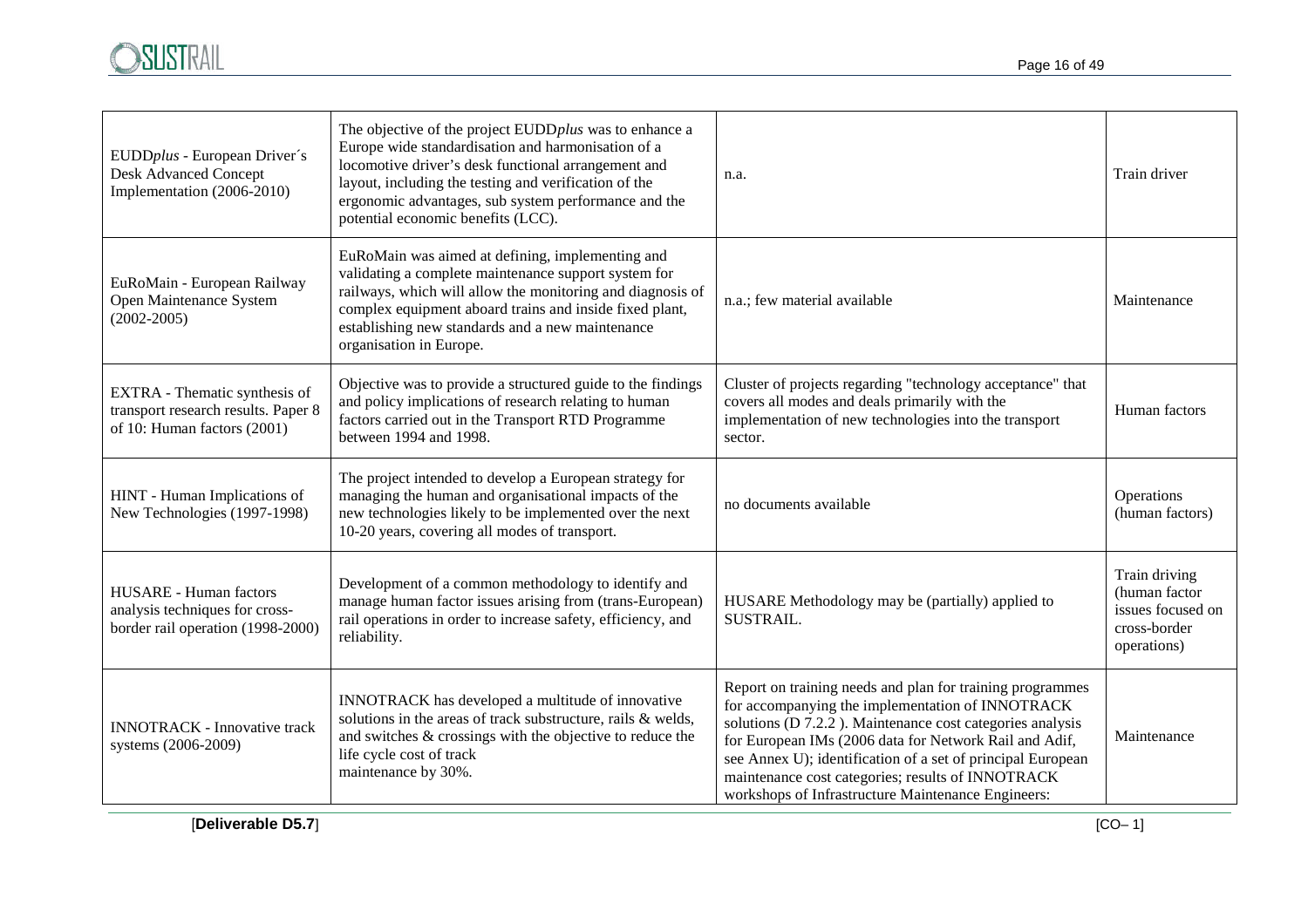

|                                                                                                                                                       |                                                                                                                                                                                                                                                                                                                                                                | identification and priorisation of most common European<br>track maintenance problems (Annex $B + L$ Adif, Annex H<br>$+$ R NetworkRail) (D 1.4.6). |                                                            |
|-------------------------------------------------------------------------------------------------------------------------------------------------------|----------------------------------------------------------------------------------------------------------------------------------------------------------------------------------------------------------------------------------------------------------------------------------------------------------------------------------------------------------------|-----------------------------------------------------------------------------------------------------------------------------------------------------|------------------------------------------------------------|
| Mainline - MAINtenance,<br>renewaL and Improvement of rail<br>transport iNfrastructure to reduce<br>Economic and environmental<br>impacts (2011-2014) | The project is aimed to adress the implications of rail<br>traffic increase in terms of a higher rate of deterioration of<br>elderly rail assets and the need for shorter line closures for<br>maintenance or renewal interventions.                                                                                                                           | Current monitoring and examination practices, including<br>Network Rail practices (D 4.1).                                                          | Inspection                                                 |
| RAIL - Reliability centred<br>maintenance (RCM) Approach<br>for Infrastructure and Logistics of<br>Railway Operations (2001-2002)                     | Main objective was to develop and apply a Reliability<br>Centred Maintenance (RCM) Approach for the<br>Infrastructure and Logistics of railway operation.                                                                                                                                                                                                      | n.a.                                                                                                                                                | Maintenance                                                |
| Rail training 2020 - Training<br>needs and offers in the European<br>railway area the next 10 - 15<br>years $(2007)$                                  | Identification of training needs for rail staff due to legal,<br>technological, demographic and market changes that the<br>railways need to deal with in the coming years.                                                                                                                                                                                     | n.a.                                                                                                                                                | Operations,<br>maintenance and<br>inspection<br>(training) |
| SAFEDMI - Safe Driver Machine<br>Interface (DMI) for ERTMS<br>Automatic Train Control (2006-<br>2008)                                                 | The aim is to design and develop a ERTMS-compliant safe<br>(at least SIL2) Driver-Machine interface with safe wireless<br>communication interfaces for configuration, safe wireless<br>and firmware downloading and diagnostic purposes to<br>respond to the increasing safety level needs in the<br>Automatic Train Control systems of high-speed rail lines. | n.a.                                                                                                                                                | Train driving                                              |
| Saferail - Development of Novel<br><b>Inspection Systems for Railway</b><br>Wheelsets (2008-2011)                                                     | It seeked to minimise wheelset failures by developing and<br>implementing a novel on-line system for the inspection of<br>wheels and axles of moving trains, and a combined<br>ultrasonic-electromagnetic system for faster and more<br>reliable inspection of the quality of new and old wheelsets<br>during their production and maintenance.                | n.a.                                                                                                                                                | Maintenance and<br>inspection                              |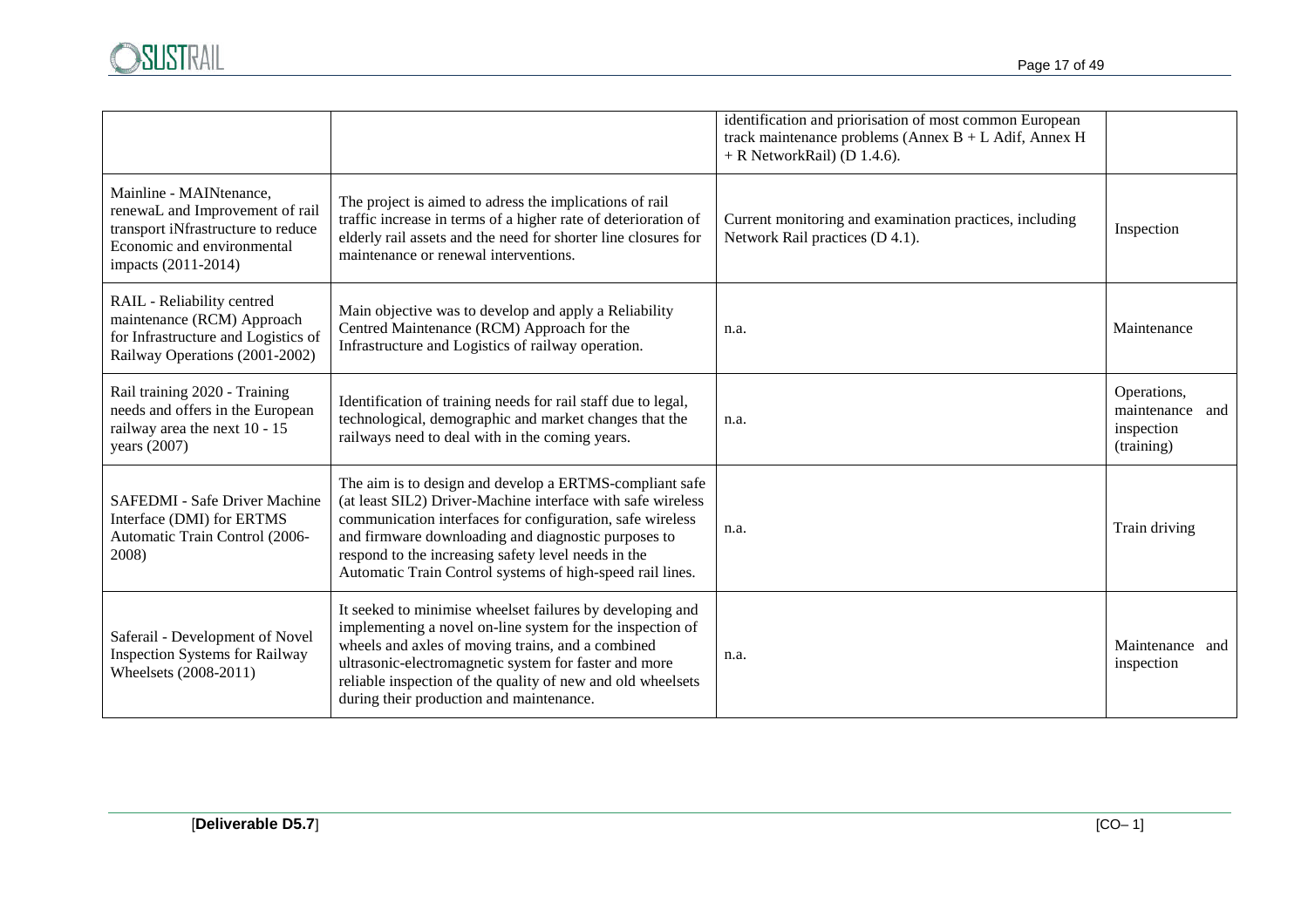

| SAIL - Semi Trailers in Advance<br>Intermodal Logistics (2000-2002)                                                            | It intended to improve the intermodal transportation of<br>semi-trailers in Europe. This project intends to increase the<br>percentage of semi-trailers of transported by rail. The<br>optimisation potential will be identified with a special<br>emphasis on the interfaces of the system's elements. The<br>worked out solutions will be practically demonstrated and<br>evaluated on a relevant typical route in Europe. | Description of terminal operations (Final Report)                                                                                                                                                                                                                                                                                 | Terminal<br>operations                                          |
|--------------------------------------------------------------------------------------------------------------------------------|------------------------------------------------------------------------------------------------------------------------------------------------------------------------------------------------------------------------------------------------------------------------------------------------------------------------------------------------------------------------------------------------------------------------------|-----------------------------------------------------------------------------------------------------------------------------------------------------------------------------------------------------------------------------------------------------------------------------------------------------------------------------------|-----------------------------------------------------------------|
| SKILLRAIL - Education and<br>Training Actions for high skilled<br>job opportunities in the railway<br>sector (2009-2011)       | SKILLRAIL aimed to foster a better match between the<br>human resources needs to make railways more competitive<br>and the offer of skills coming out of the different research<br>institutes. One of the output was the design and launching<br>of a sustainable framework, i.e. the EURAIL "European<br>University of Railway", for creation, dissemination and<br>transfer of knowledge within the railway sector.        | It emphasizes the future needs of training due to<br>"technological developments affecting the professional<br>requirements related to the operation of trains and networks<br>as well as the maintenance of rolling stock and<br>infrastructures" (see Skillrail brochure, 2011); list of 717<br>rail research projects (D 1.3). | n.a.                                                            |
| SUSTRAIL Deliverable 2.3<br>(2012)                                                                                             | This deliverable is mainly oriented to the specification of<br>track performance required, and infrastructure managers'<br>(IMs) needs; it includes the work of the task 2.3: Track<br>design requirements for reduced maintenance.                                                                                                                                                                                          | Track design requirements for reduced maintenance; IMs<br>track duty requirements: data about current maintenance<br>strategy of the three routes in Bulgaria, Spain, and UK;<br>examinations and monitoring or prevention operations;<br>maintenance operations; renewal operations (D 2.3).                                     | Maintenance<br>(practices)                                      |
| Training and staff requirements<br>for railway staff in cross-border<br>operations (Atkins et al., 2002)                       | The report is the result of a study that was sponsored by<br>the Directorate General for Energy and Transport of the<br>European Commission with the aim of supporting a<br>number of policy initiatives in the second railway package.                                                                                                                                                                                      | The study investigated selection criteria, training system,<br>etc. for rail staff involved in cross-border operations for 20<br>European countries (including Spain).                                                                                                                                                            | Cross-border<br>operations<br>(qualifications)<br>and training) |
| <b>TREND</b> - Towards new Rail<br>freight quality and concepts in the<br>European Network in respect to<br>market (2005-2006) | The objective was to elaborate a series of specific actions<br>that addresses the general framework proposed by the<br>European Commission's White Paper focused on<br>strengthening the rail freight sector.                                                                                                                                                                                                                | Comprehensive data collection of two European rail<br>corridors affecting Bulgaria and Spain (e.g. overview of<br>activities and processing times for cross-border operations<br>at specific sites) (Deliverable Work Package B2).                                                                                                | Cross-border<br>operations                                      |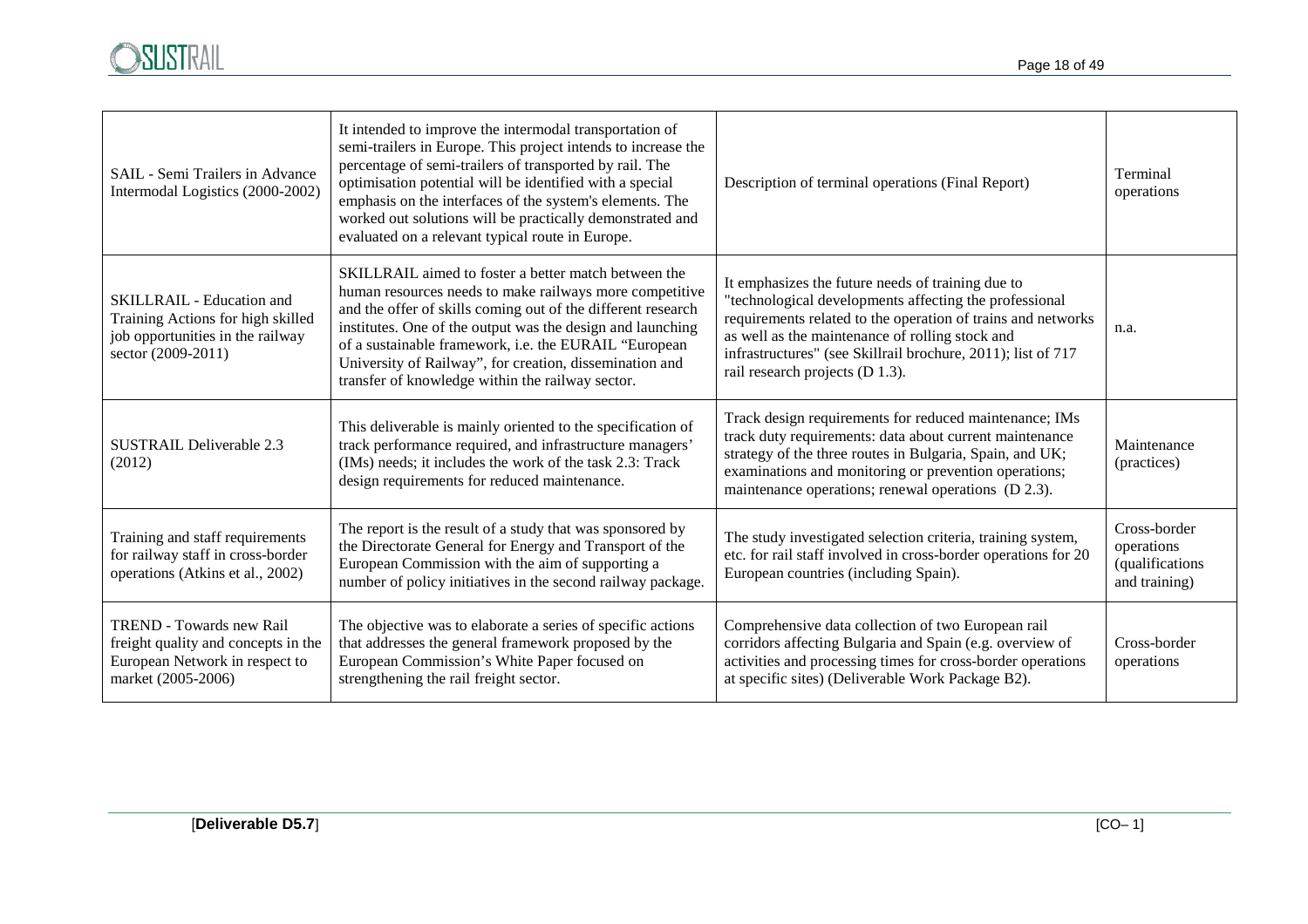

| <b>WORKFRET - Working Cultures</b><br>in the Face of Intermodal Freight<br>Transport Systems (1997-1998) | The main objectives were to analyse existing working<br>cultures and organisational/managerial structures<br>characteristics in European freight transport systems,<br>examine implications of the integration of new<br>technologies, new logistics and production systems, apply<br>technology assessment tools and suggest policy measures<br>to establish desirable, effective and efficient<br>anthropocentric systems in the freight transport sector. | An identification of new technologies (these consists<br>mainly of New Information and Communication<br>Technologies) and new logistics and production systems<br>under introduction in freight transport systems as well as a<br>comprehensive assessment of their impacts on working<br>cultures.                                                      | <b>Operations</b><br>(human factors) |
|----------------------------------------------------------------------------------------------------------|--------------------------------------------------------------------------------------------------------------------------------------------------------------------------------------------------------------------------------------------------------------------------------------------------------------------------------------------------------------------------------------------------------------------------------------------------------------|----------------------------------------------------------------------------------------------------------------------------------------------------------------------------------------------------------------------------------------------------------------------------------------------------------------------------------------------------------|--------------------------------------|
| ERA- Support Study for Human<br>Factors Integration – Human<br>Functions in European Railways<br>(2013)  | The aim of this project was to provide a framework that<br>could offer a common view across Europe of human<br>functions that are of greatest priority to railway operations.                                                                                                                                                                                                                                                                                | The research work included the following: Classification<br>and description of human functions and consideration of the<br>potential relationships and hierarc hies between goals<br>(including system and personal) and human functions;<br>Identification and analysis of safety relevant activities<br>which are associated with the human functions. | <b>Operations</b><br>(human factors) |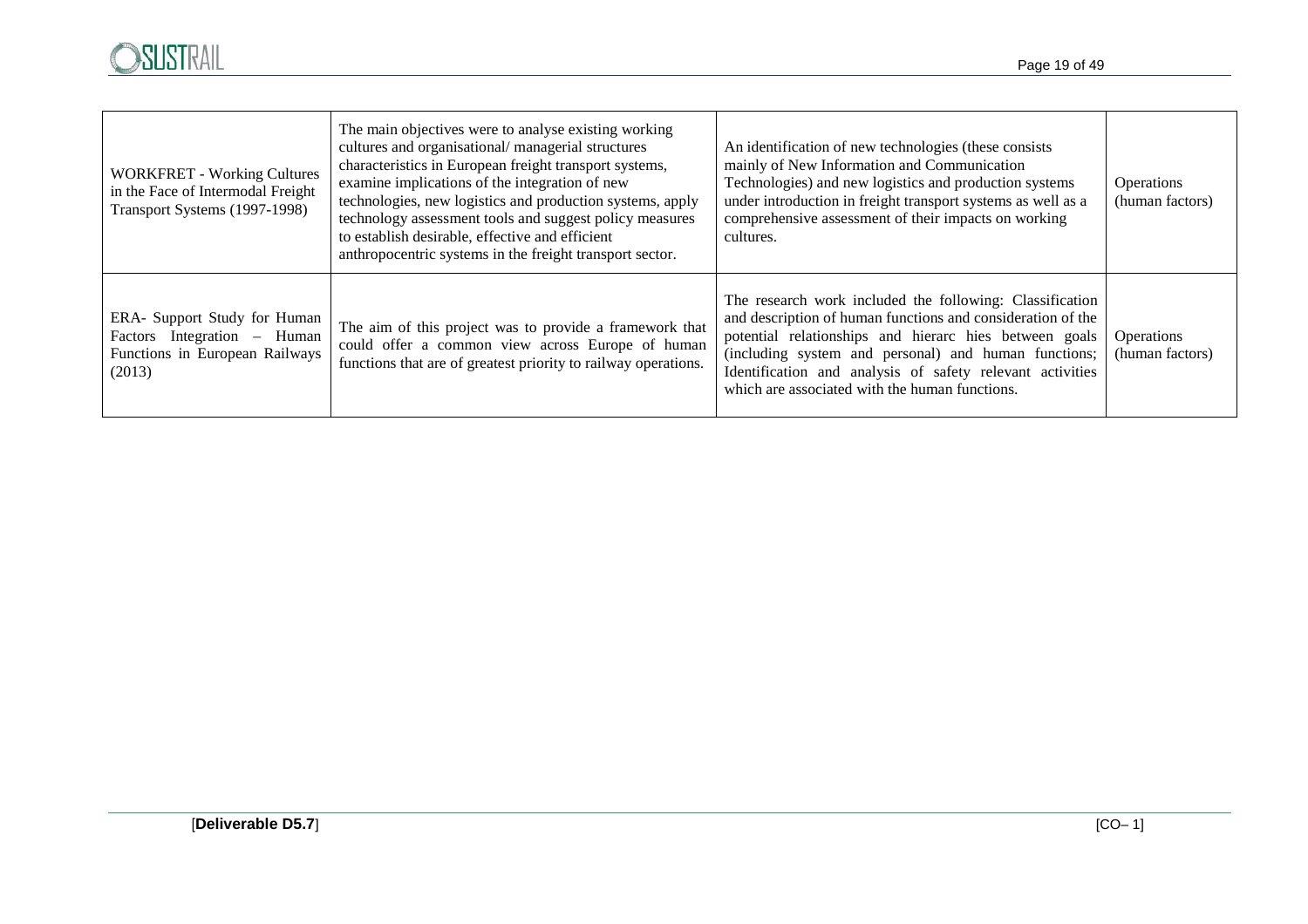## 3.2 Human factor dimensions affected

According to the analysis carried out during D5.5, some activities and dimensions are more affected by the SUSTRAIL innovations than others. The following list presents a number of dimensions that could be importantly influenced by the introduction of the SUSTRAIL innovations. This list refers to the overall innovations and represents the starting point for the analysis that will be carried out during the following chapters.

- 1) Maintenance activites:
	- a. rail replacement
	- b. track inspections
	- c. transition management (measuring track stiffness)
	- d. Ballast screening (cleaning)
	- e. Tamping
	- f. Switches and crossings repair
	- g. Stress neutralization of continued welded track
	- h. Sleepers and fastenings repairs and replacement
- 2) Inspections:
	- a. Time per inspections
	- b. Personnel needs
- 3) Ergonomics of the maintenance agents:
	- a. Heavy manual labour
	- b. Working positions,
	- c. hot/cold conditions
	- d. dangerous locations
- 4) Skills of the agents:
	- a. New skills required
	- b. Training

As stated before, this list represents the starting point for the analysis of the human factors variations determined by the implementation of the SUSTRAIL innovations.

## **4. OPERATIONS**

This part of the study wants to identify the main operations on which the SUSTRAIL innovations could have impact, besides the human factors. This will permit a more extensive analysis and a possible follow up of the present survey.

The analysis of the main intermodal operations is done by looking at the literature. It is necessary to define a number of perfomances and to indicate a benchmarking value for the measurement the variations produced by the implementation of the SUSTRAIL innovations. In this part of the study the analysis is devoted to the description of the performances of the main intermodal operations and to the identification of some benchmark values. This is necessary in order to estimate the variations in terms of human factos on the entire supply chain.

## 4.1 Literature review

[**Deliverable D5.7**] [CO – 1] The first necessary step of the present analysis is to map the operating processes that characterizes rail freight transport. A first distinction is based on the difference between **physical processes** and **administrative ones**. Every time an Intermodal Transport Unit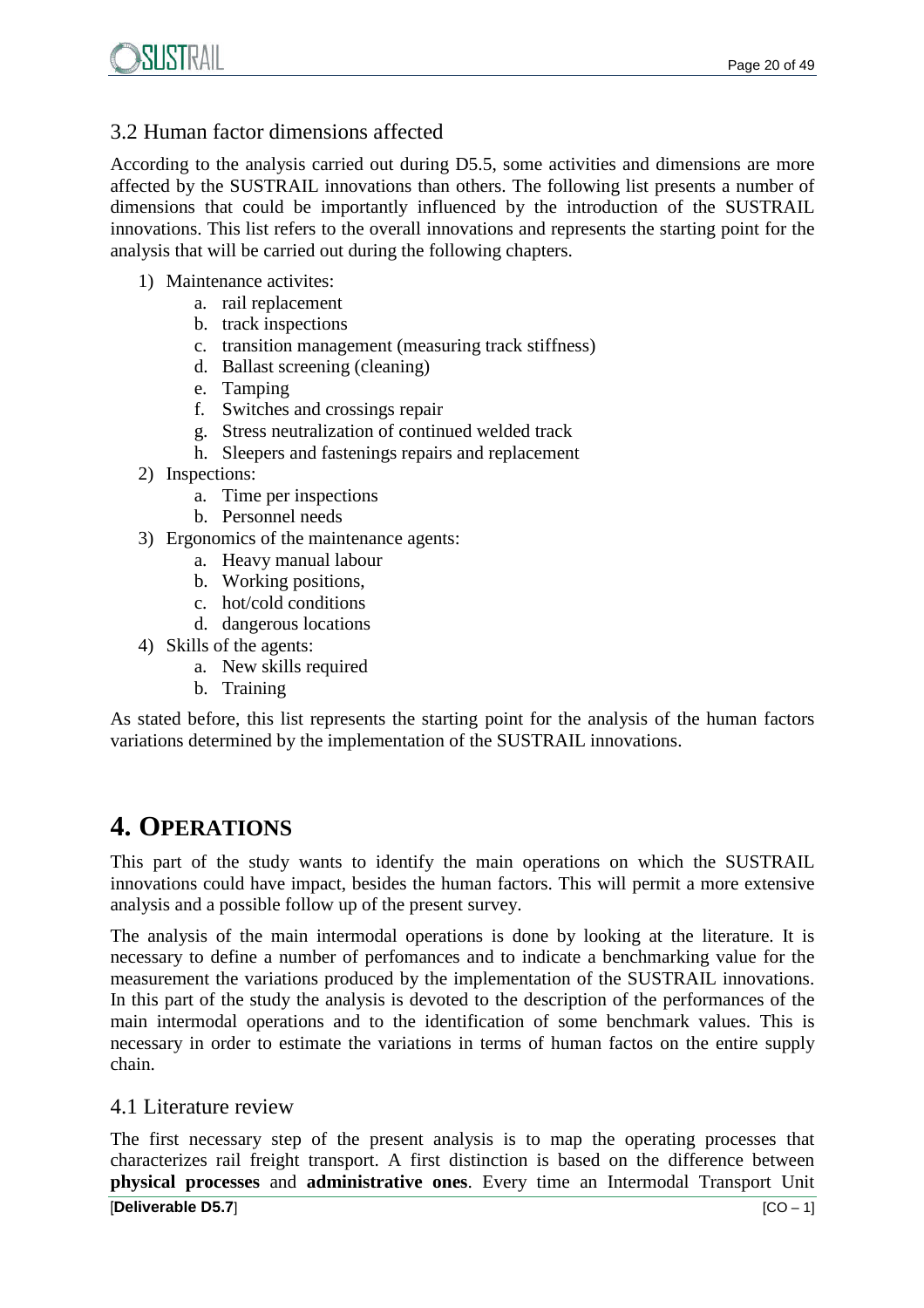

(ITU), or a key element of the intermodal systems or a transport mean is moved, we can speak about a physical process<sup>4</sup>. Otherwise, every time that we refer to booking procedures, planning and control of the vehicle and of the intermodal unit we refer to administrative processes. In this part of the study we refer to the physical processes related to the rail freight transport, in order to identify some key indicators for the measurement of the current performances within the industry. At the end of the present part of the report we will move the analysis on the operations connected with human factors, in order to restrict the area of study.



**Figure 1 Logical flow of the Literature Review**

Considering the intermodal operations in a rail/road terminal it is possible to identify some standard systems and operations. The project AGORA was focused on the analysis of on the **operational functions and services** and thereby the capacity of the intermodal terminals in Europe<sup>5</sup>. Thanks to this project it has been identified a set of standard operations and functions that is possible to find in an intermodal environment.

- Basic functions
	- o Transhipment of loading units between different transport modes:
		- Rail/road
		- Road/inland navigation
		- Rail/sea
		- Sea/road
	- o Terminal handling:
		- Ceck in/check out
		- Security check
- Additional Services
	- o Intermediate buffer for loading units/vehicles
	- o Agency functions for railways and operators
	- o Storage of loading units
	- o Temperature controlled
	- o Trucking services
	- o Container repair

The quality of the services at terminals and the efficiency of the processes have been studied by many projects at the EU level. The project "Integrated Services in the Intermodal Chain (ISIC)", was focused on the identification of a road map for the implementation of concrete actions for the improvement of the rail transport of cargo in Europe. One of these actions was the definition of measures and instruments for the improvement of the quality and performance of intermodal terminals. Hence it was developed a map of the intermodal standard sequence of physical processes in a road-to-rail terminal process.

<sup>4</sup> European Commission, MOSES - Motorways of the Sea European Style, May 2010, http://cordis.europa.eu/project/rcn/85688\_en.html

<sup>&</sup>lt;sup>5</sup> http://www.intermodal-terminals.eu/content/index\_eng.html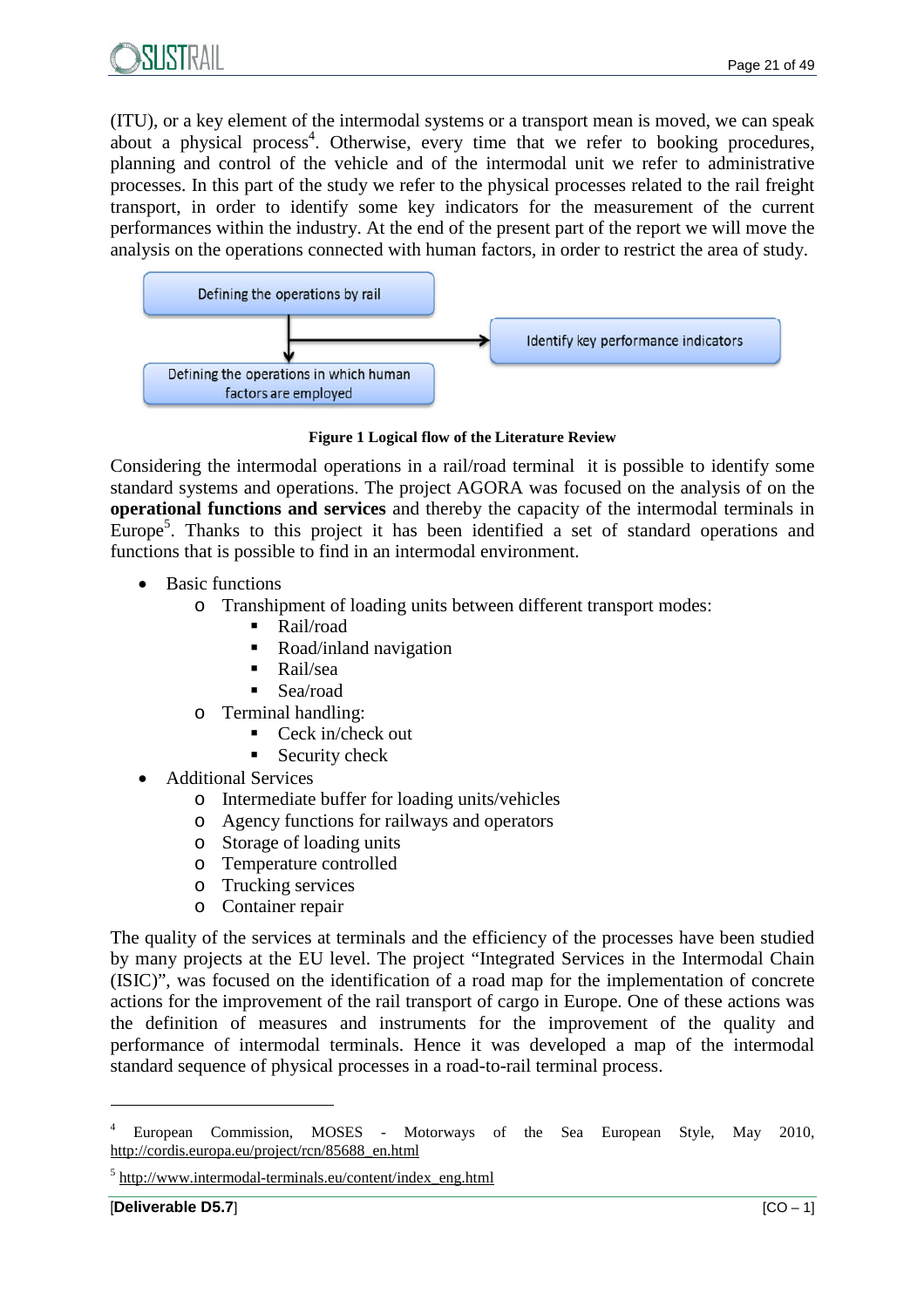



**Figure 2 Standard sequence of physical processes in a road-to-rail terminal process**

The following list of indicators was derived to identify some benchmark thresholds for intermodal terminals. These can be seen as most representative to describe the performance of the terminal in the road-to-rail path of processes. This can also be used in order to identify the variations produced by the SUSTRAIL innovations on the intermodal transport operations.

| <b>INDICATOR</b>                      | <b>MEASURE</b> | <b>REF.VALUES</b> |
|---------------------------------------|----------------|-------------------|
| Average waiting time                  | <b>Minutes</b> | $19-40$           |
| Average time for positioning          | <b>Minutes</b> | 30                |
| Average time for storage              | <b>Hours</b>   | 3                 |
| Average time for transshipment        | <b>Minutes</b> | $5-60$            |
| Turnaround time for trucks            | <b>Minutes</b> | $10-60$           |
| Total waiting time for trains         | Hours          | $5-10$            |
| Cut off time                          | <b>Minutes</b> | 30-480            |
| Trucks per hour at arrival            | Number         | $12 - 15$         |
| Departures (train processed) per week | Number         | 30                |

**Table 1 Key perfomance indicators developed under the ISIC project**

Another interesting project for the analysis of the rail operations is "BRAVO Brenner Rail Freight Action strategy aimed at achieving a sustainable increase of intermodal transport VOlume by enhancing quality, efficiency, and system technologies", that was published in 2007. Within this project there was an activity aimed to develop and implement a coherent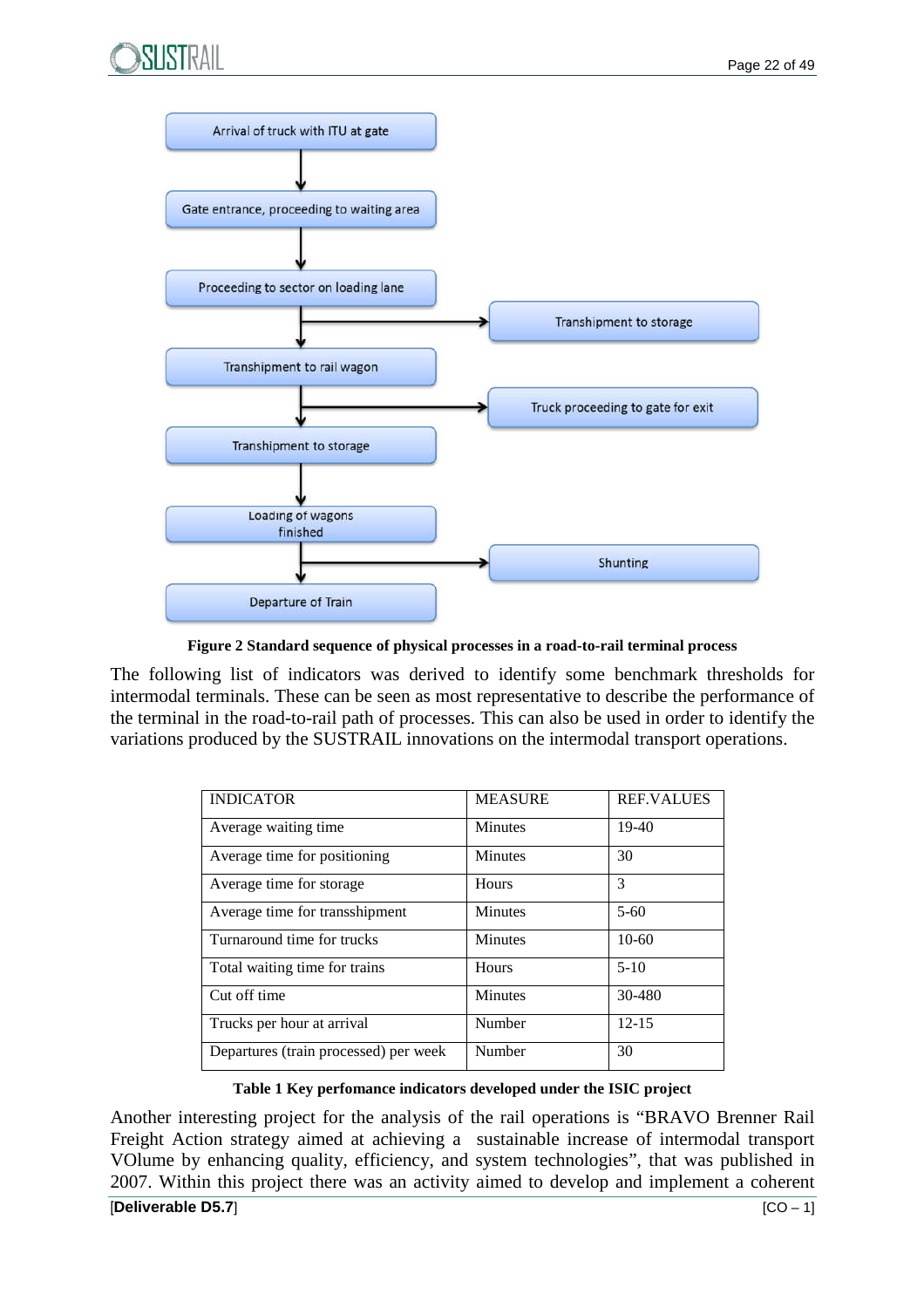

quality management system (QMS) which will measure the quality, develop key performance indicators and quality agreements and design appropriate supporting software and information tools<sup>6</sup>.

"Quality" is essential for the development of rail freight services. Often limited to "punctuality", the Quality Manual developed within the project included operational processes and quality criteria and respective challenging quality objectives. The following list presents the quality indicators defined within the BRAVO project. They permit to analyze the rail operations and the service elements that are relevant for a market contract and that may be affected by the SUSTRAIL innovations.

- 1) Punctuality:
	- a. 90% (with a max. tolerance of 15 min.) related to MAD (mise à disposition = time of availability)
- 2) Reliability
	- a. Max. train delay of 180 min. related to MAD
	- b. Changing of annual schedule: latest on Thursday of the prior week
- 3) Flexibility
	- a. Cancellation of regular trains up to 48 hours prior to departure with graduated charge
	- b. Interim timetable modifications within three months after submission of request
	- c. Defined reaction time of the Railway Undertakings
- 4) Customer Information
	- a. Real time monitoring of each train;
	- b. Reporting on Estimated Time of Availability (ETA);
	- c. Co-ordinated international reporting scheme on actual train journeys incl. train- and wagon-n°
- 5) Rolling Stock
	- a. Monthly agreement on wagon types;
	- b. 95% rate of use of agreed wagon sets
- 6) Transport of documents
	- a. 99.9% rate of reliability of accompanying transport documents related to 1000 trips

Another interesting document for the study of the rail operations is the "Support Study for Human Factors Integration– Human Functions in European Railways", published by the European Railway Agency in 2013.Within this study, a list of the main job roles, common to international railway systems, was constructed. These are listed in the following list, and will help to identify the main rail operations that are under analysis in the present Deliverable<sup>7</sup>.

- Train Service:
	- o drivers,
	- o preparers,
	- o controllers,
	- o crew,
	- o manager,

<sup>&</sup>lt;sup>6</sup> http://www.transport-research.info/web/projects/project\_details.cfm?id=20342

<sup>7</sup> Pickup L., Ryan B., Atkinson S., Dadashi N., Golightly D., Wilson J. (2013), *Support Study for Human Factors Integration – Human Functions in European Railways*, IOE/RAIL/13/03/R, Nottingham, 27th August 2013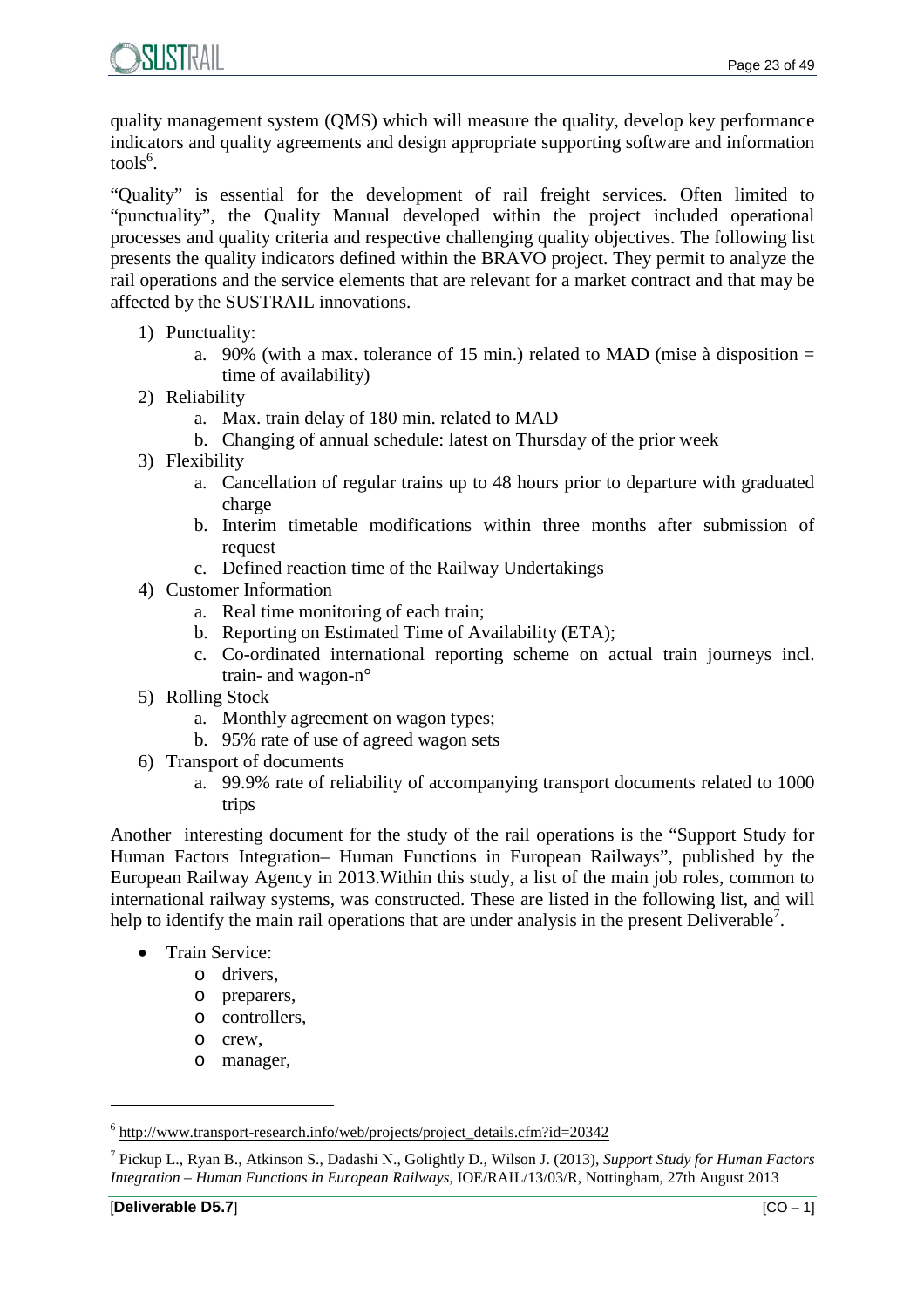

- o conductor,
- o steward,
- o ERTMS
- Power supply:
	- o ECROs
	- o Electrification
	- o Pantograph
- Signaller:
	- o Dispatcher,
	- o despatch,
	- o authorise train
	- o movement,
	- o LOM (Local Operating Manager),
	- o MOM (Mobile Operations Manager)
	- o supervisor,
	- o ERTMS,
	- o Train controller
- Control:
	- o Train route planner,
	- o Traffic manager
	- o infrastructure fault control,
	- o train operator.
- Station:
	- o Platform manager,
	- o station dispatcher
- Maintenance/infrastructure engineering:
	- o Track workers,
	- o COSS,
	- o PICOP,
	- o ES,
	- o Lookout,
	- o Handsignaller,
	- o Supervisors,
	- o S&T technicians
- Rolling stock maintenance:
	- o Train maintenance,
	- o rolling stock,
	- o vehicle,
	- o axles,
	- o inspection,
	- o service
- Shunters:
	- o Depot,
	- o yard,
	- o shunting
- Level crossing:
	- o Crossing keeper,
	- o Level crossing operator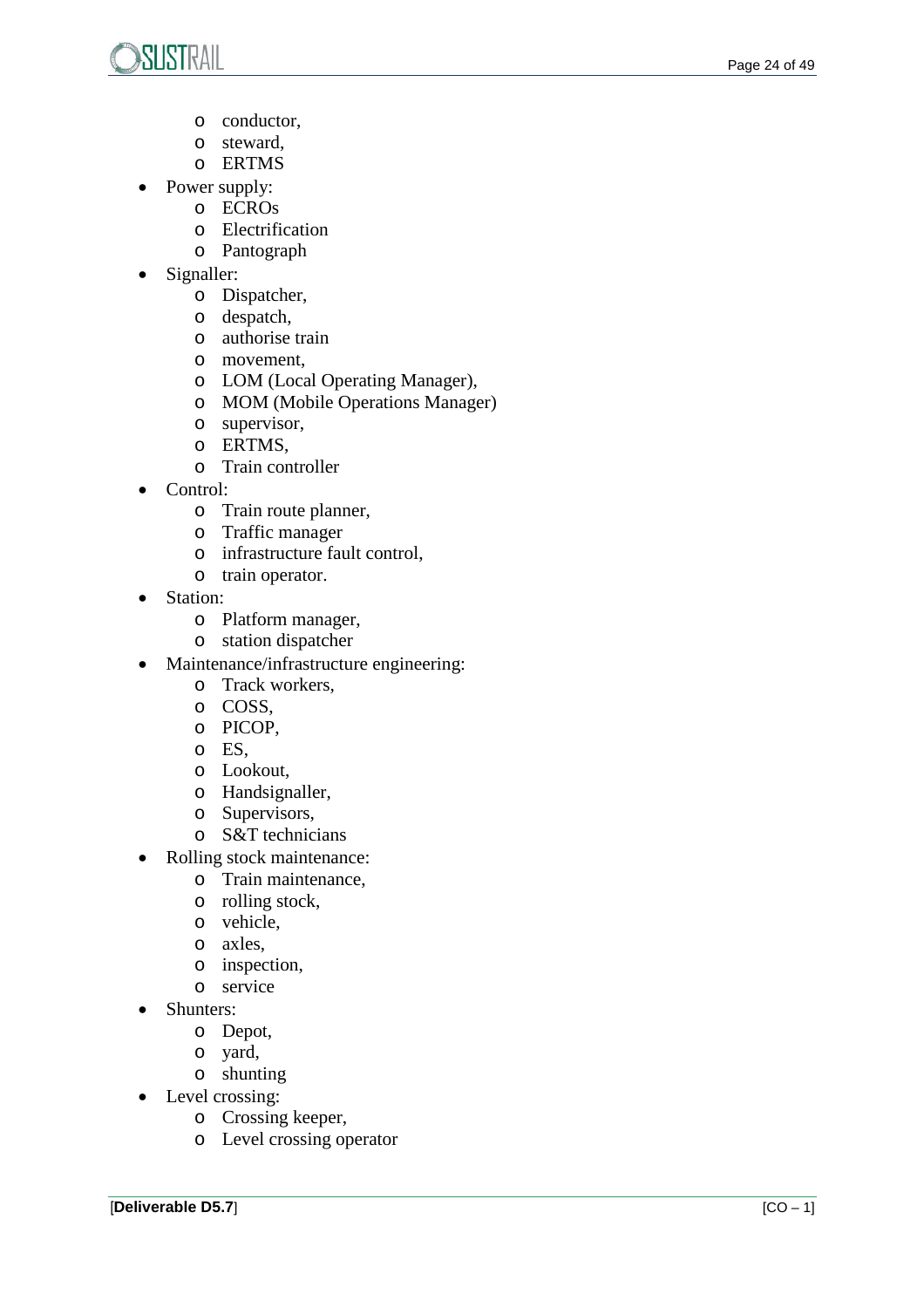## 4.2 Operations in SUSTRAIL business case

The SUSTRAIL business case includes the impacts of the SUSTRAIL innovations on freight operators, infrastructure managers, end users (freight customers) and a range of  $3<sup>rd</sup>$  parties (Table 2). Changes in operations – combined with investment in new technology vehicles and track – feed through into changes in each of these categories. On the cost side, these changes can produce net cost reductions for the industry, while on the demand side, improvements in rail freight service quality and cost can lead to increased rail mode share and revenue for the rail industry. Quantification of these impacts rests on the LCC (Life Cycle Cost) and RAMS (Reliability, Availability, Maintainability and Safety) modelling and the wider business case analysis being conducted in SUSTRAIL (for example, see the Interim Business Case Deliverable 5.5, Nellthorp et al 2013).

|                | <b>Groups</b>                      |                                                                                                                                    |                                    |                                                                                                                |  |  |  |
|----------------|------------------------------------|------------------------------------------------------------------------------------------------------------------------------------|------------------------------------|----------------------------------------------------------------------------------------------------------------|--|--|--|
|                | <b>IMs</b>                         | <b>Train Operators</b>                                                                                                             | <b>End Users</b>                   | 3rd Parties                                                                                                    |  |  |  |
| <b>Impacts</b> | - changes in costs and<br>revenues | <b>Freight Operators</b><br>- changes in costs<br>and revenues<br><b>Passenger Operators</b><br>- changes in costs<br>and revenues | - changes in costs and<br>benefits | Environmental<br><b>Externalities</b><br>$-CO2$ & noise<br>Government<br>grant or subsidy<br>÷<br>requirements |  |  |  |
|                | NPV, IRR<br>financial              | NPV, IRR<br>financial                                                                                                              | <b>NPV</b>                         | <b>NPV</b>                                                                                                     |  |  |  |

#### **Table 2 Business Case components**

Potentially the most important channels through which operational changes feed through into the business case are: maintenance and renewal procedures; operational reliability; speed; and the cost savings associated with these changes. Taking maintenance and renewals first, the RAMS simulation model incorporates:

- Failure frequencies;
- Maintenance times;
- Logistic delays;
- Maintenance activities;
- Maintenance strategies;
- Product breakdown structure (see Figure 3);
- Cost elements; and
- Life lengths of components.

Using this data, the RAMS model is able to predict the mean time between maintenance, the time spent in maintenance, and as a result the overall availability and reliability performance of the vehicle and track. Meanwhile, the LCC model produces as outputs the life cycle costs of acquisition, termination, operation and support (including maintenance) for the vehicle and track. For example, the introduction of premium rail steel is expected to increase the interval between rail grinding, and to extend the rail asset life, with implications for improved operational availability of the track. The SUSTRAIL vehicle is expected to greatly increase the maintenance interval compared with a conventional wagon, and to reduce the track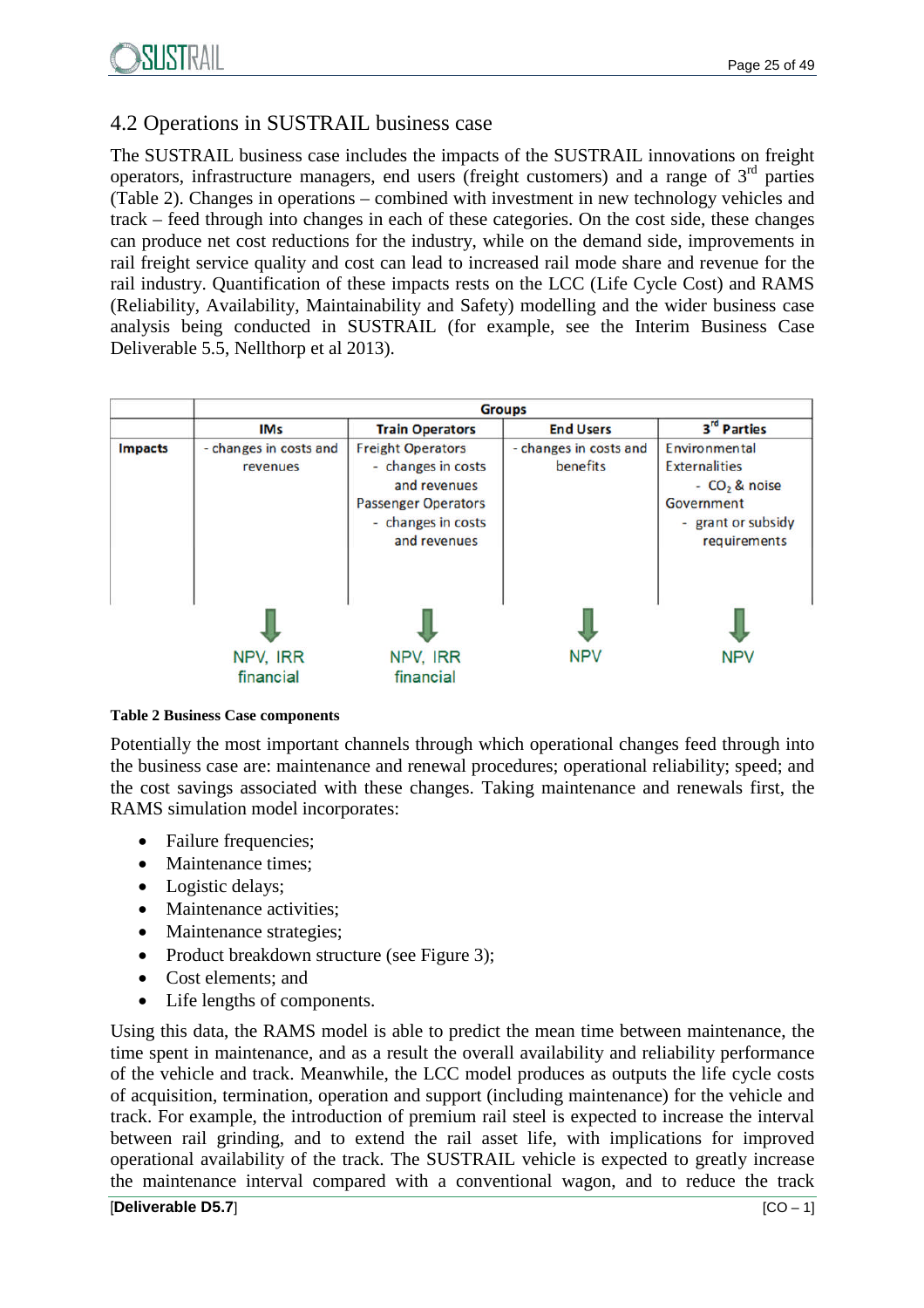

damage and associated maintenance actions. Together, these system improvements produce an increase in reliability of freight services, which impacts on end users and stimulates rail freight demand, which is represented through the freight demand model.



**Figure 3 Product breakdown structure for the SUSTRAIL vehicle**

The design of the SUSTRAIL vehicle also balances savings in the vehicle body mass against increases in bogie mass in order to accommodate disc brakes, which in turn allow for higher operational speed (e.g. 140 vs 120 kph in the UK network; and 120 vs 100kph in the Spanish and Bulgarian networks). This will bring benefits in terms of the efficient operation of the infrastructure, particularly through the availability of additional paths, which are valuable when the route is congested.

Together, these improvements will produce a net cost impact on the industry, which will be measured using the LCC model. The results will be included in the final set of deliverables from SUSTRAIL WP5.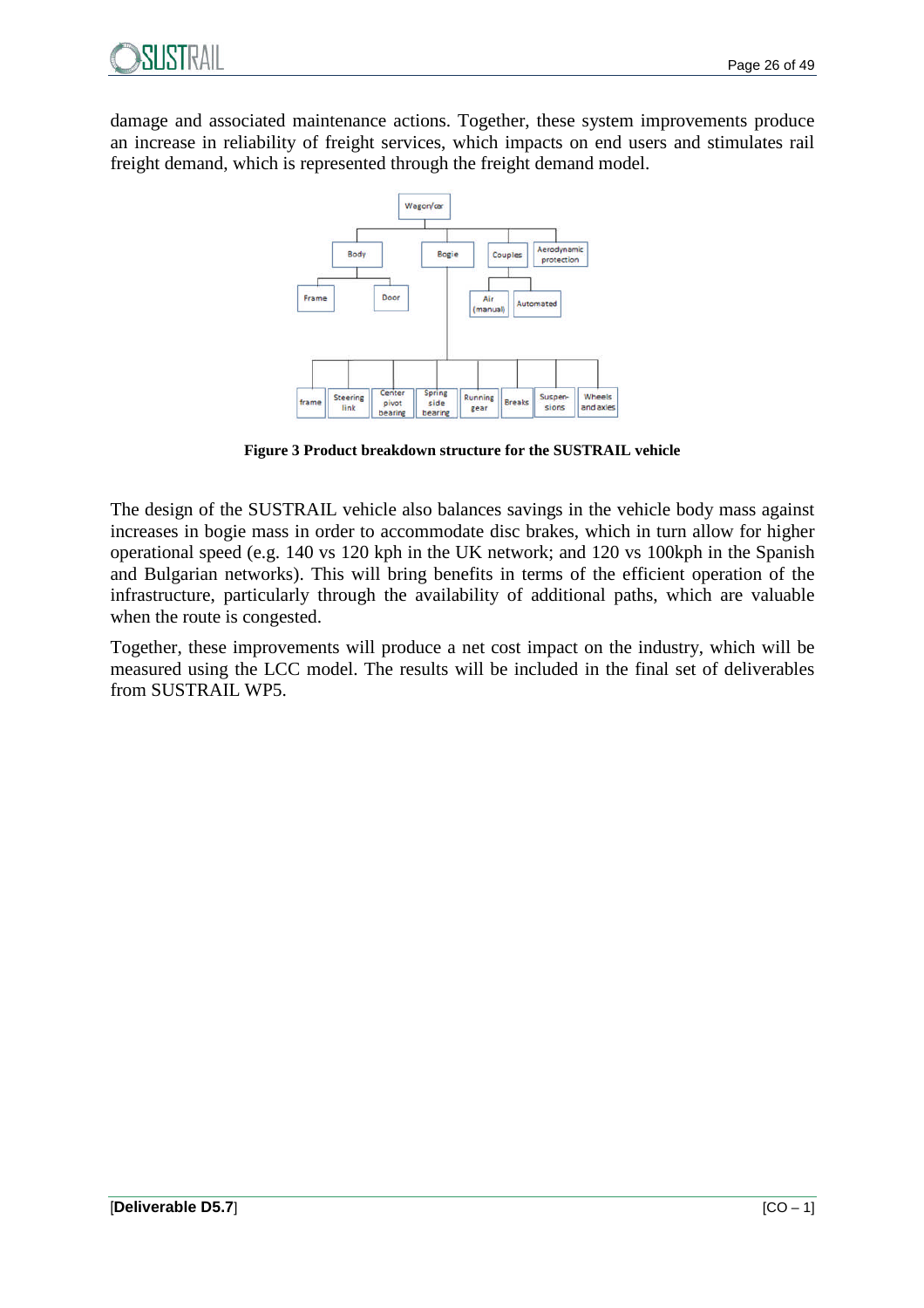## **5. SURVEY AMONG STAKEHOLDERS**

This chapter presents the questionnaire that was submitted to the relevant stakeholders and the analysis that was carried out starting from the answers provided by the interviewers.

## 5.1 The consultations

## **5.1.1 The questionnaire**

The interviews consisted of a series of questions that are stated in the following. Subsequently to each question, a table illustrates the inputs that have to be completed by each stakeholder. Questions were divided in three chapters: one that refers to the maintenance needs connected with rail operations, one that refers to the managerial issues in the rail transport and one that is devoted to the analysis of the impact of the entire set of innovations designed in SUSTRAIL and to possible follow up of the project.

Questions on maintenance needs:

- **Maintenability**: Please indicate how the maintenance tasks associated with the vehicles/rail could be affected by the implementation of SUSTRAIL innovations.
- **Inspectability**: How will the innovations affect the possibility to perform safety and functional inspections?
- Accessibility: what has to be done to gain access to the part?
- **Exponomic:** do innovations have impact on working conditions of maintenance agents who have to work with these innovations? (E.g. working positions, vibrating tools, hot/cold surfaces, dangerous locations) In your opinion these new working conditions are better or worse?
- **Handling of maintenance**: Will these innovations set any new demands on the handling of maintenance tools and machinery? (Y/N)
- **Skills**: To support the introduction of innovations, are there new features of the task agents' skill set required and if so, for which task agents will be training required? Will these innovations require any change in maintenance personnel training?

Questions on managerial issues:

- **Maintenance strategy**: Describe the degree to which the maintenance tasks of the innovations can fit into current maintenance schedules or if new activities has to be planed? If so describe the amount of this change, hours or money?
- Safety: Does the implementation of innovations lead to positive or negative effects on occupational or social safety and if so, please describe the expected impacts.
- **Operations**: Provide a list of tasks related to operations (e.g. train driving, shunting, cross-border operations, freight handling, access/agress to terminals etc.) that are likely affected by the introduction of track and vehicle innovations.

Which tasks might likely benefit from the implementation of innovations (e.g. reduction in operation times in at cross borders and terminals)?

Are there new features of the task agents' skill set required and if so, for which task agents is likely to be training required to assist the introduction of innovations?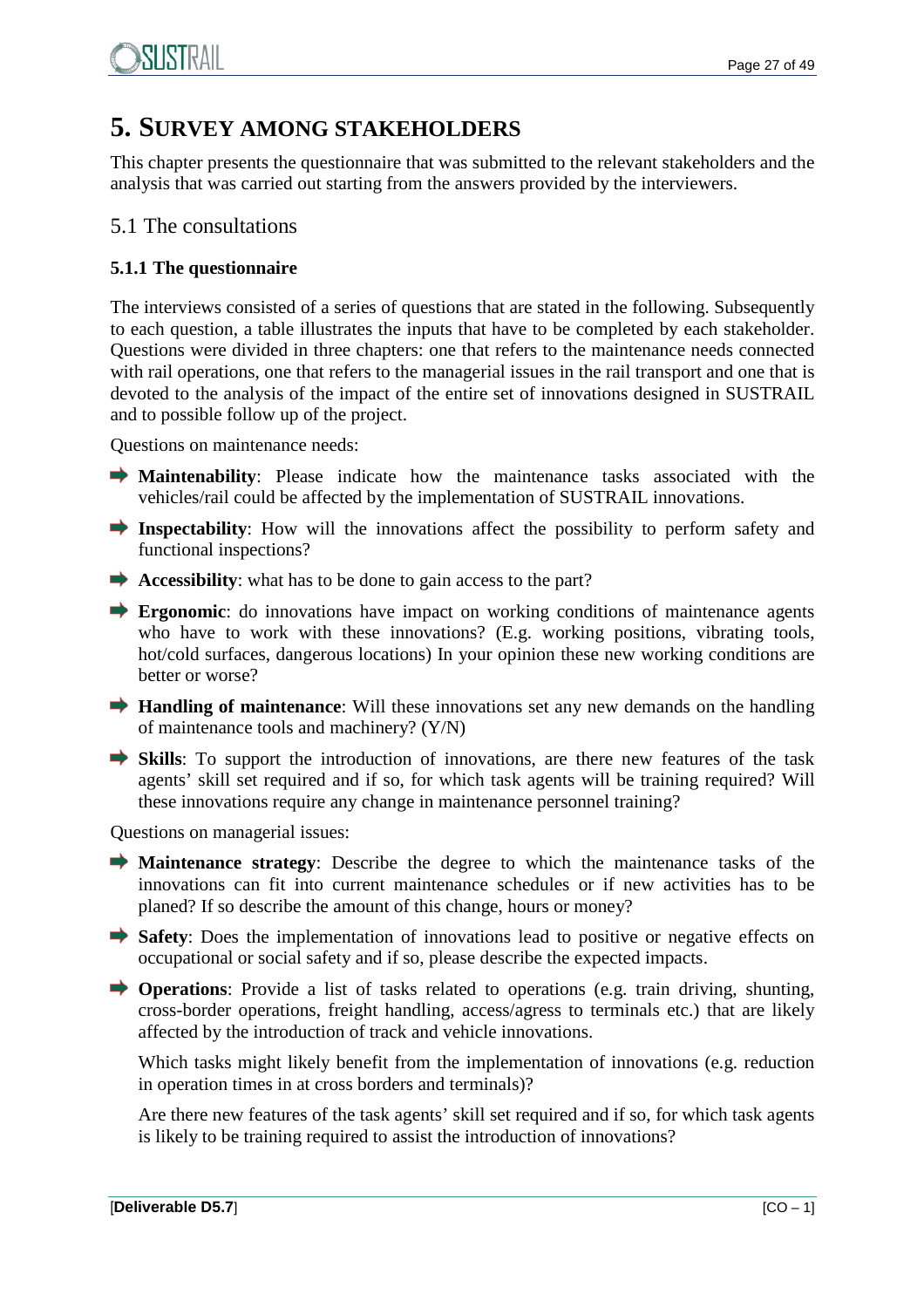

- **Human Interactions and barriers to the implementation:** Are the innovations improving and/or reducing the problems associated with human interaction? This includes improvements that reduce maintenance related risks, costs, improve productivity and safety?
- **Barriers to the implementation:** Do you see any barrier to the implementation of the SUSTRAIL innovations from the point of view of the human factors?

Further suggestions

**Follow up:** Considering the entire set of innovations designed within the SUSTRAIL projects (see the attached file) have you got any other suggestion related to possible variations of human factors? Would you like to suggest other areas of investigation for the study of the impact of the project on the Human factor?

| Organisation            | <b>Contact person</b>     | <b>State</b>    | Intermediate<br>consultation | <b>Final consultation</b> |
|-------------------------|---------------------------|-----------------|------------------------------|---------------------------|
| Network Rail            | Kevin Blacktop            | United Kingdom  |                              |                           |
| NRIC - ABV              | Giulietta Marinova-Popova | <b>Bulgaria</b> |                              |                           |
|                         | Borislav Pastushnaski     |                 |                              |                           |
|                         | Mario Galabov             |                 |                              |                           |
| <b>AFER</b>             | Ioan Buciuman             | Romania         |                              |                           |
|                         | Oana Raluca Iacob         |                 |                              |                           |
| <b>TRENITALIA Cargo</b> | Domenico Miceli           | Italy           |                              |                           |
| UIC                     | Isabelle De Keyzer        | Europe          |                              |                           |
|                         | Christian NEVEU           | Europe          |                              |                           |
| <b>UNIFE</b>            | Nicolas Furio             | Europe          |                              |                           |
| SIRV                    | Uzina de Vagoane Aiud     | Romani          |                              |                           |
|                         | Armand Cojocaru           |                 |                              |                           |
|                         | Gabriela Ursuly           |                 |                              |                           |
| ERA                     | Susan Reinartz            | Europe          |                              |                           |

### **5.1.2 The list of the relevant stakeholders**

## 5.2 Main findings: maintenance needs and variations

#### **5.2.1 Maintenability**

The following table describes the effects of the innovations developed within the SUSTRAIL project on the inspectability of the rail transport chain.

| <b>MAINTENABILITY</b>                    | <b>Frequency</b>                             | <b>Automation</b>                    | Costs                                                                                |
|------------------------------------------|----------------------------------------------|--------------------------------------|--------------------------------------------------------------------------------------|
| Vehicle                                  |                                              |                                      |                                                                                      |
| <b>Optimised Conventional Technology</b> | Decreased (SIRV,<br>ERA)<br>Improved vehicle | Not applicable(NR)<br>Unchanged(TRE) | Decreased (SIRV, ERA)<br>track life<br>Improved<br>and<br>reduced maintenance should |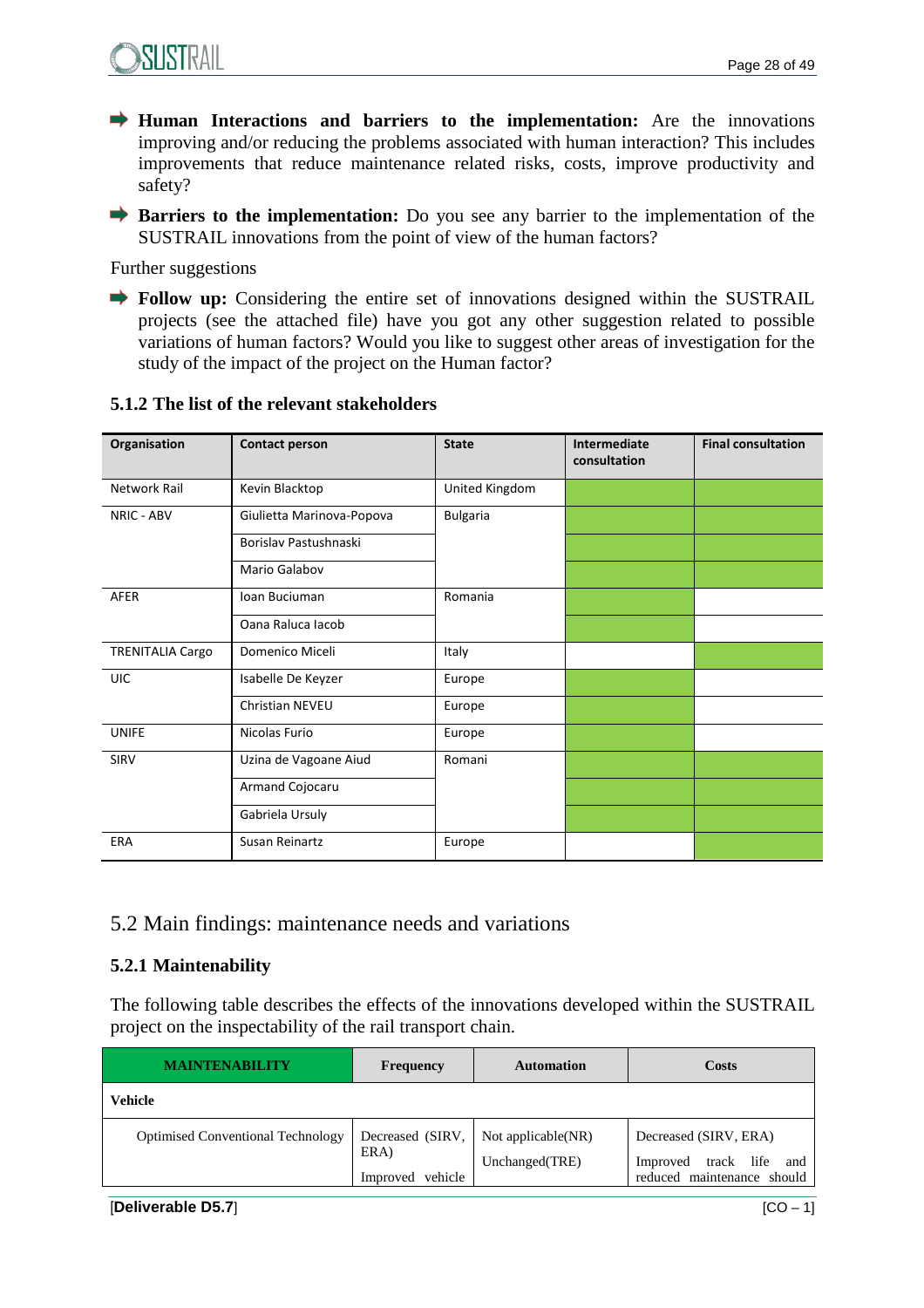|                    | should<br>reduce<br>track deterioration<br>$(20-30%)$ (NR)<br>Unchanged(TRE)                            | Increased (SIRV, ERA)                                      | provide cost reduction of (20-<br>30%?)(NR)<br>Unchanged(TRE)                                                                                                                                                                  |
|--------------------|---------------------------------------------------------------------------------------------------------|------------------------------------------------------------|--------------------------------------------------------------------------------------------------------------------------------------------------------------------------------------------------------------------------------|
| Rail               |                                                                                                         |                                                            |                                                                                                                                                                                                                                |
| Premium Rail Steel | $($ abv $\cdot$<br>Decreased<br>ERA)<br>75% reduction in<br>grinding<br>and<br>life<br>improved<br>(NR) | Unchanged $(abv)$<br>Not applicable(NR)<br>Increased (ERA) | Increase(dabv)<br>Initial rail cost 15% higher,<br>but installation reduces this to<br>5%. This is offset by reduced<br>maintenance and inspection<br>lifesaving<br>and<br>improved<br>approximately 70%.(NR)<br>Reduced (ERA) |

Abv provided a table describing the effects of the entire set of innovations studied in WP4 on the maintenability.

| <b>MAINTENABILITY</b>                                                                                                                                                                                                                                                                                  | <b>Innovation</b>                                                                                                                              | Frequency | <b>Automation</b> | <b>Costs</b> |
|--------------------------------------------------------------------------------------------------------------------------------------------------------------------------------------------------------------------------------------------------------------------------------------------------------|------------------------------------------------------------------------------------------------------------------------------------------------|-----------|-------------------|--------------|
| RAIL - Rolling Contact Fatigue                                                                                                                                                                                                                                                                         | Improved predictions of<br>RCF damage                                                                                                          | Decreased | Unchanged         | Increased    |
| RAIL - Rolling contact fatigue - computer<br>modeling for the different times to initiate<br>RCF damage                                                                                                                                                                                                | Roller hardening                                                                                                                               | Decreased | Unchanged         | Decreased    |
| RAIL - Testing and analysis of welds in<br>CWR; novel materials, technologies, etc.<br>(with Tata) Ultrasonic testing (lab<br>conditions on rail samples) and analysis of<br>results - on welds and Survey of existing<br>inspection and monitoring technologies<br>(with MerMec).other failure areas. | Specifications/<br>recommendations/<br>guidelines for novel<br>steels, welding processes,<br>technologies, etc.                                | Decreased | Increased         | Decreased    |
| RAIL - Impact of profile/inclination on<br>RCF (Romanian profile measurement<br>at/with AFER). Potential work: Ultrasonic<br>testing (lab conditions on various rail<br>samples) and analysis of results. Survey of<br>existing inspection and monitoring<br>technologies (with MerMec).               | Specifications/<br>recommendations for new<br>geometries or<br>combinations (profiles,<br>inclination, etc.), novel<br>steel degradation, etc. | Decreased | Unchanged         | Decreased    |
| RAIL - Wheel profile measurements for<br>track RCF estimation                                                                                                                                                                                                                                          | Dynamic access charges                                                                                                                         | Decreased | Increased         | Decreased    |
| EARTHWORKS - Analysis of<br>multifunctional sensorized geotextiles for<br>subgrade and embankment reinforcement<br>and monitoring                                                                                                                                                                      | Multifunctional<br>sensorized geotextiles for<br>subgrade and<br>embankment reinforcing<br>and monitoring                                      | Decreased | Increased         | Increased    |
| TRACK - Force information from the WID<br>systems in Sweden and produce statistics<br>on typical load spectra (vertical+lateral)<br>from different trains.                                                                                                                                             | Understanding what the<br>potential is of extending<br>track life by pinpointing<br>and removing bad<br>vehicles from operation.               | Decreased | Unchanged         | Decreased    |
| TRACK - Geometry degradation                                                                                                                                                                                                                                                                           | Optimized maintenance<br>scheduling using novel<br>methods for degradation<br>prediction                                                       | Decreased | <b>Increased</b>  | Decreased    |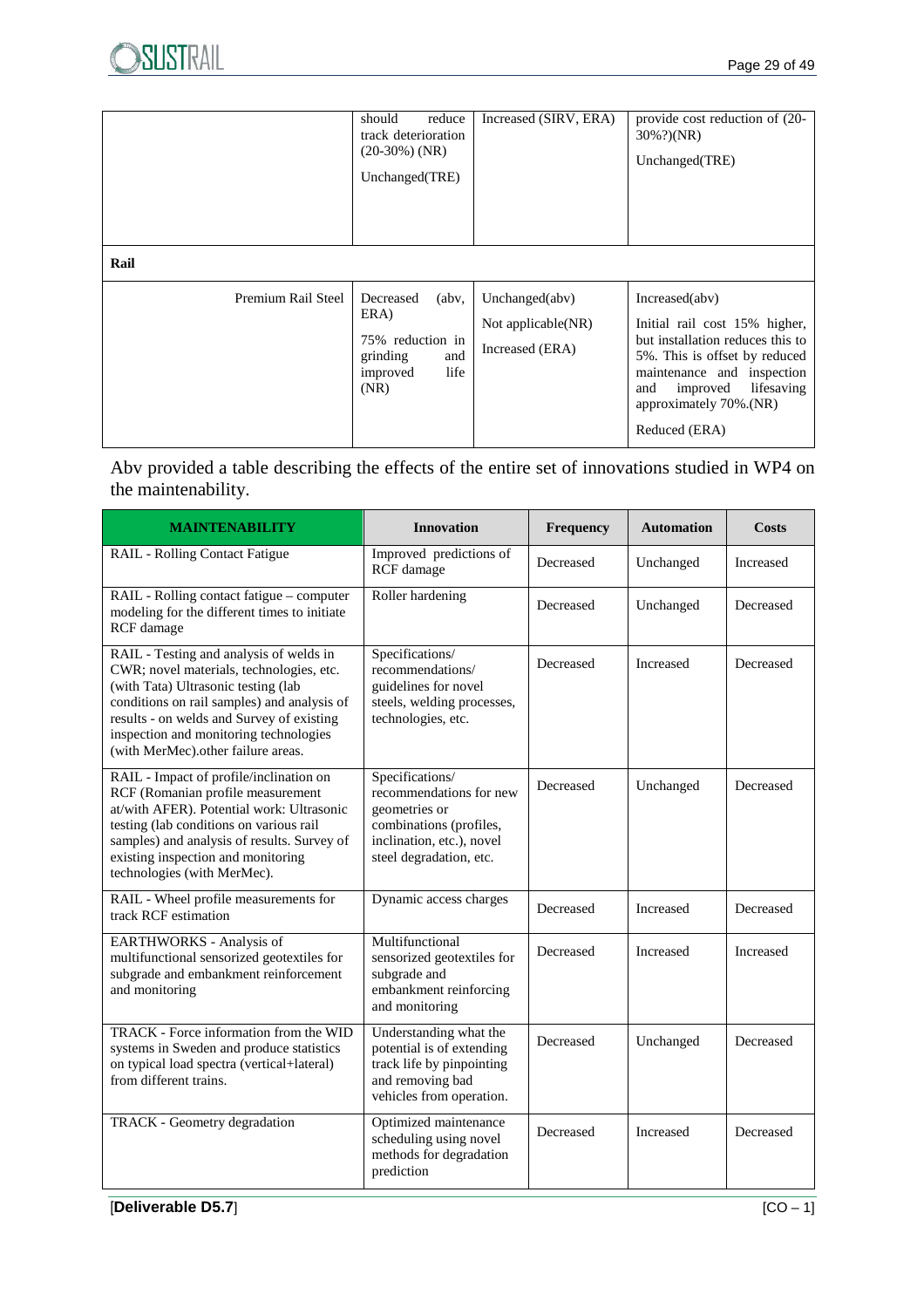

| <b>MAINTENABILITY</b>                                                                                                                                                        | <b>Innovation</b>                                                                                                                        | Frequency | <b>Automation</b> | Costs     |
|------------------------------------------------------------------------------------------------------------------------------------------------------------------------------|------------------------------------------------------------------------------------------------------------------------------------------|-----------|-------------------|-----------|
| S&C - Numerical modeling of the vehicle-<br>track dynamic interaction at crossing.                                                                                           | Guidelines on parameters<br>variation on wheel, track<br>geometry, wing/crossing<br>shape and support<br>conditions                      | Decreased | Increased         | Decreased |
| S&C - Test various lubricants under<br>representative loading conditions                                                                                                     | Improved lubrication<br>regime for slide plates<br>under switch rails                                                                    | Decreased | Unchanged         | Decreased |
| S&C - Dynamic smart washer -<br>Instrumentation of complex systems<br>(Switches) whilst in operation and with a<br>wide range of dynamic loading -algorithms<br>for railways | Dynamic Smart Washer<br>that allows (through data<br>analysis) adapting<br>condition evaluation of<br>complex system such as<br>switches | Decreased | Unchanged         | Decreased |

Further suggestions were provided by Trenitalia Cargo and ERA:

#### **Trentialia Cargo**

The optimized conventional technology is based on the bogie Y25 and this doesn't represent an innovation. Furthermore in the rail industry the maintainability is very centralized, since a small number of enterprises owns the majority of the vehicles. Many times the maintenance of a wagon is based on a time provision and not on the km traveled.

#### **ERA**

The most important advantage is provided by the monitoring systems. According to the quality of the data that are provided (the ERMTS experience is relevant), it is possible to imagine a great impact (and often positive) in terms of frequency, quality and efficiency of the maintenance activities. This should be managed within the transport operators according to their industrial relationships. Particularly in the improvement of working conditions for the staff in accessing the information – it can be displayed remotely rather than requiring checks/data collection directly on the RS or Infrastructure (outside working in all weather conditions, difficult working postures).

## **5.2.2 Inspectability:**

The following table describes the effects of the innovations developed within the SUSTRAIL project on the inspectability of the rail transport chain.

| <b>INSPECTABILITY</b>                   | <b>Safety</b>                                                                           | <b>Efficiency</b>                                                                   | Costs                                                                                     | <b>Frequency</b>                                                                                                          | <b>Time</b>                                                                         |
|-----------------------------------------|-----------------------------------------------------------------------------------------|-------------------------------------------------------------------------------------|-------------------------------------------------------------------------------------------|---------------------------------------------------------------------------------------------------------------------------|-------------------------------------------------------------------------------------|
| <b>Vehicle</b>                          |                                                                                         |                                                                                     |                                                                                           |                                                                                                                           |                                                                                     |
| Optimised<br>Conventional<br>Technology | Unchanged<br>(SIRV)<br>Inspection<br>process<br>unchanged(NR)<br>Unchanged(TRE,<br>ERA) | Increased(SIRV)<br>Inspection<br>process<br>unchanged(NR)<br>Unchanged(TRE,<br>ERA) | Decreased(SIRV)<br>20-30%<br>reduction<br>in<br>inspection (NR)<br>Unchanged(TRE,<br>ERA) | Decreased(SIRV)<br>Improved vehicle<br>should<br>reduce<br>track inspection<br>$(20-30\%)$ (NR)<br>Unchanged(TRE,<br>ERA) | Decreased(SIRV)<br>Inspection<br>process<br>unchanged(NR)<br>Unchanged(TRE,<br>ERA) |
| Rail                                    |                                                                                         |                                                                                     |                                                                                           |                                                                                                                           |                                                                                     |
| Premium Rail Steel                      | Unchanged<br>(ERA)<br>Increased (abv)<br>Inspection<br>process                          | Unchanged(<br>ERA)<br>Increased (abv)<br>Inspection<br>process                      | Unchanged(abv,<br>ERA)<br>50%<br>reduction(NR)                                            | Unchanged(abv,<br>ERA)<br>50%<br>reduction(NR)                                                                            | Unchanged(abv,<br>ERA)<br>Inspection<br>process<br>unchanged(NR)                    |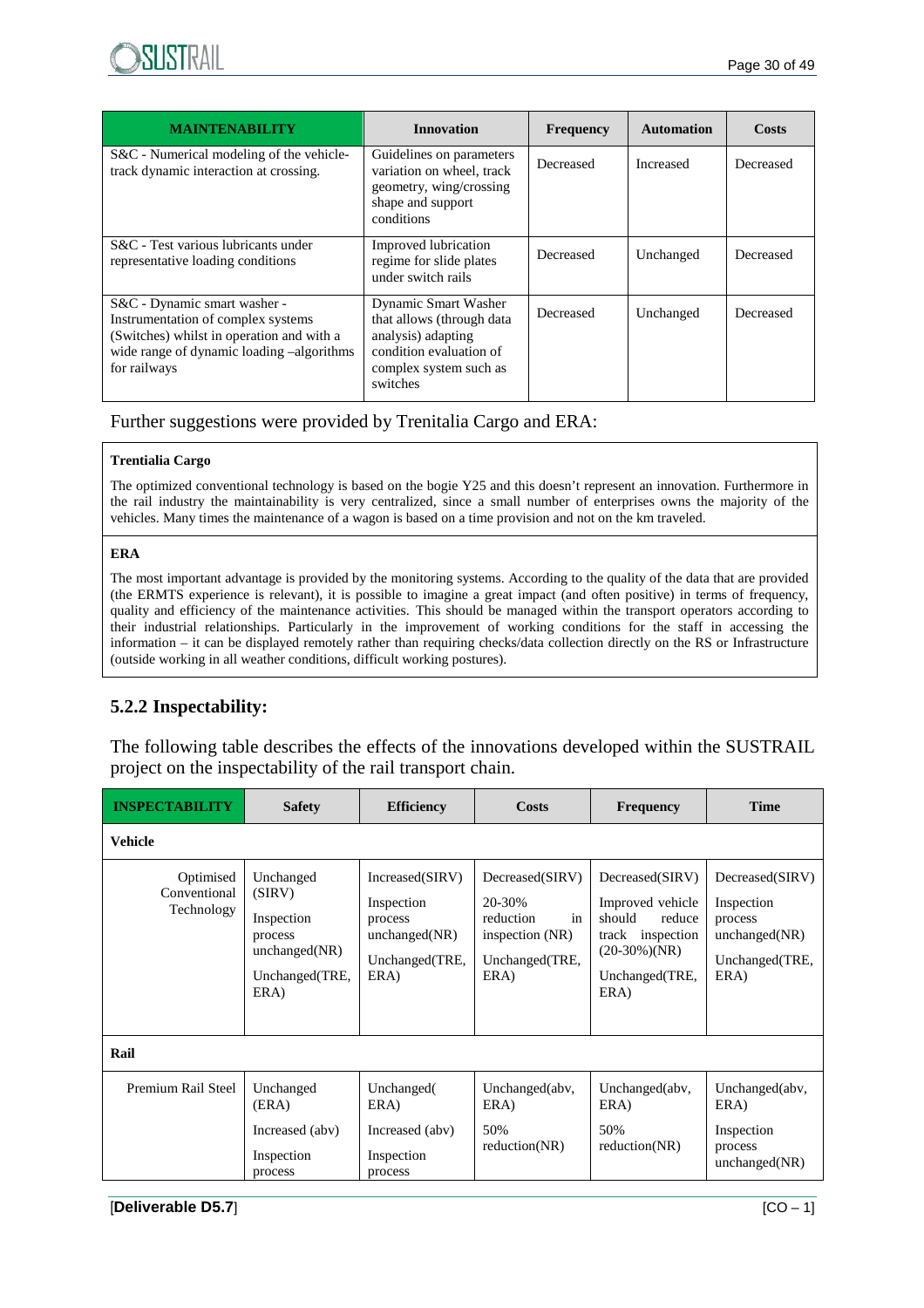| unchanged(NR) | unchanged(NR) |  |  |
|---------------|---------------|--|--|
|               |               |  |  |
|               |               |  |  |
|               |               |  |  |
|               |               |  |  |

Abv provided a table describing the effects of the entire set of innovations studied in WP4 on the inspectability.

| <b>INSPECTABILITY</b>                                                                                                                                                                                                                                                                                              | <b>Innovation</b>                                                                                                                                             | <b>Safety</b> | <b>Efficiency</b> | <b>Costs</b> | Frequency | <b>Time</b> |
|--------------------------------------------------------------------------------------------------------------------------------------------------------------------------------------------------------------------------------------------------------------------------------------------------------------------|---------------------------------------------------------------------------------------------------------------------------------------------------------------|---------------|-------------------|--------------|-----------|-------------|
| RAIL - Rolling Contact<br>Fatigue                                                                                                                                                                                                                                                                                  | Improved<br>predictions of<br>RCF damage                                                                                                                      | Increased     | Decreased         | Unchanged    | Unchanged | Unchanged   |
| RAIL - Rolling contact<br>fatigue - computer modeling<br>for the different times to<br>initiate RCF damage                                                                                                                                                                                                         | Roller<br>hardening                                                                                                                                           | Increased     | Increased         | Unchanged    | Unchanged | Unchanged   |
| RAIL - Testing and analysis<br>of welds in CWR; novel<br>materials, technologies, etc.<br>(with Tata) Ultrasonic testing<br>(lab conditions on rail<br>samples) and analysis of<br>results - on welds and Survey<br>of existing inspection and<br>monitoring technologies<br>(with MerMec).other failure<br>areas. | Specifications<br>recommendati<br>ons/<br>guidelines for<br>novel steels,<br>welding<br>processes,<br>technologies,<br>etc.                                   | Increased     | Increased         | Unchanged    | Unchanged | Unchanged   |
| RAIL - Impact of<br>profile/inclination on RCF<br>(Romanian profile<br>measurement at/with AFER).<br>Potential work: Ultrasonic<br>testing (lab conditions on<br>various rail samples) and<br>analysis of results. Survey of<br>existing inspection and<br>monitoring technologies<br>(with MerMec).               | Specifications<br>recommendati<br>ons for new<br>geometries or<br>combinations<br>(profiles,<br>inclination,<br>etc.), novel<br>steel<br>degradation,<br>etc. | Increased     | Increased         | Unchanged    | Unchanged | Unchanged   |
| RAIL - Wheel profile<br>measurements for track RCF<br>estimation                                                                                                                                                                                                                                                   | Dynamic<br>access charges                                                                                                                                     | Increased     | Increased         | Unchanged    | Unchanged | Unchanged   |
| <b>EARTHWORKS</b> - Analysis<br>of multifunctional sensorized<br>geotextiles for subgrade and<br>embankment reinforcement<br>and monitoring                                                                                                                                                                        | Multifunction<br>al sensorized<br>geotextiles for<br>subgrade and<br>embankment<br>reinforcing<br>and<br>monitoring                                           | Increased     | Increased         | Decreased    | Decreased | Decreased   |
| <b>TRACK</b> - Force information<br>from the WID systems in<br>Sweden and produce<br>statistics on typical load<br>spectra (vertical+lateral)<br>from different trains.                                                                                                                                            | Understanding<br>what the<br>potential is of<br>extending<br>track life by<br>pinpointing<br>and removing<br>bad vehicles<br>from<br>operation.               | Unchanged     | Unchanged         | Unchanged    | Unchanged | Unchanged   |
| <b>TRACK - Geometry</b><br>degradation                                                                                                                                                                                                                                                                             | Optimized<br>maintenance                                                                                                                                      | Unchanged     | Unchanged         | Unchanged    | Unchanged | Unchanged   |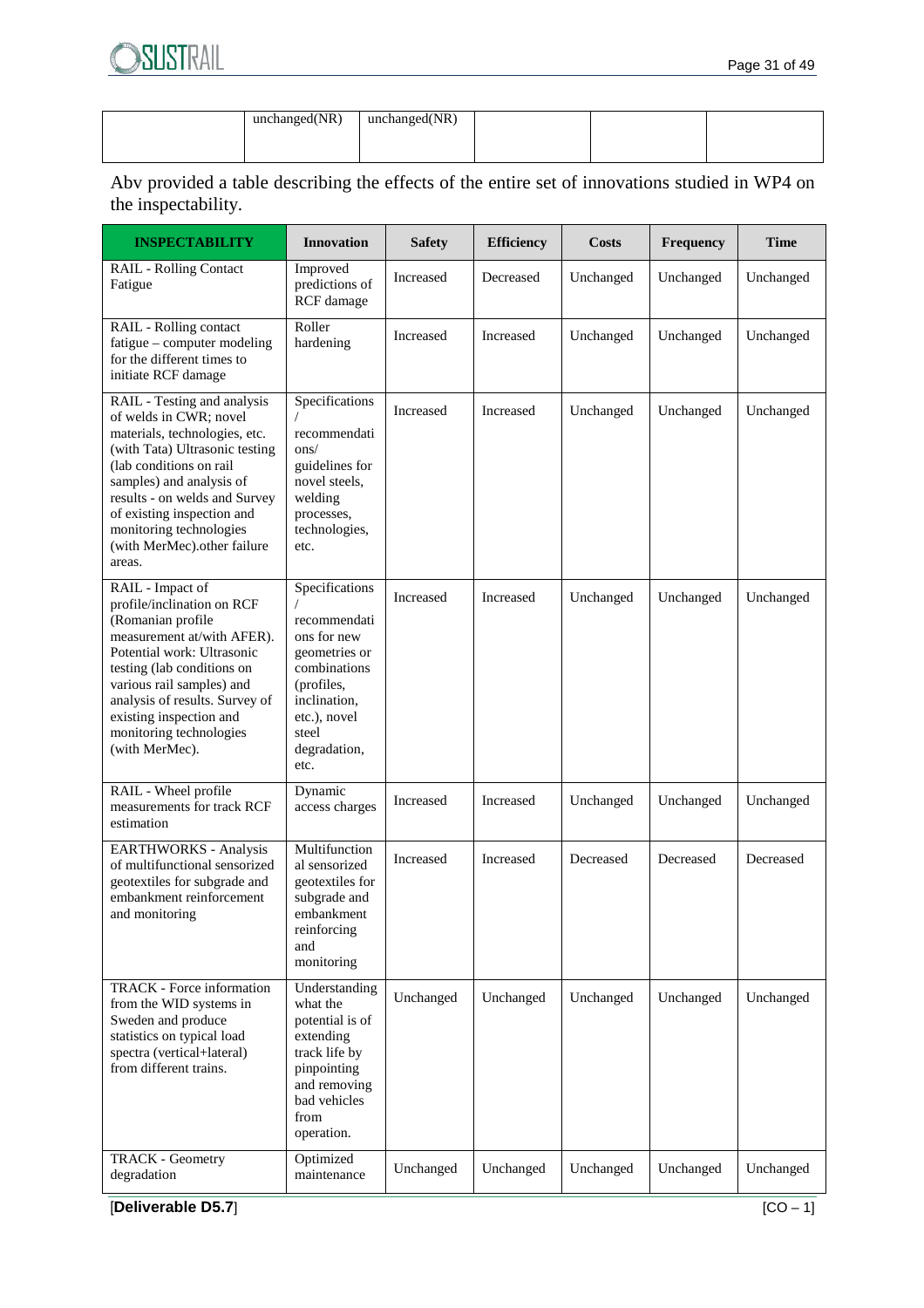

| <b>INSPECTABILITY</b>                                                                                                                                                              | <b>Innovation</b>                                                                                                                                       | <b>Safety</b> | <b>Efficiency</b> | <b>Costs</b> | Frequency | <b>Time</b> |
|------------------------------------------------------------------------------------------------------------------------------------------------------------------------------------|---------------------------------------------------------------------------------------------------------------------------------------------------------|---------------|-------------------|--------------|-----------|-------------|
|                                                                                                                                                                                    | scheduling<br>using novel<br>methods for<br>degradation<br>prediction                                                                                   |               |                   |              |           |             |
| S&C - Numerical modeling<br>of the vehicle-track dynamic<br>interaction at crossing.                                                                                               | Guidelines on<br>parameters<br>variation on<br>wheel, track<br>geometry,<br>wing/crossing<br>shape and<br>support<br>conditions                         | Unchanged     | Unchanged         | Unchanged    | Unchanged | Unchanged   |
| S&C - Test various lubricants<br>under representative loading<br>conditions                                                                                                        | Improved<br><b>lubrication</b><br>regime for<br>slide plates<br>under switch<br>rails                                                                   | Unchanged     | Decreased         | Unchanged    | Unchanged | Unchanged   |
| S&C - Dynamic smart<br>washer - Instrumentation of<br>complex systems (Switches)<br>whilst in operation and with a<br>wide range of dynamic<br>loading -algorithms for<br>railways | Dynamic<br>Smart Washer<br>that allows<br>(through data<br>analysis)<br>adapting<br>condition<br>evaluation of<br>complex<br>system such<br>as switches | Unchanged     | Unchanged         | Unchanged    | Unchanged | Unchanged   |

Further suggestions were provided by Trenitalia Cargo and ERA:

#### **Trenitalia Cargo**

Innovations are required in order to simplify the structure of the bogie and to clear the space under the wagon.

#### **ERA**

An important issue that has to be underlined is connected with the design of the innovations. In order to increase the efficiency and the safety of the maintenance and inspective activities the design of the new technologies has to be based considering at the heart the human factors. If a technology is developed starting from the human needs and exigencies than important advantages will be produced under the point of view of the inspectability, but also considering the accessibility, the ergonomic and the entire Life Cycle Cost of the rail assets.

#### **5.2.3 Accessibility**

The following table describes the effects of the innovations developed within the SUSTRAIL project on the accessibility of the rail transport chain.

| <b>ACCESSIBILITY</b>                     | <b>Efficiency</b>                                         | Costs           |  |
|------------------------------------------|-----------------------------------------------------------|-----------------|--|
| Vehicle                                  |                                                           |                 |  |
| <b>Optimised Conventional Technology</b> | Unchanged(SIRV)<br>No impact on rail   Not applicable(NR) | Unchanged(SIRV) |  |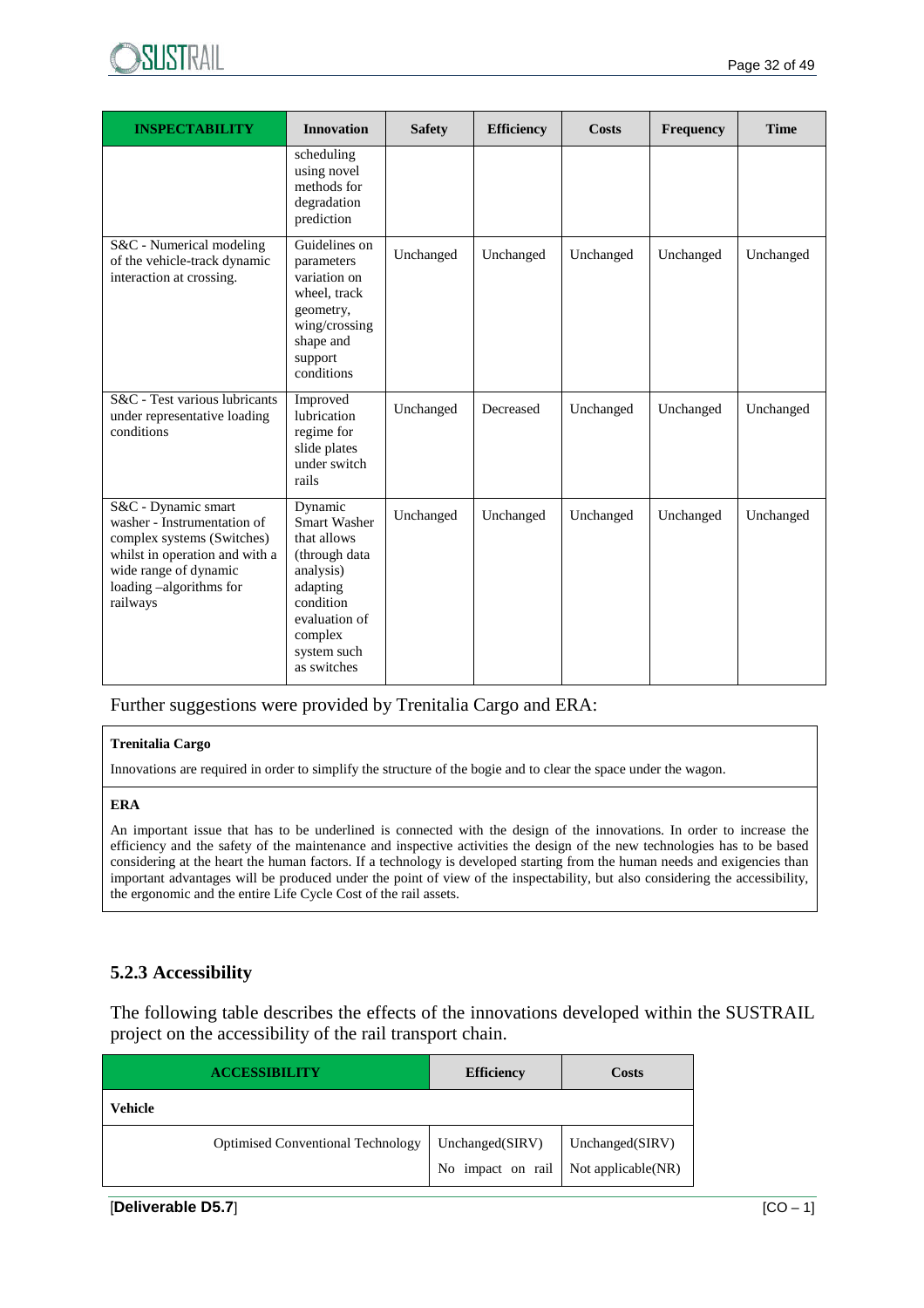|                    | accessibility(NR)<br>Unchanged(TRE,<br>ERA)                                    | Unchanged(TRE,<br>ERA)                                                                                                                           |
|--------------------|--------------------------------------------------------------------------------|--------------------------------------------------------------------------------------------------------------------------------------------------|
| Rail               |                                                                                |                                                                                                                                                  |
| Premium Rail Steel | Unchanged<br>(<br>ERA)<br>N <sub>0</sub><br>change<br>over<br>standard rai(NR) | Unchanged<br>$($ abv $\cdot$<br>ERA)<br>Initial rail cost is<br>15%<br>higher,<br>but<br>overall installation<br>cost reduces this to<br>5%.(NR) |

Abv provided a table describing the effects of the entire set of innovations studied in WP4 on the inspectability.

| <b>ACCESSIBILITY</b>                                                                                                                                                                                                                                                                                | <b>Innovation</b>                                                                                                                       | <b>Efficiency</b> | <b>Costs</b> |
|-----------------------------------------------------------------------------------------------------------------------------------------------------------------------------------------------------------------------------------------------------------------------------------------------------|-----------------------------------------------------------------------------------------------------------------------------------------|-------------------|--------------|
| RAIL - Premium rail steel                                                                                                                                                                                                                                                                           | Premium rail steel                                                                                                                      | Unchanged         | Unchanged    |
| <b>RAIL - Rolling Contact Fatigue</b>                                                                                                                                                                                                                                                               | Improved predictions of RCF damage                                                                                                      | Unchanged         | Unchanged    |
| RAIL - Rolling contact fatigue - computer modeling for<br>the different times to initiate RCF damage                                                                                                                                                                                                | Roller hardening                                                                                                                        | Unchanged         | Unchanged    |
| RAIL - Testing and analysis of welds in CWR; novel<br>materials, technologies, etc. (with Tata) Ultrasonic<br>testing (lab conditions on rail samples) and analysis of<br>results - on welds and Survey of existing inspection and<br>monitoring technologies (with MerMec).other failure<br>areas. | Specifications/recommendations/<br>guidelines for novel steels, welding<br>processes, technologies, etc.                                | Unchanged         | Unchanged    |
| RAIL - Impact of profile/inclination on RCF (Romanian<br>profile measurement at/with AFER). Potential work:<br>Ultrasonic testing (lab conditions on various rail<br>samples) and analysis of results. Survey of existing<br>inspection and monitoring technologies (with MerMec).                  | Specifications/recommendations for<br>new geometries or combinations<br>(profiles, inclination, etc.), novel steel<br>degradation, etc. | Unchanged         | Unchanged    |
| RAIL - Wheel profile measurements for track RCF<br>estimation                                                                                                                                                                                                                                       | Dynamic access charges                                                                                                                  | Unchanged         | Unchanged    |
| EARTHWORKS - Analysis of multifunctional<br>sensorized geotextiles for subgrade and embankment<br>reinforcement and monitoring                                                                                                                                                                      | Multifunctional sensorized geotextiles<br>for subgrade and embankment<br>reinforcing and monitoring                                     | Decreased         | Decreased    |
| TRACK - Force information from the WID systems in<br>Sweden and produce statistics on typical load spectra<br>(vertical+lateral) from different trains.                                                                                                                                             | Understanding what the potential is of<br>extending track life by pinpointing and<br>removing bad vehicles from operation.              | Unchanged         | Unchanged    |
| TRACK - Geometry degradation                                                                                                                                                                                                                                                                        | Optimized maintenance scheduling<br>using novel methods for degradation<br>prediction                                                   | Unchanged         | Unchanged    |
| S&C - Numerical modeling of the vehicle-track dynamic<br>interaction at crossing.                                                                                                                                                                                                                   | Guidelines on parameters variation on<br>wheel, track geometry, wing/crossing<br>shape and support conditions                           | Unchanged         | Unchanged    |
| S&C - Test various lubricants under representative<br>loading conditions                                                                                                                                                                                                                            | Improved lubrication regime for slide<br>plates under switch rails                                                                      | Increased         | Decreased    |
| S&C - Dynamic smart washer - Instrumentation of<br>complex systems (Switches) whilst in operation and with<br>a wide range of dynamic loading -algorithms for<br>railways                                                                                                                           | Dynamic Smart Washer that allows<br>(through data analysis) adapting<br>condition evaluation of complex system<br>such as switches      | Unchanged         | Unchanged    |

Further suggestions were provided by Trenitalia Cargo and ERA: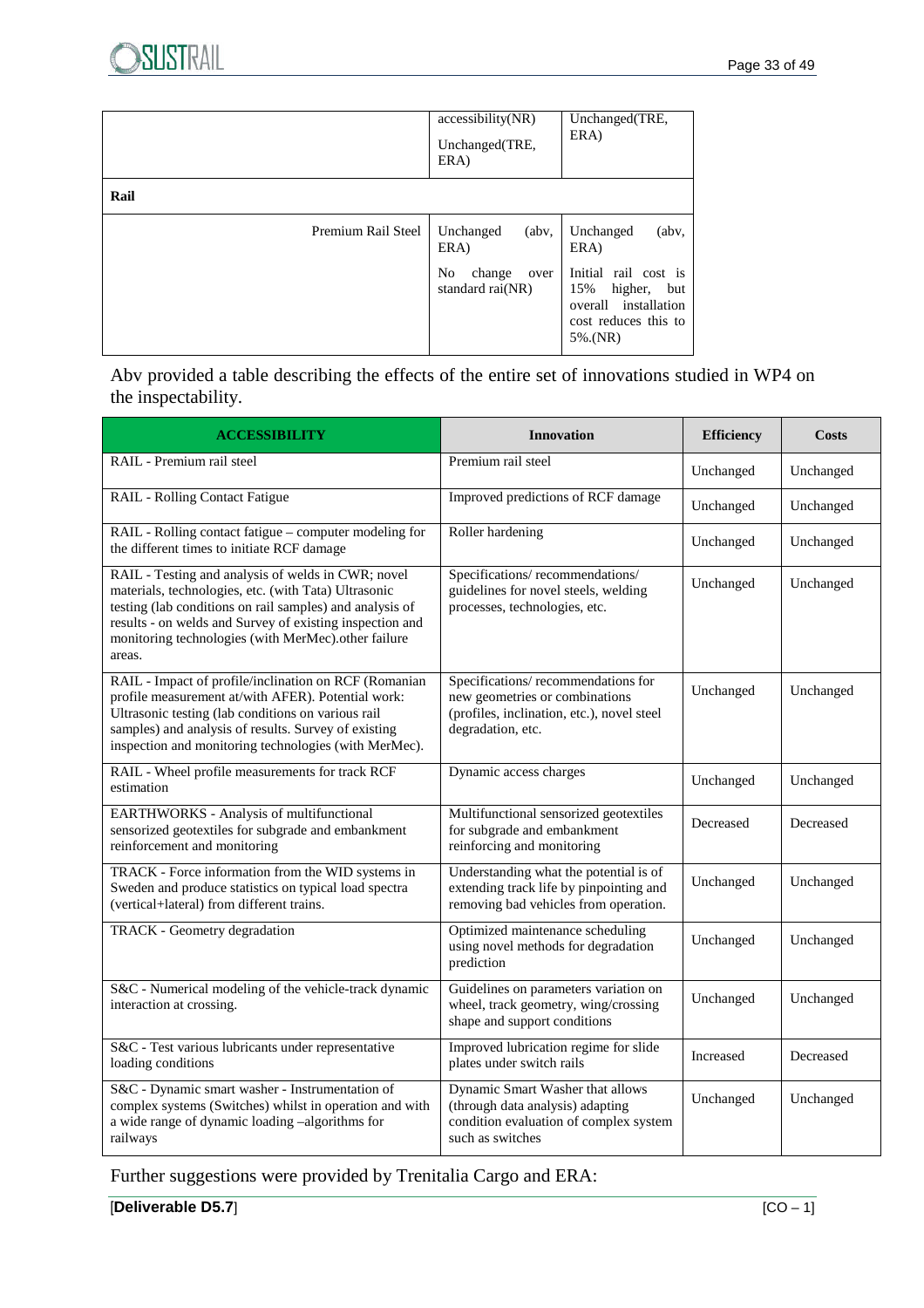

#### **Trenitalia Cargo**

Accessibility is independent from technological innovations but is dependent to the regulation

#### **ERA**

An important issue that has to be underlined is connected with the design of the innovations. In order to increase the efficiency and the safety of the maintenance and inspective activities the design of the new technologies has to be based considering at the heart the human factors. If a technology is developed starting from the human needs and requirements then important advantages will be produced under the point of view of the inspectability, but also considering the accessibility, the ergonomic and the entire Life Cycle Cost of the rail assets.

## **5.2.4 Ergonomic**

The following table describes the effects of the innovations developed within the SUSTRAIL project on the accessibility of the rail transport chain.

| <b>ERGONOMIC OF MAINTENANCE</b><br><b>AGENTS</b> | Working<br>positions                | <b>Dangerous</b><br>locations       |  |
|--------------------------------------------------|-------------------------------------|-------------------------------------|--|
| <b>Vehicle</b>                                   |                                     |                                     |  |
| <b>Optimised Conventional Technology</b>         | Unchanged(SIRV,<br>ERA)             | Unchanged(SIRV,<br>ERA)             |  |
|                                                  | No change over<br>standard rail(NR) | No change over<br>standard rail(NR) |  |
|                                                  | Unchanged(TRE)                      | Unchanged(TRE)                      |  |
| Rail                                             |                                     |                                     |  |
| Premium Rail Steel                               | Unchanged (Abv,<br>ERA)             | Unchanged(Abv,<br>ERA)              |  |
|                                                  | No change over<br>standard rail(NR) | No change over<br>standard rail(NR) |  |

Abv provided a table describing the effects of the entire set of innovations studied in WP4 on the ergonomic of the maintenance agents.

| <b>ERGONOMIC OF MAINTENANCE</b><br><b>AGENTS</b>                                                                                                                                                                                                                                                       | <b>Innovation</b>                                                                                                                       | <b>Working positions</b> | <b>Dangerous</b><br>locations |
|--------------------------------------------------------------------------------------------------------------------------------------------------------------------------------------------------------------------------------------------------------------------------------------------------------|-----------------------------------------------------------------------------------------------------------------------------------------|--------------------------|-------------------------------|
| <b>RAIL</b> - Rolling Contact Fatigue                                                                                                                                                                                                                                                                  | Improved predictions of RCF<br>damage                                                                                                   | Unchanged                | Unchanged                     |
| RAIL - Rolling contact fatigue – computer<br>modeling for the different times to initiate<br>RCF damage                                                                                                                                                                                                | Roller hardening                                                                                                                        | Unchanged                | Unchanged                     |
| RAIL - Testing and analysis of welds in<br>CWR; novel materials, technologies, etc.<br>(with Tata) Ultrasonic testing (lab conditions<br>on rail samples) and analysis of results - on<br>welds and Survey of existing inspection and<br>monitoring technologies (with MerMec).other<br>failure areas. | Specifications/recommendations/<br>guidelines for novel steels, welding<br>processes, technologies, etc.                                | Decreased                | Decreased                     |
| RAIL - Impact of profile/inclination on RCF<br>(Romanian profile measurement at/with<br>AFER). Potential work: Ultrasonic testing (lab)<br>conditions on various rail samples) and<br>analysis of results. Survey of existing<br>inspection and monitoring technologies (with                          | Specifications/recommendations<br>for new geometries or<br>combinations (profiles, inclination,<br>etc.), novel steel degradation, etc. | Unchanged                | Unchanged                     |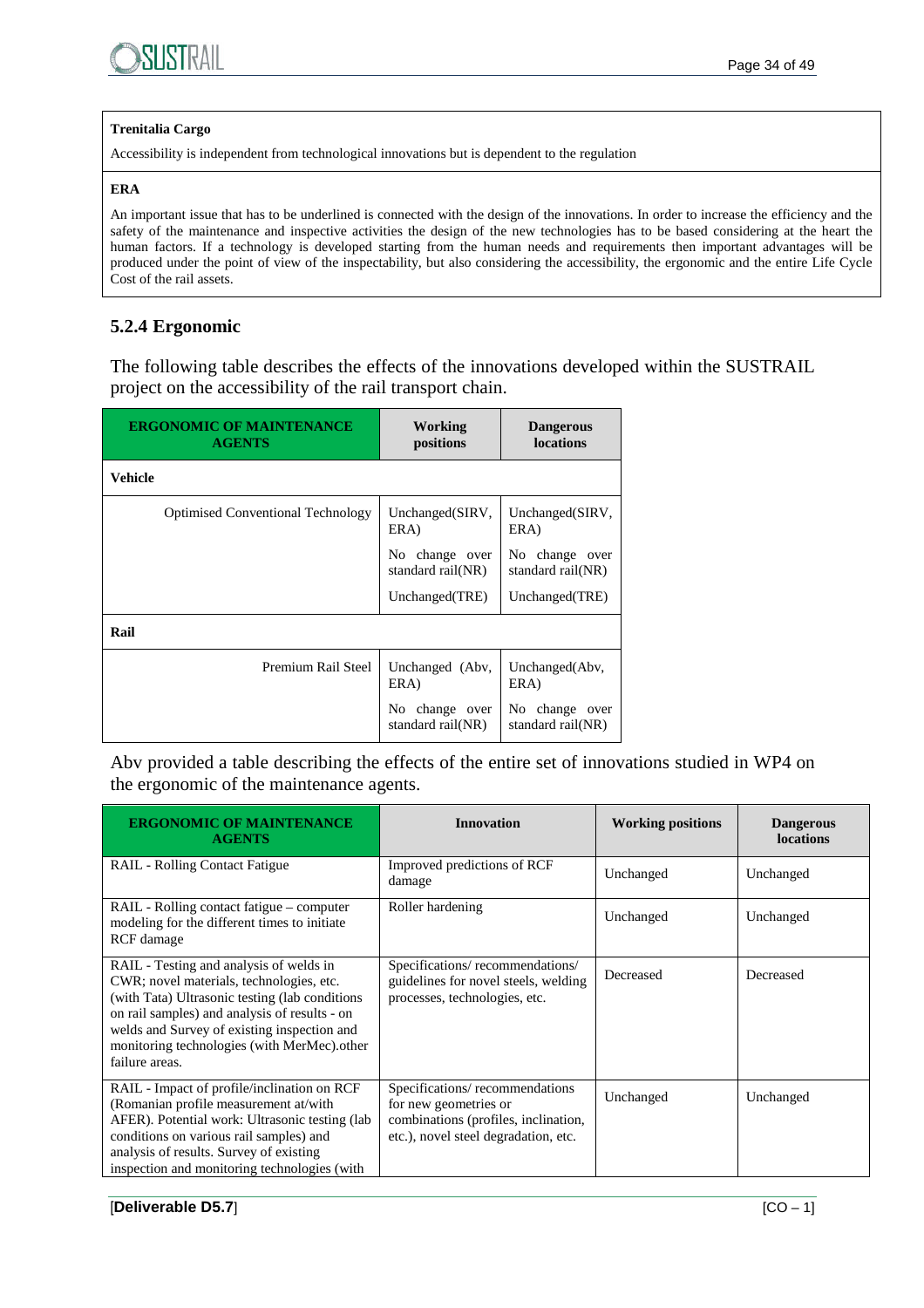

| <b>ERGONOMIC OF MAINTENANCE</b><br><b>AGENTS</b>                                                                                                                             | <b>Innovation</b>                                                                                                                  | <b>Working positions</b> | <b>Dangerous</b><br><b>locations</b> |
|------------------------------------------------------------------------------------------------------------------------------------------------------------------------------|------------------------------------------------------------------------------------------------------------------------------------|--------------------------|--------------------------------------|
| MerMec).                                                                                                                                                                     |                                                                                                                                    |                          |                                      |
| RAIL - Wheel profile measurements for track<br><b>RCF</b> estimation                                                                                                         | Dynamic access charges                                                                                                             | Unchanged                | Unchanged                            |
| <b>EARTHWORKS</b> - Analysis of<br>multifunctional sensorized geotextiles for<br>subgrade and embankment reinforcement and<br>monitoring                                     | Multifunctional sensorized<br>geotextiles for subgrade and<br>embankment reinforcing and<br>monitoring                             | Decreased                | Decreased                            |
| TRACK - Force information from the WID<br>systems in Sweden and produce statistics on<br>typical load spectra (vertical+lateral) from<br>different trains.                   | Understanding what the potential is<br>of extending track life by<br>pinpointing and removing bad<br>vehicles from operation.      | Unchanged                | Unchanged                            |
| TRACK - Geometry degradation                                                                                                                                                 | Optimized maintenance scheduling<br>using novel methods for<br>degradation prediction                                              | Unchanged                | Unchanged                            |
| S&C - Numerical modeling of the vehicle-<br>track dynamic interaction at crossing.                                                                                           | Guidelines on parameters variation<br>on wheel, track geometry,<br>wing/crossing shape and support<br>conditions                   | Unchanged                | Unchanged                            |
| S&C - Test various lubricants under<br>representative loading conditions                                                                                                     | Improved lubrication regime for<br>slide plates under switch rails                                                                 | Decreased                | Decreased                            |
| S&C - Dynamic smart washer -<br>Instrumentation of complex systems<br>(Switches) whilst in operation and with a wide<br>range of dynamic loading -algorithms for<br>railways | Dynamic Smart Washer that allows<br>(through data analysis) adapting<br>condition evaluation of complex<br>system such as switches | Decreased                | Decreased                            |

#### Further suggestions were provided by Trenitalia Cargo and ERA:

#### **Trenitalia Cargo**

Innovations are required in order to simplify the structure of the bogie and to clear the space under the wagon.

#### **ERA**

An important issue that has to be underlined is connected with the design of the innovations. In order to increase the efficiency and the safety of the maintenance and inspective activities the design of the new technologies has to be based considering at the heart the human factors. If a technology is developed starting from the human needs and requirements then important advantages will be produced under the point of view of the inspectability, but also considering the accessibility, the ergonomic and the entire Life Cycle Cost of the rail assets.

Particularly in the improvement of working conditions for the staff in accessing the information – it can be displayed remotely rather than requiring checks/data collection directly on the RS or Infrastructure (outside working in all weather conditions, difficult working postures).

#### **5.2.5 Handling of maintenance**

The following table describes the effects of the innovations developed within the SUSTRAIL project in terms of new tools and machinery to cover the maintenance needs of the rail industry.

| <b>HANDLING OF MAINTENANCE TOOLS</b>     | New tools                             | <b>New Machinery</b>           |
|------------------------------------------|---------------------------------------|--------------------------------|
| Vehicle                                  |                                       |                                |
| <b>Optimised Conventional Technology</b> | electronical<br>Yes:<br>devices(SIRV) | No(SIRV)<br>Not applicable(NR) |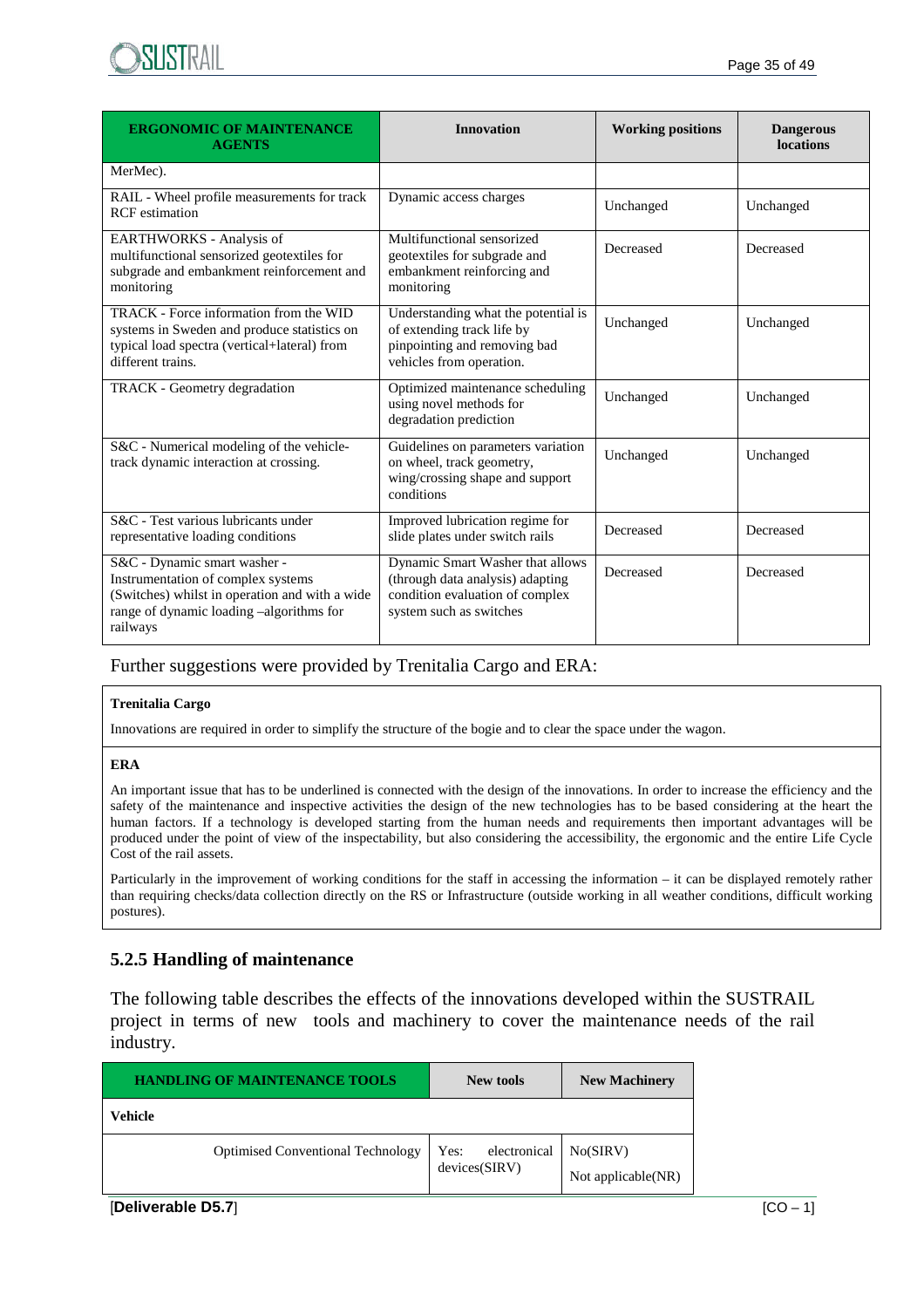|                    | Not applicable(NR)<br>Unchanged(TRE,<br>ERA)                                             | Unchanged(TRE,<br>ERA)     |
|--------------------|------------------------------------------------------------------------------------------|----------------------------|
| Rail               |                                                                                          |                            |
| Premium Rail Steel | Unchanged<br>$($ abv,<br>ERA)                                                            | Unchanged<br>(Abv.<br>ERA) |
|                    | repair<br><b>New</b><br>weld<br>techniques required,<br>but equipment is the<br>same(NR) | Not applicable(NR)         |

## Abv provided a table describing the effects of the entire set of innovations studied in WP4 on the ergonomic of the maintenance agents.

| <b>HANDLING OF MAINTENANCE TOOLS</b>                                                                                                                                                                                                                                                                | <b>Innovation</b>                                                                                                                           | <b>New tools</b> | <b>New Machinery</b> |
|-----------------------------------------------------------------------------------------------------------------------------------------------------------------------------------------------------------------------------------------------------------------------------------------------------|---------------------------------------------------------------------------------------------------------------------------------------------|------------------|----------------------|
| RAIL - Rolling Contact Fatigue                                                                                                                                                                                                                                                                      | Improved predictions of RCF<br>damage                                                                                                       | Unchanged        | Unchanged            |
| RAIL - Rolling contact fatigue - computer<br>modeling for the different times to initiate RCF<br>damage                                                                                                                                                                                             | Roller hardening                                                                                                                            | Unchanged        | Unchanged            |
| RAIL - Testing and analysis of welds in CWR;<br>novel materials, technologies, etc. (with Tata)<br>Ultrasonic testing (lab conditions on rail samples)<br>and analysis of results - on welds and Survey of<br>existing inspection and monitoring technologies<br>(with MerMec).other failure areas. | Specifications/<br>recommendations/ guidelines<br>for novel steels, welding<br>processes, technologies, etc.                                | Y                | Y                    |
| RAIL - Impact of profile/inclination on RCF<br>(Romanian profile measurement at/with AFER).<br>Potential work: Ultrasonic testing (lab conditions<br>on various rail samples) and analysis of results.<br>Survey of existing inspection and monitoring<br>technologies (with MerMec).               | Specifications/<br>recommendations for new<br>geometries or combinations<br>(profiles, inclination, etc.),<br>novel steel degradation, etc. | Unchanged        | Unchanged            |
| RAIL - Wheel profile measurements for track RCF<br>estimation                                                                                                                                                                                                                                       | Dynamic access charges                                                                                                                      | Unchanged        | Unchanged            |
| <b>EARTHWORKS</b> - Analysis of multifunctional<br>sensorized geotextiles for subgrade and<br>embankment reinforcement and monitoring                                                                                                                                                               | Multifunctional sensorized<br>geotextiles for subgrade and<br>embankment reinforcing and<br>monitoring                                      | Y                | Y                    |
| <b>TRACK</b> - Force information from the WID<br>systems in Sweden and produce statistics on<br>typical load spectra (vertical+lateral) from different<br>trains.                                                                                                                                   | Understanding what the<br>potential is of extending track<br>life by pinpointing and<br>removing bad vehicles from<br>operation.            | Unchanged        | Unchanged            |
| TRACK - Geometry degradation                                                                                                                                                                                                                                                                        | Optimized maintenance<br>scheduling using novel<br>methods for degradation<br>prediction                                                    | Unchanged        | Unchanged            |
| S&C - Numerical modeling of the vehicle-track<br>dynamic interaction at crossing.                                                                                                                                                                                                                   | Guidelines on parameters<br>variation on wheel, track<br>geometry, wing/crossing<br>shape and support conditions                            | Unchanged        | Unchanged            |
| S&C - Test various lubricants under representative<br>loading conditions                                                                                                                                                                                                                            | Improved lubrication regime<br>for slide plates under switch<br>rails                                                                       | Unchanged        | Unchanged            |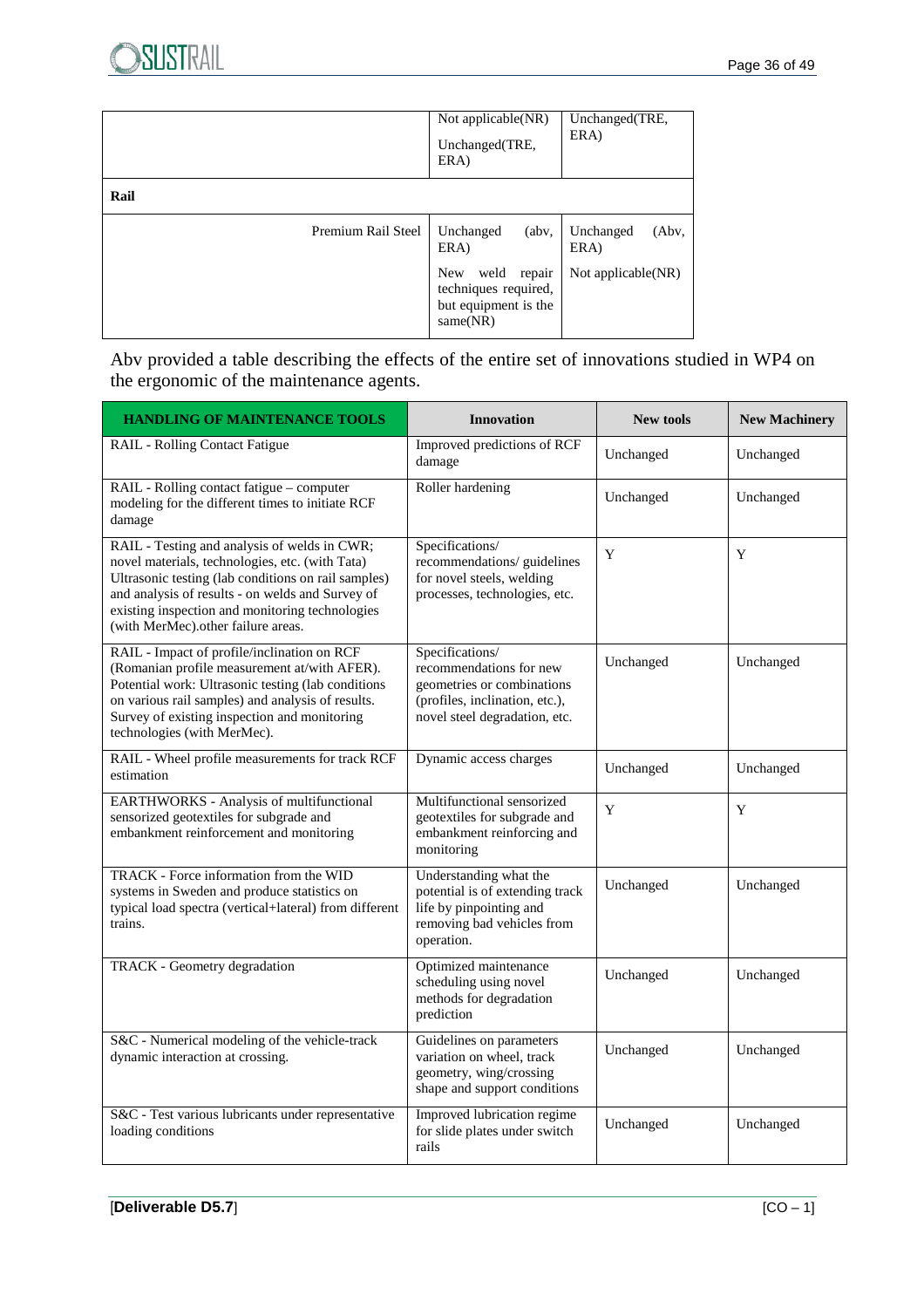| <b>HANDLING OF MAINTENANCE TOOLS</b>                                                                                                                                       | Innovation                                                                                                                            | New tools | <b>New Machinery</b> |
|----------------------------------------------------------------------------------------------------------------------------------------------------------------------------|---------------------------------------------------------------------------------------------------------------------------------------|-----------|----------------------|
| S&C - Dynamic smart washer - Instrumentation of<br>complex systems (Switches) whilst in operation<br>and with a wide range of dynamic loading -<br>algorithms for railways | Dynamic Smart Washer that<br>allows (through data analysis)<br>adapting condition evaluation<br>of complex system such as<br>switches | Unchanged | Unchanged            |

## **5.2.6 Skills**

The following table describes the effects of the innovations developed within the SUSTRAIL project in terms of new skills required for the maintenance agents.

| <b>SKILLS</b>                            | <b>Training</b>                                                                                                                                                           | New personnel                                                                                          | <b>Qualifications</b>                                                                      | Costs                                                                      |
|------------------------------------------|---------------------------------------------------------------------------------------------------------------------------------------------------------------------------|--------------------------------------------------------------------------------------------------------|--------------------------------------------------------------------------------------------|----------------------------------------------------------------------------|
| <b>Vehicle</b>                           |                                                                                                                                                                           |                                                                                                        |                                                                                            |                                                                            |
| <b>Optimised Conventional Technology</b> | Increased(SIRV,<br>ERA)<br><b>Not</b><br>applicable(NR)<br>Unchanged<br>(TRE)                                                                                             | Unchanged(SIRV,<br>TRE)<br><b>Not</b><br>applicable(NR)<br>Reduced (ERA)                               | Increased(SIRV,<br>ERA)<br><b>Not</b><br>applicable(NR)<br>Unchanged<br>(TRE)              | Unchanged(SIRV,<br>TRE)<br><b>Not</b><br>applicable(NR)<br>Increased (ERA) |
| Rail                                     |                                                                                                                                                                           |                                                                                                        |                                                                                            |                                                                            |
| Premium Rail Steel                       | Unchanged<br>(Abv)<br>Identify<br>new<br>material<br>and<br><b>New</b><br>weld<br>techniques,<br>covered<br>by<br>training course (2)<br>days). $(NR)$<br>Increased (ERA) | Unchanged (Abv)<br>Identify<br>new<br>material and New<br>weld<br>techniques.<br>(NR)<br>Reduced (ERA) | (Abv,<br>Increased<br>ERA)<br>Add<br>track<br>to<br>worker<br>training<br>on welding. (NR) | Unchanged(Abv)<br>Increased (ERA)                                          |

Abv provided a table describing the effects of the entire set of innovations studied in WP4 on the ergonomic of the maintenance agents.

| <b>SKILLS</b>                                                                                                                                                                                                                 | <b>Innovation</b>                                                                                                  | <b>Training</b>  | <b>New</b><br>personnel | <b>Qualifications</b> | Costs      |
|-------------------------------------------------------------------------------------------------------------------------------------------------------------------------------------------------------------------------------|--------------------------------------------------------------------------------------------------------------------|------------------|-------------------------|-----------------------|------------|
| RAIL - Premium rail steel                                                                                                                                                                                                     | Premium rail steel                                                                                                 | Unchanged        | Unchanged               | <b>Increased</b>      | Unchanged  |
| <b>RAIL - Rolling Contact Fatigue</b>                                                                                                                                                                                         | Improved predictions<br>of RCF damage                                                                              | Increased        | Unchanged               | Increased             | Unchanged  |
| RAIL - Rolling contact fatigue –<br>computer modeling for the<br>different times to initiate RCF<br>damage                                                                                                                    | Roller hardening                                                                                                   | <b>Increased</b> | Unchanged               | Unchanged             | Unchanged  |
| RAIL - Testing and analysis of<br>welds in CWR; novel materials,<br>technologies, etc. (with Tata)<br>Ultrasonic testing (lab)<br>conditions on rail samples) and<br>analysis of results - on welds<br>and Survey of existing | Specifications/<br>recommendations/<br>guidelines for novel<br>steels, welding<br>processes,<br>technologies, etc. | Increased        | Unchanged               | Increased             | Unchanged  |
| [Deliverable D5.7]                                                                                                                                                                                                            |                                                                                                                    |                  |                         |                       | $ICO - 11$ |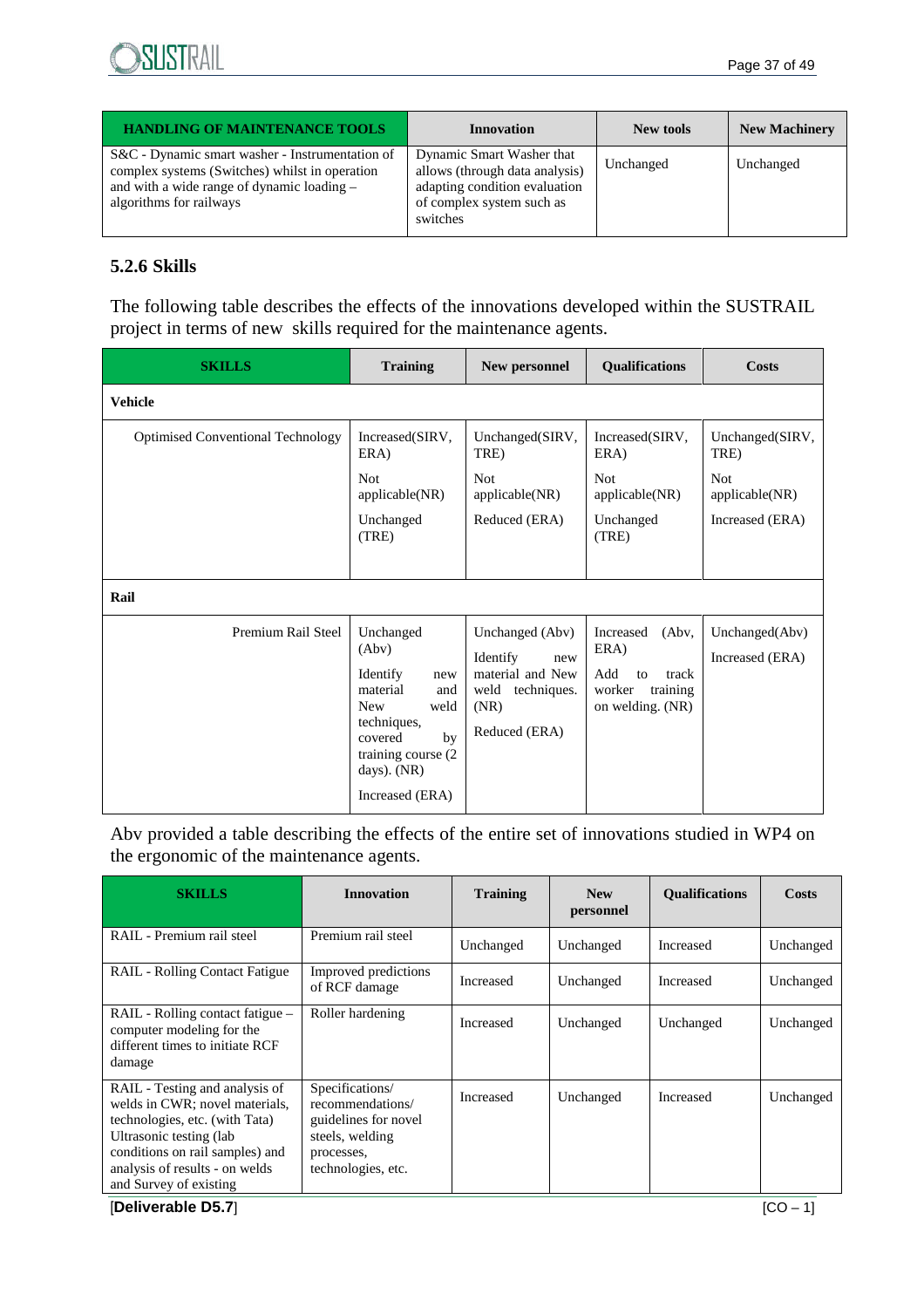

| <b>SKILLS</b>                                                                                                                                                                                                                                                                                     | <b>Innovation</b>                                                                                                                              | <b>Training</b><br><b>New</b><br>personnel |           | Qualifications | Costs     |
|---------------------------------------------------------------------------------------------------------------------------------------------------------------------------------------------------------------------------------------------------------------------------------------------------|------------------------------------------------------------------------------------------------------------------------------------------------|--------------------------------------------|-----------|----------------|-----------|
| inspection and monitoring<br>technologies (with<br>MerMec).other failure areas.                                                                                                                                                                                                                   |                                                                                                                                                |                                            |           |                |           |
| RAIL - Impact of<br>profile/inclination on RCF<br>(Romanian profile measurement<br>at/with AFER). Potential work:<br>Ultrasonic testing (lab<br>conditions on various rail<br>samples) and analysis of results.<br>Survey of existing inspection<br>and monitoring technologies<br>(with MerMec). | Specifications/<br>recommendations for<br>new geometries or<br>combinations (profiles,<br>inclination, etc.), novel<br>steel degradation, etc. | Increased                                  | Unchanged | Increased      | Unchanged |
| RAIL - Wheel profile<br>measurements for track RCF<br>estimation                                                                                                                                                                                                                                  | Dynamic access<br>charges                                                                                                                      | Increased                                  | Unchanged | Increased      | Unchanged |
| EARTHWORKS - Analysis of<br>multifunctional sensorized<br>geotextiles for subgrade and<br>embankment reinforcement and<br>monitoring                                                                                                                                                              | Multifunctional<br>sensorized geotextiles<br>for subgrade and<br>embankment<br>reinforcing and<br>monitoring                                   | Increased                                  | Decreased | Increased      | Increased |
| TRACK - Force information<br>from the WID systems in<br>Sweden and produce statistics<br>on typical load spectra<br>(vertical+lateral) from different<br>trains.                                                                                                                                  | Understanding what<br>the potential is of<br>extending track life by<br>pinpointing and<br>removing bad vehicles<br>from operation.            | Increased                                  | Unchanged | Increased      | Unchanged |
| <b>TRACK - Geometry</b><br>degradation                                                                                                                                                                                                                                                            | Optimized<br>maintenance<br>scheduling using novel<br>methods for<br>degradation prediction                                                    | Increased                                  | Unchanged | Increased      | Unchanged |
| Guidelines on<br>S&C - Numerical modeling of<br>the vehicle-track dynamic<br>parameters variation on<br>interaction at crossing.<br>wheel, track geometry,<br>wing/crossing shape<br>and support conditions                                                                                       |                                                                                                                                                | Increased                                  | Unchanged | Increased      | Unchanged |
| S&C - Test various lubricants<br>under representative loading<br>conditions                                                                                                                                                                                                                       | Improved lubrication<br>regime for slide plates<br>under switch rails                                                                          | Increased                                  | Unchanged | Increased      | Unchanged |
| S&C - Dynamic smart washer -<br>Instrumentation of complex<br>systems (Switches) whilst in<br>operation and with a wide range<br>of dynamic loading -algorithms<br>for railways                                                                                                                   | Dynamic Smart<br>Washer that allows<br>(through data analysis)<br>adapting condition<br>evaluation of complex<br>system such as<br>switches    | Increased                                  | Unchanged | Increased      | Unchanged |

## Further suggestions were provided by Trenitalia Cargo and ERA:

#### **Trenitalia Cargo**

Maintenance is already provided by high qualified and, in many case, low-paid personnel. A leap forward of the rail industry means an increase of the costs of the maintenance firms.

#### **ERA**

[**Deliverable D5.7**] [CO – 1] In some cases, the introduction of new technologies could be strongly opposed by the industry, since it may produce the reduction of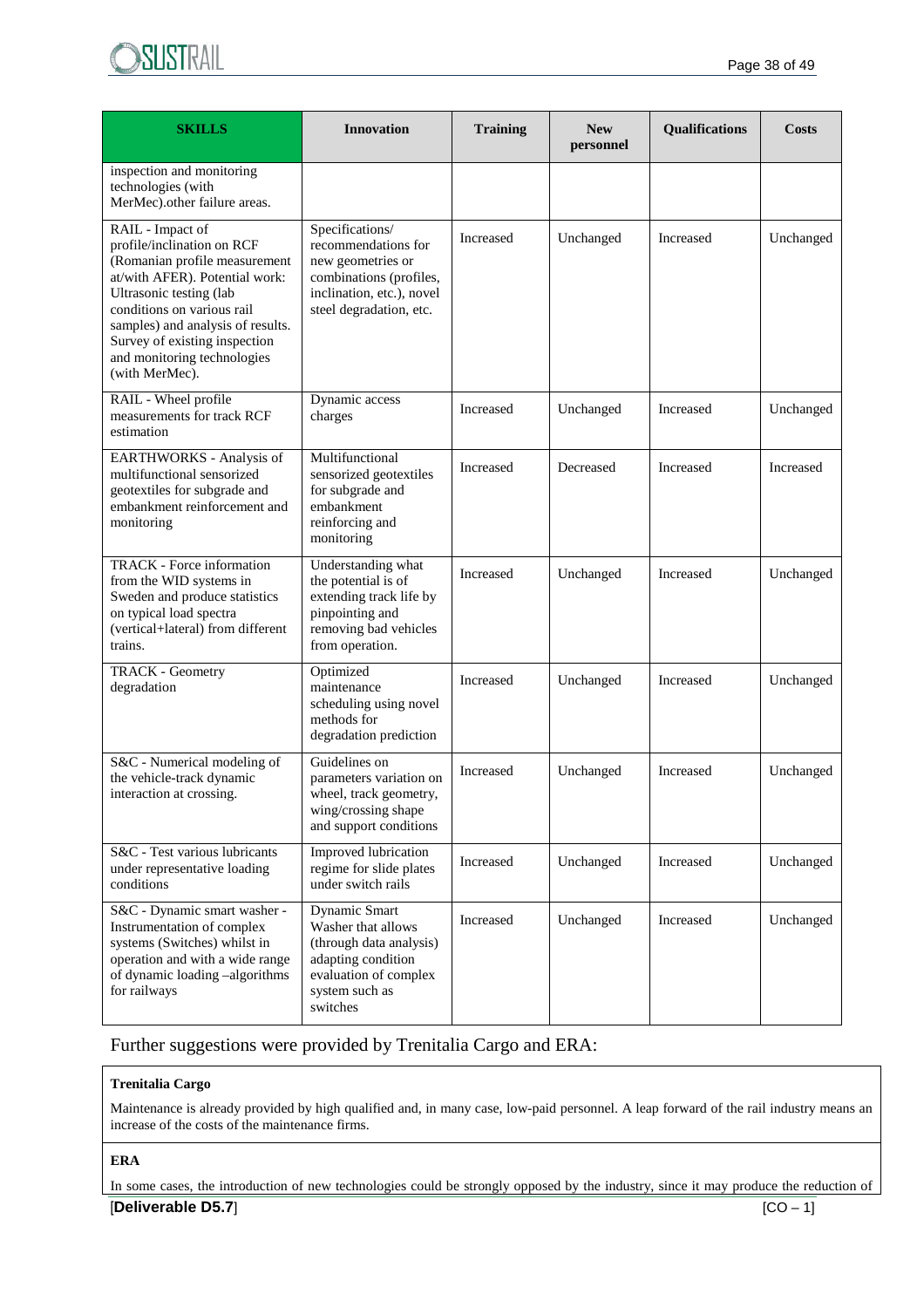

the number of people (or of related time) working on the task influenced by the innovation. But the advantages should be promoted to change this perspective. The introduction of a new technology permits people to acquire new competences, to re-train themselves and to improve their qualifications. In some cases it implies fewer people but more skilful tasks. On the contrary, considering the need of new personnel, the "rail population" is on average old and near to the retirement. New personnel will enter in the sector in the next years and it will be highly qualified, in accordance with the new needs determined by the introduction of the innovations currently under study in Europe.

## 5.3 Main findings: managerial issues

## **5.3.1 Maintenance strategy**

This paragraph presents the main findings of the questionnaire concerning the effects of the SUSTRAIL innovations on the maintenance strategies of the rail operators.

| <b>MAINTENANCE STRATEGY</b>              | <b>Frequency</b>                                                                                                                                                         | Costs                                                                                                                                  | <b>New Planning</b>                                                                                                                                                                                                                                  |  |
|------------------------------------------|--------------------------------------------------------------------------------------------------------------------------------------------------------------------------|----------------------------------------------------------------------------------------------------------------------------------------|------------------------------------------------------------------------------------------------------------------------------------------------------------------------------------------------------------------------------------------------------|--|
| <b>Vehicle</b>                           |                                                                                                                                                                          |                                                                                                                                        |                                                                                                                                                                                                                                                      |  |
| <b>Optimised Conventional Technology</b> | Decreased<br>(larger)<br>intervals) (SIRV)<br>Improved<br>vehicle<br>will<br>reduce<br>frequency<br>of<br>inspection<br>and<br>maintenance(NR)<br>Unchanged(TRE,<br>ERA) | Decreased<br>(larger)<br>intervals and less<br>costs) (SIRV)<br>20-30%<br>reduction<br>in inspection (NR)<br>Unchanged(TRE,<br>ERA)    | Need to be aware if<br>vehicles<br>new<br>are<br>introduced on to<br>a<br>route or removed as<br>intervention frequency<br>will<br>need<br>to<br>he<br>adjusted to suit vehicle<br>in<br>operation.<br>types<br>(NR)<br>Unchanged(TRE,<br>ERA, SIRV) |  |
| Rail                                     |                                                                                                                                                                          |                                                                                                                                        |                                                                                                                                                                                                                                                      |  |
| Premium Rail Steel                       | Premium<br>steel<br>offers<br>reduced<br>frequency<br>of<br>inspection<br>and<br>maintenance<br>$(50\%)(NR)$<br>Unchanged (ERA)                                          | Less<br>frequency<br>reduced<br>requires<br>intervention<br>planning resulting<br>in lower cost (circa<br>50%).(NR)<br>Unchanged (ERA) | Need to identify areas<br>with premium steel to<br>excessive<br>ensure<br>inspection/maintenance<br>avoided. (NR)<br>Unchanged (ERA)                                                                                                                 |  |

Further suggestions were provided by Trenitalia Cargo and ERA:

#### **Trenitalia Cargo**

Maintenance is based on non-technical exigencies. An important issue that has to be resolved in order to increase the efficiency of the maintenance of the rail assets refers to the transit time of wagons from their bases to the workshops.

#### **ERA**

Maintenance strategies are based on the exploitation of the assets. Consequently no reduction or increase of the frequency of the maintenance cycles is foreseen through the introduction of the innovations (considering the condition monitoring aspects only) if the exploitation of the assets doesn't change. But I am no expert on this, just my judgment.

## **5.3.2 Safety**

This paragraph presents the main findings of the questionnaire concerning the effects of the SUSTRAIL innovations on the safety of the rail operations.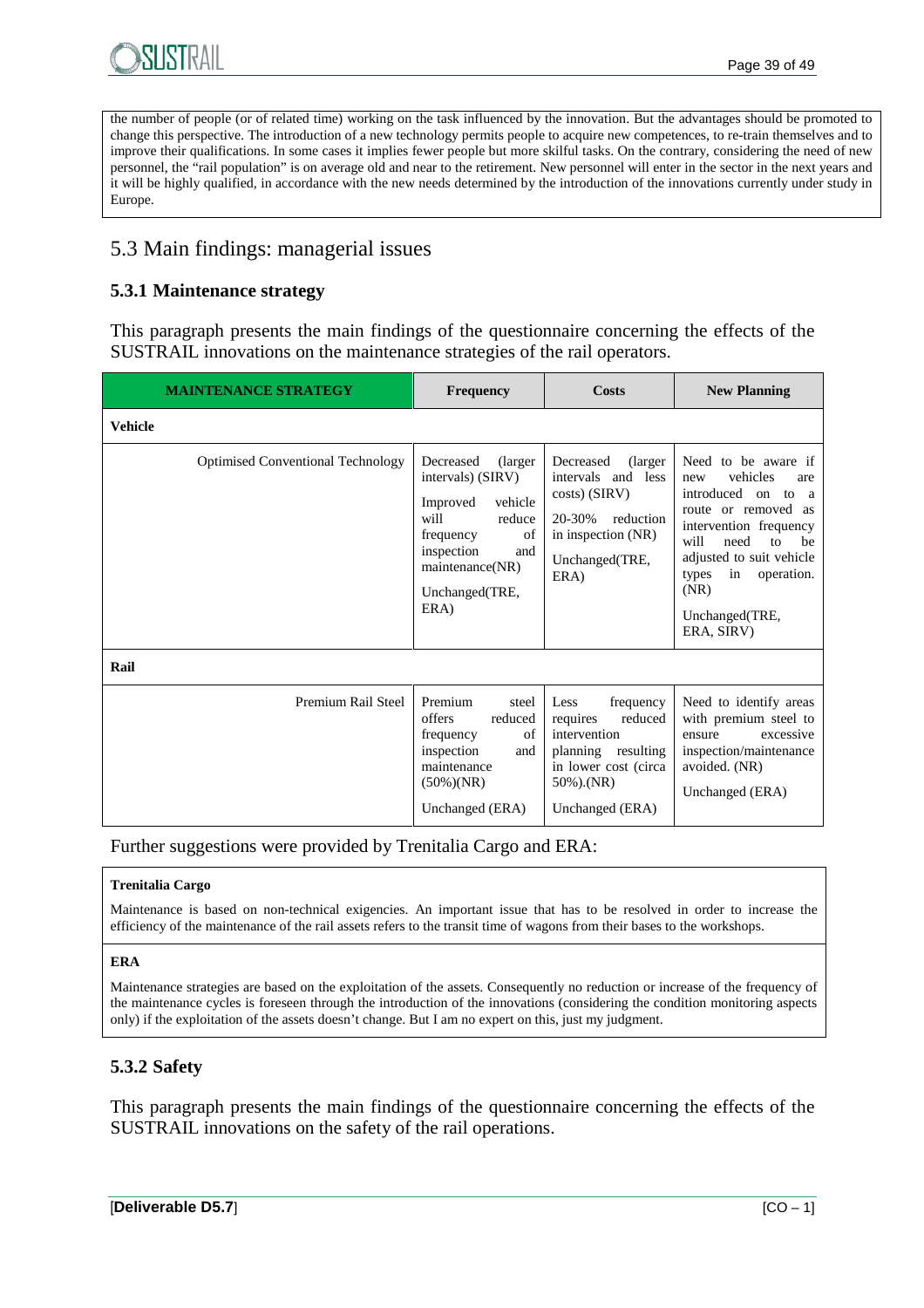

| <b>SAFETY</b>                                   | <b>Global safety</b>                                                                                                                                               | <b>Accidents</b>                                                                                                                                                   | <b>Delays</b>                                                                                                                                                                     | Health<br>conditions                                                             | <b>Operational</b><br>efficiency                                                 |
|-------------------------------------------------|--------------------------------------------------------------------------------------------------------------------------------------------------------------------|--------------------------------------------------------------------------------------------------------------------------------------------------------------------|-----------------------------------------------------------------------------------------------------------------------------------------------------------------------------------|----------------------------------------------------------------------------------|----------------------------------------------------------------------------------|
| <b>Vehicle</b>                                  |                                                                                                                                                                    |                                                                                                                                                                    |                                                                                                                                                                                   |                                                                                  |                                                                                  |
| Optimised<br>Conventional<br>Technology<br>Rail | Increased(SIRV)<br>Reduced<br>inspection<br>and<br>maintenance<br>reduces risk to<br>workers<br>by<br>reducing need to<br>go on site(NR)<br>Unchanged(TRE,<br>ERA) | Decreased(SIRV)<br>Reduced<br>inspection<br>and<br>maintenance<br>reduces risk to<br>workers<br>by<br>reducing need to<br>go on site(NR)<br>Unchanged(TRE,<br>ERA) | Decreased(SIRV)<br>Reduced<br>inspection<br>and<br>maintenance<br>reduces the risk<br>of delays of work<br>overrun<br>and<br>associated<br>delays. (NR)<br>Unchanged(TRE,<br>ERA) | Unchanged(SIRV)<br>No change over<br>standard rail(NR)<br>Unchanged(TRE,<br>ERA) | Increased(SIRV)<br>No change over<br>standard rail(NR)<br>Unchanged(TRE,<br>ERA) |
| Premium Rail Steel                              | positive(Abv)                                                                                                                                                      | positive(Abv)                                                                                                                                                      | positive(Abv)                                                                                                                                                                     | positive(Abv)                                                                    | positive(Abv)                                                                    |
|                                                 | Reduced<br>inspection<br>and<br>maintenance<br>reduces risk to<br>workers<br>by<br>reducing need to<br>go on site(NR)<br>Unchanged<br>(ERA)                        | Reduced<br>inspection<br>and<br>maintenance<br>reduces risk to<br>workers<br>by<br>reducing need to<br>go on site(NR)<br>Unchanged<br>(ERA)                        | Reduced<br>inspection<br>and<br>maintenance<br>reduces the risk<br>of delays of work<br>and<br>overrun<br>associated delays<br>$(5-10\%)$ .(NR)<br>Unchanged<br>(ERA)             | No change over<br>standard rail(NR,<br>ERA)                                      | No change over<br>standard rail(NR,<br>ERA)                                      |

Abv provided a table describing the effects of the entire set of innovations studied in WP4 on the safety of the rail operations.

| <b>SAFETY</b>                                                                                                                                                                                                                                                                                                             | <b>Innovation</b>                                                                                                  | Global<br>safety | <b>Accidents</b> | <b>Delays</b> | <b>Health</b><br>conditions | <b>Operational</b><br>efficiency |
|---------------------------------------------------------------------------------------------------------------------------------------------------------------------------------------------------------------------------------------------------------------------------------------------------------------------------|--------------------------------------------------------------------------------------------------------------------|------------------|------------------|---------------|-----------------------------|----------------------------------|
| RAIL - Rolling Contact<br>Fatigue                                                                                                                                                                                                                                                                                         | Improved<br>predictions of RCF<br>damage                                                                           | positive         | positive         | positive      | positive                    | positive                         |
| RAIL - Rolling contact<br>fatigue – computer<br>modeling for the different<br>times to initiate RCF<br>damage                                                                                                                                                                                                             | Roller hardening                                                                                                   | positive         | positive         | positive      | positive                    | positive                         |
| RAIL - Testing and<br>analysis of welds in<br>CWR; novel materials,<br>technologies, etc. (with<br>Tata) Ultrasonic testing<br>(lab conditions on rail)<br>samples) and analysis of<br>results - on welds and<br>Survey of existing<br>inspection and<br>monitoring technologies<br>(with MerMec).other<br>failure areas. | Specifications/<br>recommendations/<br>guidelines for novel<br>steels, welding<br>processes,<br>technologies, etc. | positive         | positive         | positive      | positive                    | positive                         |
| RAIL - Impact of<br>profile/inclination on<br>RCF (Romanian profile)                                                                                                                                                                                                                                                      | Specifications/<br>recommendations<br>for new geometries                                                           | positive         | positive         | positive      | positive                    | positive                         |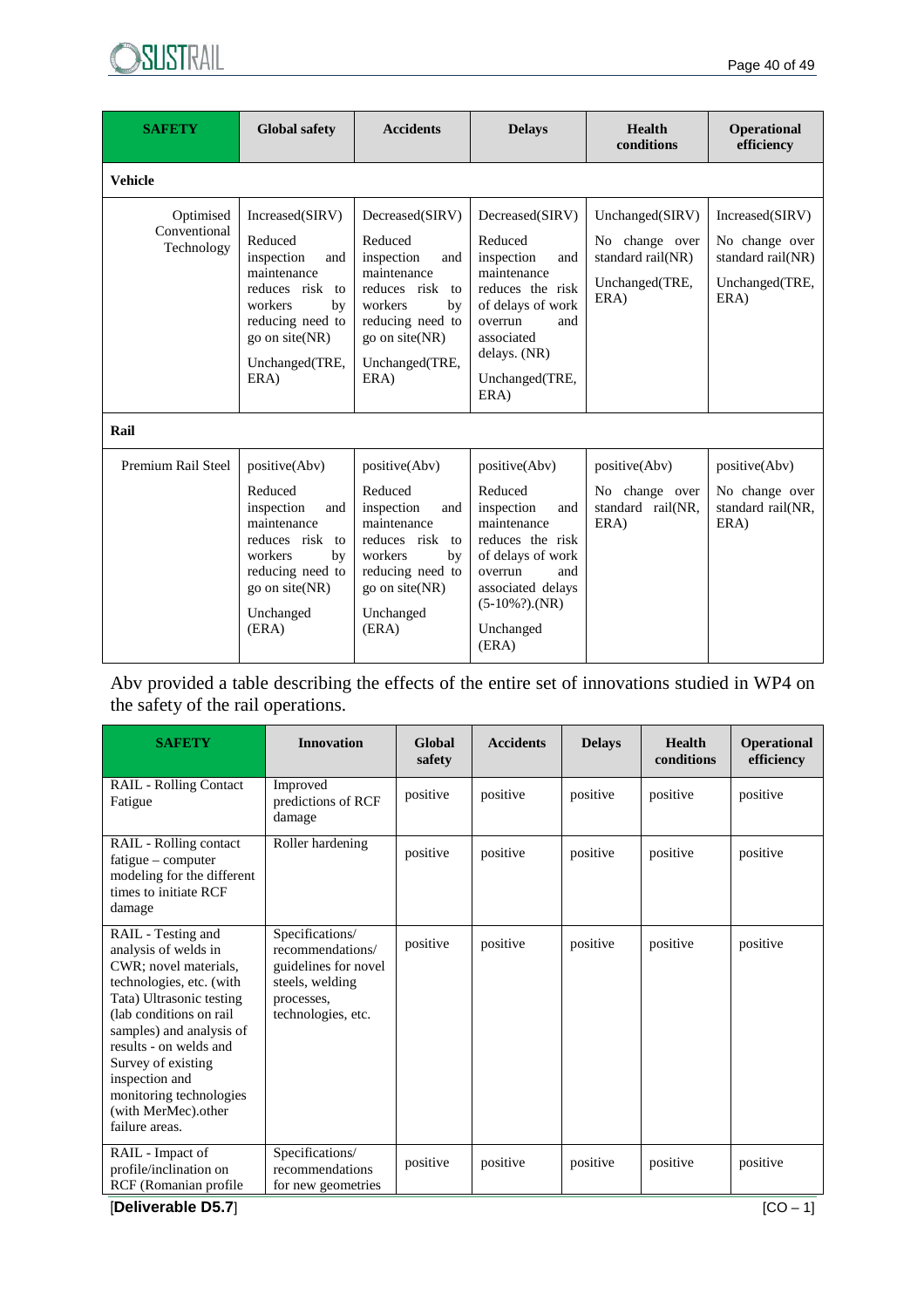

| <b>SAFETY</b>                                                                                                                                                                                                                    | <b>Innovation</b>                                                                                                                           | Global<br>safety | <b>Accidents</b> | <b>Delays</b> | <b>Health</b><br>conditions | <b>Operational</b><br>efficiency |  |
|----------------------------------------------------------------------------------------------------------------------------------------------------------------------------------------------------------------------------------|---------------------------------------------------------------------------------------------------------------------------------------------|------------------|------------------|---------------|-----------------------------|----------------------------------|--|
| measurement at/with<br>AFER). Potential work:<br>Ultrasonic testing (lab<br>conditions on various rail<br>samples) and analysis of<br>results. Survey of existing<br>inspection and<br>monitoring technologies<br>(with MerMec). | or combinations<br>(profiles,<br>inclination, etc.),<br>novel steel<br>degradation, etc.                                                    |                  |                  |               |                             |                                  |  |
| RAIL - Wheel profile<br>measurements for track<br><b>RCF</b> estimation                                                                                                                                                          | Dynamic access<br>charges                                                                                                                   | positive         | positive         | positive      | positive                    | positive                         |  |
| <b>EARTHWORKS -</b><br>Analysis of<br>multifunctional<br>sensorized geotextiles for<br>subgrade and<br>embankment<br>reinforcement and<br>monitoring                                                                             | Multifunctional<br>sensorized<br>geotextiles for<br>subgrade and<br>embankment<br>reinforcing and<br>monitoring                             | positive         | positive         | positive      | positive                    | positive                         |  |
| <b>TRACK - Force</b><br>information from the<br>WID systems in Sweden<br>and produce statistics on<br>typical load spectra<br>(vertical+lateral) from<br>different trains.                                                       | Understanding what<br>the potential is of<br>extending track life<br>by pinpointing and<br>removing bad<br>vehicles from<br>operation.      | positive         | positive         | positive      | positive                    | positive                         |  |
| TRACK - Geometry<br>degradation                                                                                                                                                                                                  | Optimized<br>maintenance<br>scheduling using<br>novel methods for<br>degradation<br>prediction                                              | positive         | positive         | positive      | positive                    | positive                         |  |
| S&C - Numerical<br>modeling of the vehicle-<br>track dynamic interaction<br>at crossing.                                                                                                                                         | Guidelines on<br>parameters variation<br>on wheel, track<br>geometry,<br>wing/crossing shape<br>and support<br>conditions                   | positive         | positive         | positive      | positive                    | positive                         |  |
| S&C - Test various<br>lubricants under<br>representative loading<br>conditions                                                                                                                                                   | Improved<br>lubrication regime<br>for slide plates<br>under switch rails                                                                    | positive         | positive         | positive      | positive                    | positive                         |  |
| S&C - Dynamic smart<br>washer - Instrumentation<br>of complex systems<br>(Switches) whilst in<br>operation and with a wide<br>range of dynamic loading<br>-algorithms for railways                                               | Dynamic Smart<br>Washer that allows<br>(through data<br>analysis) adapting<br>condition evaluation<br>of complex system<br>such as switches | positive         | positive         | positive      | positive                    | positive                         |  |

Further suggestions were provided by Trenitalia Cargo and ERA:

#### **Trenitalia Cargo**

Safety refers to the organization of the operations and to the real use of the assets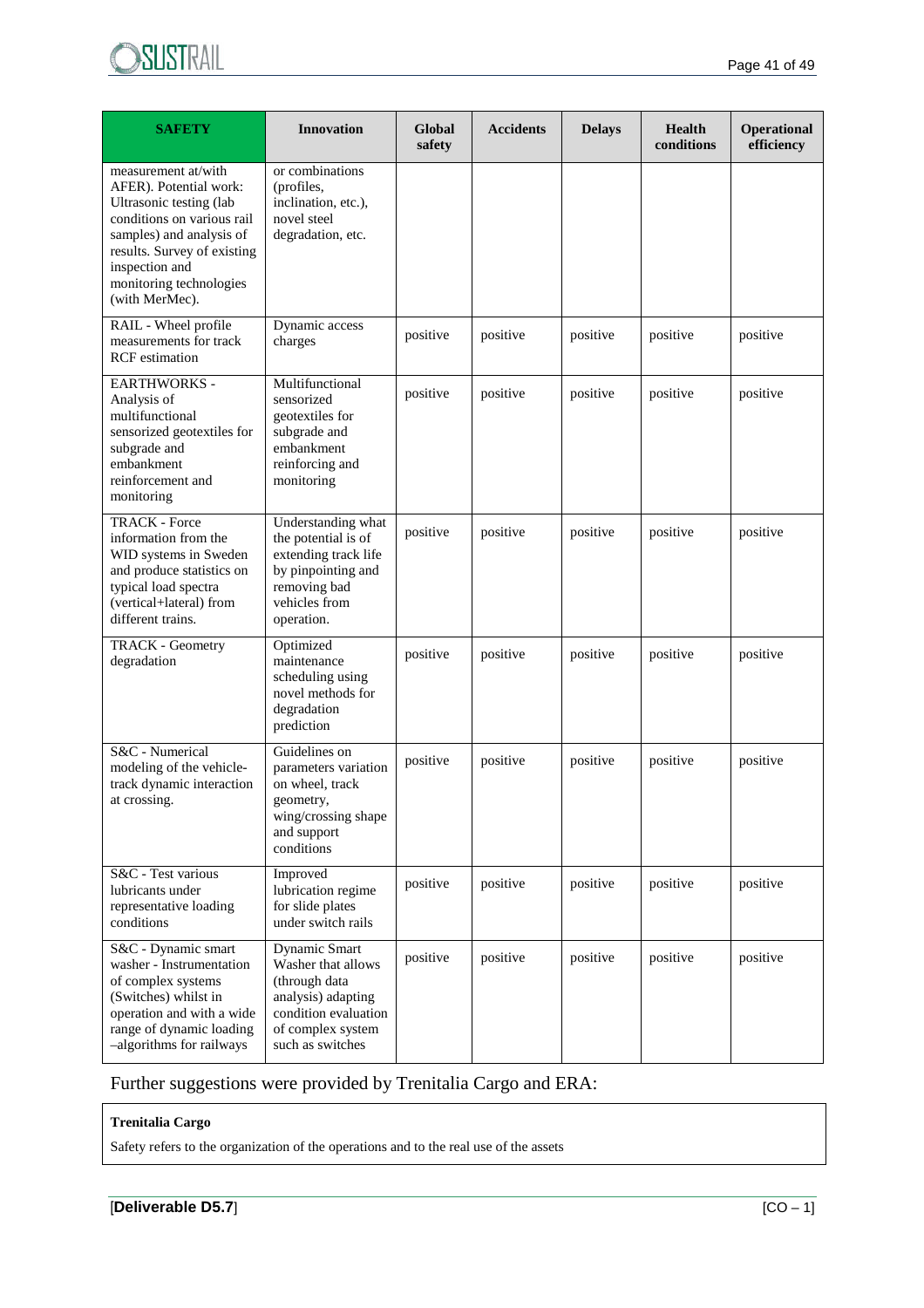#### **ERA**

It should be emphasized that an important advantage derived from the monitoring of track and vehicles, but particularly track, is that maintenance activities can be planned, reducing the need for changes at short notice. This means that there is time for the safety measures to be put in place and sufficient staff to carry out the work – the maintenance work is safer for the staff – high risk activity. Also remote monitoring of the track will reduce the manual track control activities for the staff and so decrease exposure time, this will also contribute to reducing the risk.

## **5.3.3 Operations**

This paragraph presents the main findings of the questionnaire concerning the effects of the SUSTRAIL innovations on the rail operations in general.

| <b>OPERATIONS</b>                           | Task 1                                                                                                                                                                        | Task 2                                                                                                                                                                                                        | <b>Benefit 1</b>                                                                                                            | <b>Benefit 2</b>                                           | <b>New Skill</b>              | <b>New Skill 2</b>            |
|---------------------------------------------|-------------------------------------------------------------------------------------------------------------------------------------------------------------------------------|---------------------------------------------------------------------------------------------------------------------------------------------------------------------------------------------------------------|-----------------------------------------------------------------------------------------------------------------------------|------------------------------------------------------------|-------------------------------|-------------------------------|
| <b>Vehicle</b>                              |                                                                                                                                                                               |                                                                                                                                                                                                               |                                                                                                                             |                                                            |                               |                               |
| <b>Optimised Conventional</b><br>Technology | Train<br>driving<br>Decreased<br>time(SIRV)<br>Dedicated<br>freight and<br>mixed<br>traffic<br>routes $(NR)$<br>Unchanged<br>(ERA)                                            | Cross border<br>operations<br>Decreased<br>time(SIRV)<br><b>Not</b><br>applicable(NR)<br>Unchanged<br>(ERA)                                                                                                   | Decreased<br>time(SIRV)<br>Improved track<br>life and<br>reduced<br>maintenance<br>and<br>$in_{sp.}N$<br>Unchanged<br>(ERA) | Decreased<br>time(SIRV)<br>$n/a$ (NR<br>Unchanged<br>(ERA) | n/a(NR)<br>Unchanged<br>(ERA) | n/a(NR)<br>Unchanged<br>(ERA) |
| Rail                                        |                                                                                                                                                                               |                                                                                                                                                                                                               |                                                                                                                             |                                                            |                               |                               |
| Premium Rail Steel                          | For freight<br>application,<br>it tends to<br>be used for<br>lower<br>speed<br>tighter<br>curves in<br>the range<br>of 0 to<br>1200m<br>radius.<br>(NR)<br>Unchanged<br>(ERA) | For passenger<br>line<br>application, it<br>is used to<br>counter high<br>bogie stiffness<br>at high speeds<br>and so tends to<br>be used in<br>$700m$ to<br>2500m radius<br>curves(NR)<br>Unchanged<br>(ERA) | Improved track<br>life and<br>reduced<br>maintenance<br>and<br>insection(NR)<br>Unchanged<br>(ERA)                          | $n/a$ (NR)<br>Unchanged<br>(ERA)                           | n/a(NR)<br>Unchanged<br>(ERA) | n/a(NR)<br>Unchanged<br>(ERA) |

Abv provided a table describing the effects of the entire set of innovations studied in WP4 on the rail operations as a whole.

| <b>OPERATIONS</b>                                                                                                | <b>Innovation</b>                        | Task 1 | Task 2 | <b>Benefit</b> | <b>Benefit</b><br>2 | <b>New Skill 1</b> | <b>New Skill 2</b> |
|------------------------------------------------------------------------------------------------------------------|------------------------------------------|--------|--------|----------------|---------------------|--------------------|--------------------|
| RAIL - Rolling<br><b>Contact Fatigue</b>                                                                         | Improved<br>predictions of RCF<br>damage | no     | no     |                |                     |                    |                    |
| RAIL - Rolling<br>contact fatigue –<br>computer modeling<br>for the different<br>times to initiate<br>RCF damage | Roller hardening                         | no     | no     |                |                     |                    |                    |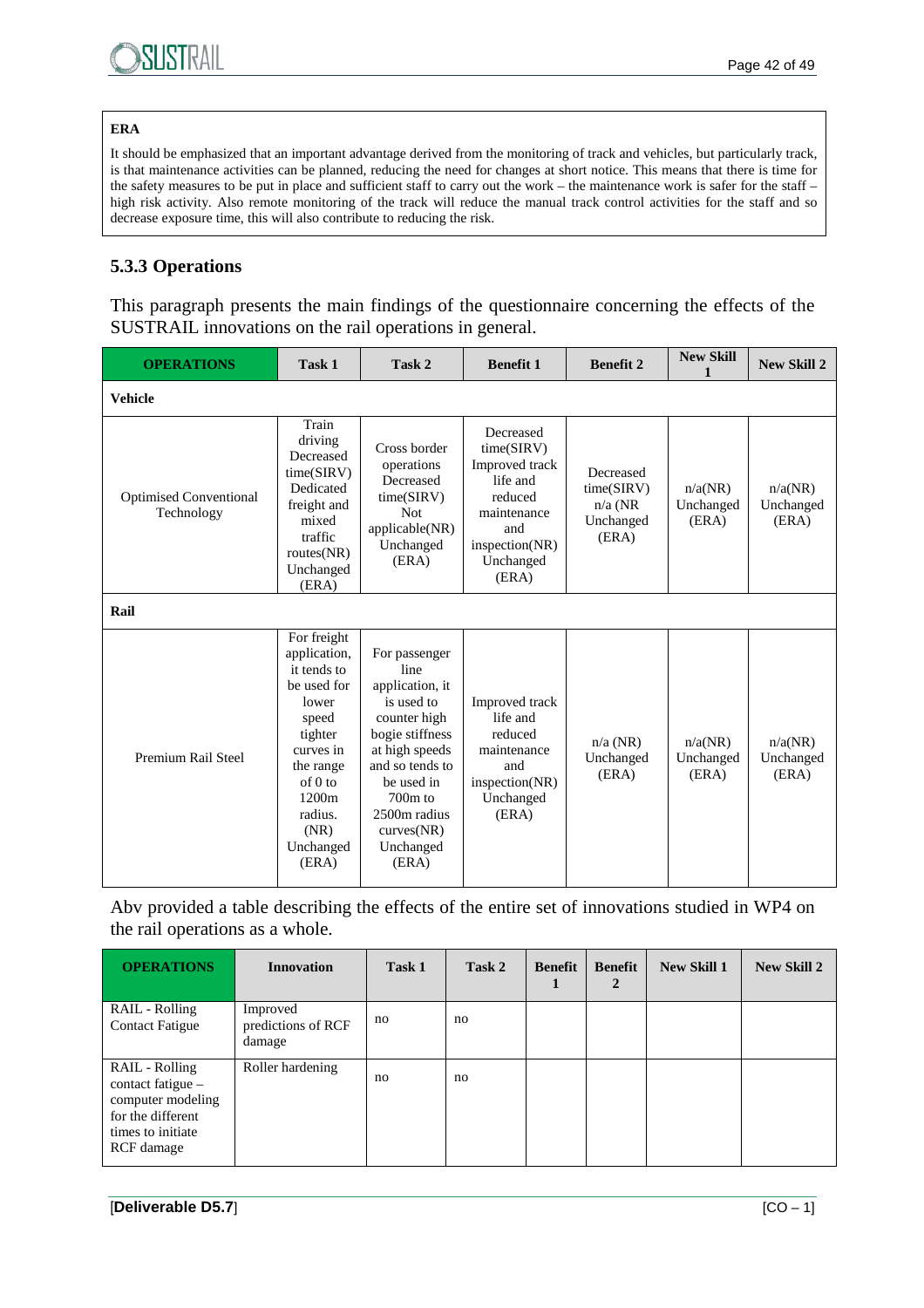

| <b>OPERATIONS</b>                                                                                                                                                                                                                                                                                                                           | <b>Innovation</b>                                                                                                                                    | Task 1                                                                                        | Task 2                                                                                    | <b>Benefit</b><br>1 | <b>Benefit</b><br>$\overline{2}$ | <b>New Skill 1</b>                                       | <b>New Skill 2</b>                                       |
|---------------------------------------------------------------------------------------------------------------------------------------------------------------------------------------------------------------------------------------------------------------------------------------------------------------------------------------------|------------------------------------------------------------------------------------------------------------------------------------------------------|-----------------------------------------------------------------------------------------------|-------------------------------------------------------------------------------------------|---------------------|----------------------------------|----------------------------------------------------------|----------------------------------------------------------|
| RAIL - Testing and<br>analysis of welds in<br>CWR; novel<br>materials,<br>technologies, etc.<br>(with Tata)<br><b>Ultrasonic testing</b><br>(lab conditions on<br>rail samples) and<br>analysis of results -<br>on welds and<br>Survey of existing<br>inspection and<br>monitoring<br>technologies (with<br>MerMec).other<br>failure areas. | Specifications/<br>recommendations/<br>guidelines for novel<br>steels, welding<br>processes,<br>technologies, etc.                                   | no                                                                                            | no                                                                                        |                     |                                  |                                                          |                                                          |
| RAIL - Impact of<br>profile/inclination<br>on RCF (Romanian<br>profile measurement<br>at/with AFER).<br>Potential work:<br>Ultrasonic testing<br>(lab conditions on<br>various rail<br>samples) and<br>analysis of results.<br>Survey of existing<br>inspection and<br>monitoring<br>technologies (with<br>MerMec).                         | Specifications/<br>recommendations<br>for new geometries<br>or combinations<br>(profiles,<br>inclination, etc.),<br>novel steel<br>degradation, etc. | no                                                                                            | no                                                                                        |                     |                                  |                                                          |                                                          |
| RAIL - Wheel<br>profile<br>measurements for<br>track RCF<br>estimation                                                                                                                                                                                                                                                                      | Dynamic access<br>charges                                                                                                                            | no                                                                                            | no                                                                                        |                     |                                  |                                                          |                                                          |
| <b>EARTHWORKS -</b><br>Analysis of<br>multifunctional<br>sensorized<br>geotextiles for<br>subgrade and<br>embankment<br>reinforcement and<br>monitoring                                                                                                                                                                                     | Multifunctional<br>sensorized<br>geotextiles for<br>subgrade and<br>embankment<br>reinforcing and<br>monitoring                                      | operational<br>links with<br>the<br>dispatchers<br>in motion<br>and/or<br>with ALS<br>systems | operational<br>links with<br>the<br>signaling<br>systems<br>and/or<br>with ALS<br>systems | safety              | safety                           | Exploitation<br>and<br>maintenance<br>the<br>new systems | Exploitation<br>and<br>maintenance<br>the<br>new systems |
| <b>TRACK - Force</b><br>information from<br>the WID systems in<br>Sweden and<br>produce statistics on<br>typical load spectra<br>(vertical+lateral)<br>from different<br>trains.                                                                                                                                                            | Understanding what<br>the potential is of<br>extending track life<br>by pinpointing and<br>removing bad<br>vehicles from<br>operation.               | operational<br>links with<br>the<br>dispatchers<br>in motion<br>and/or<br>with ALS<br>systems | operational<br>links with<br>the<br>signaling<br>systems<br>and/or<br>with ALS<br>systems | safety              | safety                           | Exploitation<br>and<br>maintenance<br>the<br>new systems | Exploitation<br>and<br>maintenance<br>the<br>new systems |
| <b>TRACK - Geometry</b><br>degradation                                                                                                                                                                                                                                                                                                      | Optimized<br>maintenance<br>scheduling using<br>novel methods for                                                                                    | no                                                                                            | no                                                                                        |                     |                                  |                                                          |                                                          |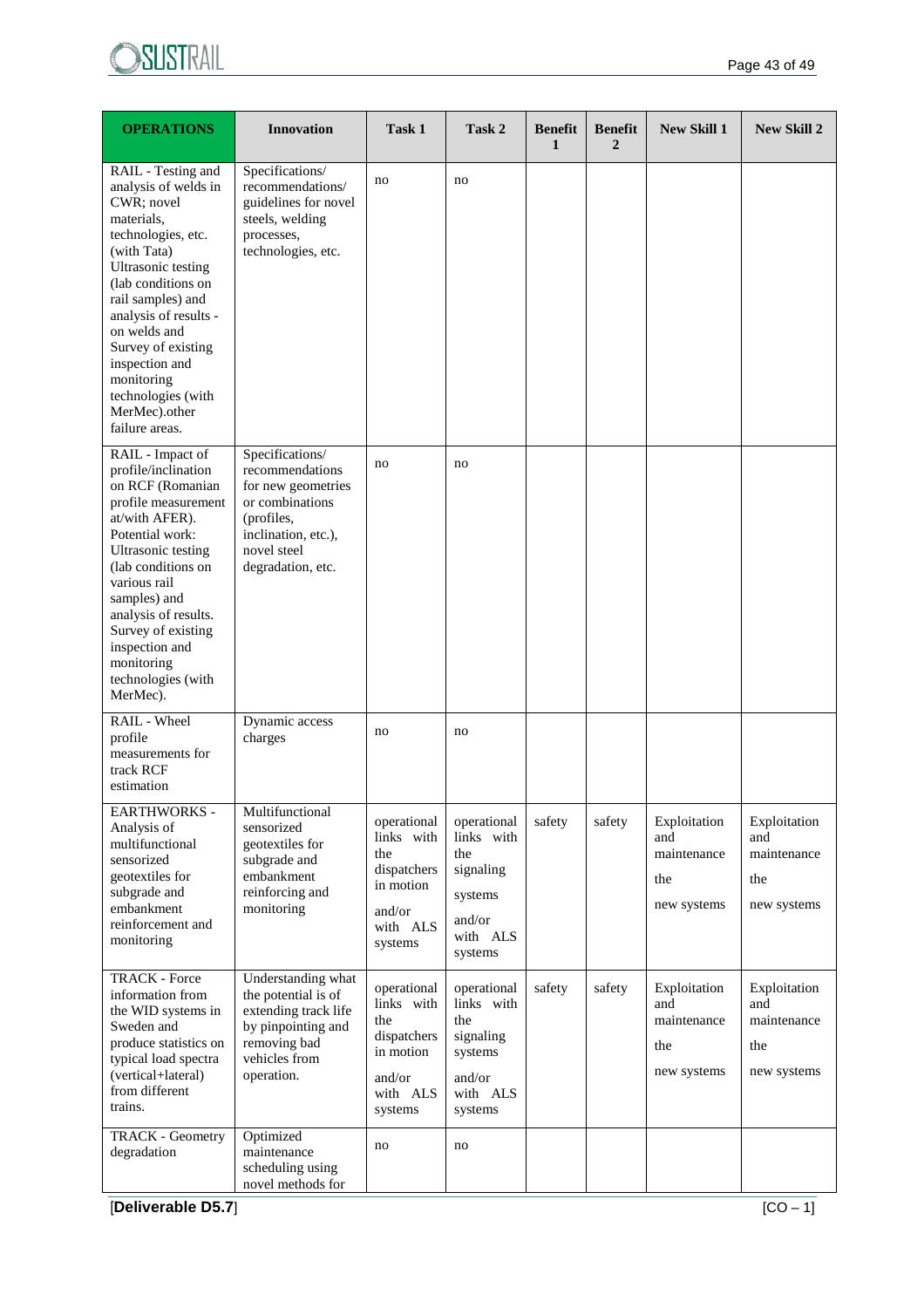

| <b>OPERATIONS</b>                                                                                                                                                                            | <b>Innovation</b>                                                                                                                           | Task 1 | Task 2 | <b>Benefit</b><br>1 | <b>Benefit</b><br>$\mathbf{2}$ | <b>New Skill 1</b> | <b>New Skill 2</b> |
|----------------------------------------------------------------------------------------------------------------------------------------------------------------------------------------------|---------------------------------------------------------------------------------------------------------------------------------------------|--------|--------|---------------------|--------------------------------|--------------------|--------------------|
|                                                                                                                                                                                              | degradation<br>prediction                                                                                                                   |        |        |                     |                                |                    |                    |
| S&C - Numerical<br>modeling of the<br>vehicle-track<br>dynamic interaction<br>at crossing.                                                                                                   | Guidelines on<br>parameters variation<br>on wheel, track<br>geometry,<br>wing/crossing shape<br>and support<br>conditions                   | no     | no     |                     |                                |                    |                    |
| S&C - Test various<br>lubricants under<br>representative<br>loading conditions                                                                                                               | Improved<br>lubrication regime<br>for slide plates<br>under switch rails                                                                    | no     | no     |                     |                                |                    |                    |
| S&C - Dynamic<br>smart washer -<br>Instrumentation of<br>complex systems<br>(Switches) whilst in<br>operation and with a<br>wide range of<br>dynamic loading -<br>algorithms for<br>railways | Dynamic Smart<br>Washer that allows<br>(through data<br>analysis) adapting<br>condition evaluation<br>of complex system<br>such as switches | no     | no     |                     |                                |                    |                    |

Further suggestions were provided by Trenitalia Cargo:

An improvement in the rail operations will be provided by the division between the technical side of the industry and its commercial scale.

#### **5.3.4 Human interactions, barriers to the implementation and further suggestions**

This paragraph presents the effects of the SUSTRAIL innovations on the human interactions as a whole.

(Afer) Risk related to maintenance is lower, simplified the process of maintenance. Additional electronic devices are required and eliminates HF tasks. Lower cost due to larger maintenance intervals. Simplified maintenance processes, productivity increases, safety increases thanks to the monitoring equipment and brake control

(Network Rail) Premium Rail Steel  $\rightarrow$  Reduced inspection and maintenance reduces risk to workers by reducing need to go on site  $\rightarrow$  Reduced inspection and maintenance offsets higher rail cost  $\rightarrow$  No change over standard rail productivity  $\rightarrow$  Optimised Conventional Technology  $\rightarrow$  Reduced inspection and maintenance reduces risk to workers by reducing need to go on site  $\rightarrow$ Reduced inspection and maintenance

(Trenitalia CARGO) A substantial improvement of the technologies applied by the industry could produce a reduction in the level of personnel employed in the operations and in the maintenance. This represents a traditional barrier to the innovations in the rail sector.

(ERA) It should be emphasized that an important advantage derived from the monitoring of track and vehicles, but particularly track, is that maintenance activities can be planned, reducing the need for changes at short notice. This means that there is time for the safety measures to be put in place and sufficient staff to carry out the work – the maintenance work is be safer for the staff – high risk activity.

It is important to underline that barriers derive from the way an innovation is presented. If technicians involve people in design, if the approach is centered on the persons than no barrier will be created against something that improves the efficiency and the quality of the output produced by an industry.

Other barriers to the implementation of the innovations: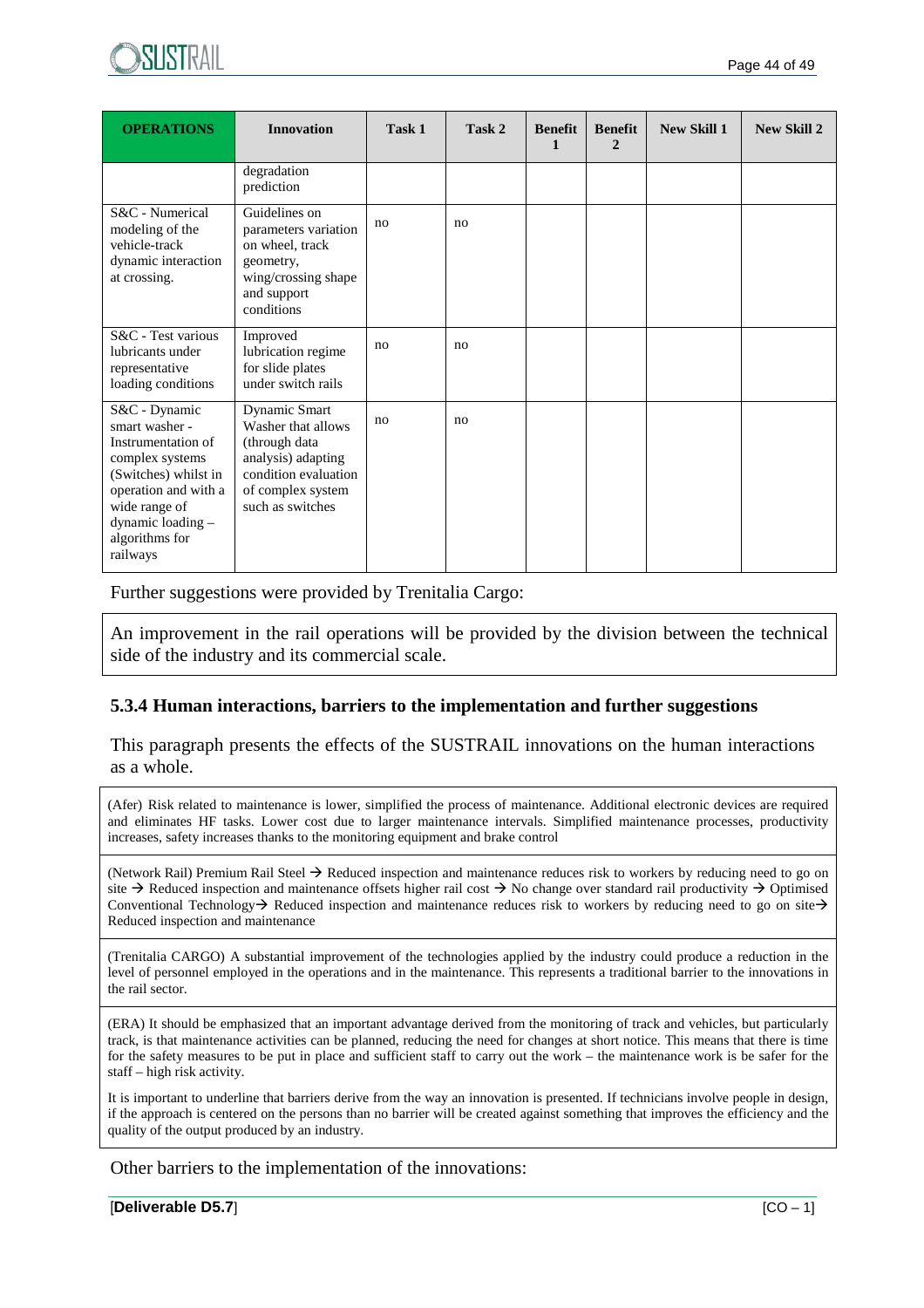

(Network Rail) Premium Rail Steel is proving to offer a worthwhile reduction in inspection and maintenance, with increase life. Apart from a higher initial purchase price for the rail, there are no barriers to implementation over conventional rail and the break-even point occurs relatively early on (approximately 2 years according to application) to provide a good business case for implementation.

The introduction of the optimised vehicle will further increase track life, but incentives will need to be introduced to encourage their implementation, probably in the form of reduced track access charges.

(Trenitalia CARGO) The rail industry is stiff and in many cases non competitive due to its own nature. This represents a barrier to the introduction of technological innovations. And this marks the difference between the road transport, that is a competitive market. This is true also considering also the maintenance activities and the competition within the maintenance sector.

Moreover, technically speaking, another barrier to the maintenance, to the safety and to the efficiency of the system is represented by the structure of the wagon that is very complex. In this field the BTZ experience is recalled.

(ERA) It should be emphasized that an important advantage derived from the monitoring of track and vehicles, but particularly track, is that maintenance activities can be planned, reducing the need for changes at short notice. This means that there is time for the safety measures to be put in place and sufficient staff to carry out the work – the maintenance work is be safer for the staff – high risk activity.

#### Finally, ERA provided further suggestions for future research in this domain

(ERA) The most important idea is that innovations have to be based on a "human- centered approach". This is a theory [principle that wants to move influence the focus of the technicians on the human factor issues inside the projects and support the involvement of HF experts in the design and development teams. This approach could permit the introduction of new technologies, the improvement of the efficiency of the system and the reduction of the conflict in some areas.

### 5.4 Results

The following images summarize the main results of the questionnaire for the optimised conventional technology and for the premium rail steel. It has to be underlined that results are adjusted in order to show the main output of the questionnaire. In case of absence of univocal outputs it was chosen the main result in terms of majority of selections<sup>8</sup>.

<sup>8</sup> The following shceme shows the methodology that was applied to reach such results.**Vehicle.** Question 5.2.2 Inspectability - Safety. No effects 4 (TR, ERA, NR, SIRV) | Positive effects 0 | Negative Effects 0. The final result is unchanged. **Premium Rail Steel**. Question 5.3.2 Safety- Global Safety. No effects (ERA) | Positive effects (ABV, NR) | Negative Effects 0. The final result is increased.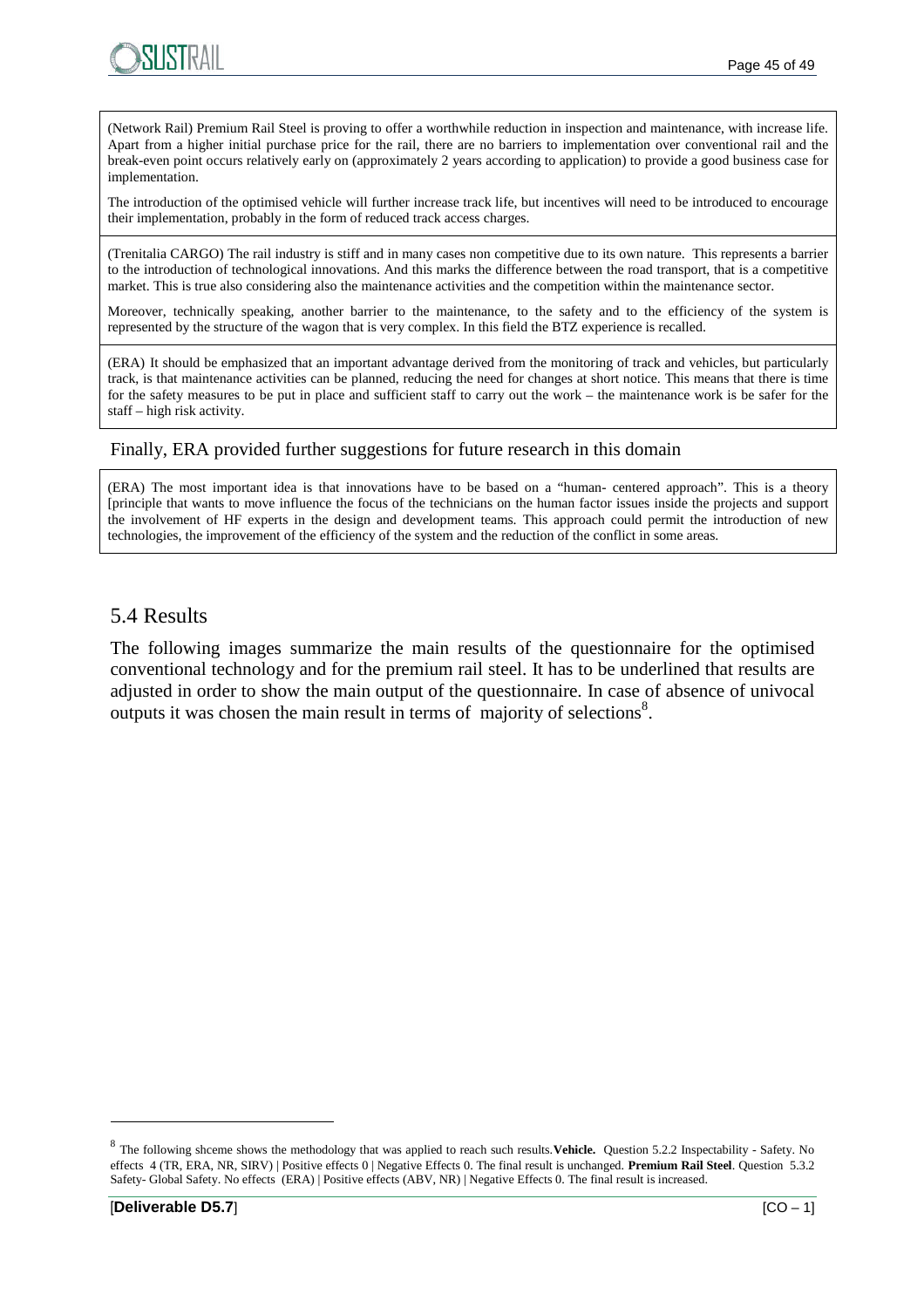

| Maintenability                | <b>Frequency</b>        |    | <b>Automation</b>         |      | <b>Costs</b>          |   |                          |                               |  |
|-------------------------------|-------------------------|----|---------------------------|------|-----------------------|---|--------------------------|-------------------------------|--|
|                               | Decreased               |    | Increased                 |      | Decreased             |   |                          |                               |  |
|                               | 3                       | .d | $\overline{2}$            | мI   | 3                     |   |                          |                               |  |
| Inspectability                | <b>Safety</b>           |    | <b>Efficiency</b>         |      | <b>Costs</b>          |   | <b>Frequency</b>         | <b>Time</b>                   |  |
|                               | Unchanged               |    | Unchanged                 |      | Unchanged             |   | Unchanged                | Unchanged                     |  |
|                               | 4                       |    | 3                         | . II | 2                     | Ы | 2                        | 3<br>ыl                       |  |
| <b>Accessibility</b>          | <b>Efficiency</b>       |    | <b>Costs</b>              |      |                       |   |                          |                               |  |
|                               | Unchanged               |    | Unchanged                 |      |                       |   |                          |                               |  |
|                               | 4                       |    | 4                         |      |                       |   |                          |                               |  |
| Ergonomic                     | <b>Working position</b> |    | <b>Dangerous Location</b> |      |                       |   |                          |                               |  |
|                               | Unchanged               |    | Unchanged                 |      |                       |   |                          |                               |  |
|                               | Δ                       |    | 4                         |      |                       |   |                          |                               |  |
| Handling of maintenance tools | <b>New Tools</b>        |    | <b>New Machinery</b>      |      |                       |   |                          |                               |  |
|                               | Unchanged               |    | Unchanged                 |      |                       |   |                          |                               |  |
|                               | $\overline{2}$          |    | 3                         |      |                       |   |                          |                               |  |
| <b>Skills</b>                 | <b>Training</b>         |    | <b>New Personnel</b>      |      | <b>Qualifications</b> |   | <b>Costs</b>             |                               |  |
|                               | Unchanged               |    | Unchanged                 |      | Increased             |   | Unchanged                |                               |  |
|                               | $\overline{2}$          |    | $\overline{2}$            | л    | 2                     | л | $\overline{2}$           |                               |  |
| <b>Maintenance strategy</b>   | Frequency               |    | <b>Costs</b>              |      | <b>New Planing</b>    |   |                          |                               |  |
|                               | Unchanged               |    | Unchanged                 |      | Unchanged             |   |                          |                               |  |
|                               | $\overline{2}$          | .d | $\overline{2}$            |      | 4                     |   |                          |                               |  |
| <b>Safety</b>                 | <b>Global safety</b>    |    | <b>Accidents</b>          |      | <b>Delays</b>         |   | <b>Health conditions</b> | <b>Operational efficiency</b> |  |
|                               | Unchanged               |    | Unchanged                 |      | Unchanged             |   | Unchanged                | Unchanged                     |  |
|                               | 2                       |    | 2                         | М    | 2                     |   | 4                        | 4                             |  |

#### **Figure 4 Optimised conventional technology-intensity of the results**

| Maintenability              | <b>Frequency</b>        | <b>Automation</b>         | <b>Costs</b>          |                  |                                                 |
|-----------------------------|-------------------------|---------------------------|-----------------------|------------------|-------------------------------------------------|
|                             | Decreased               | Increased                 | Decreased             |                  |                                                 |
| Inspectability              | <b>Safety</b>           | <b>Efficiency</b>         | <b>Costs</b>          | <b>Frequency</b> | <b>Time</b>                                     |
|                             | Unchanged               | Unchanged                 | Unchanged             | Unchanged        | Unchanged                                       |
| <b>Accessibility</b>        | <b>Efficiency</b>       | <b>Costs</b>              |                       |                  |                                                 |
|                             | Unchanged               | Unchanged                 |                       |                  |                                                 |
| Ergonomic                   | <b>Working position</b> | <b>Dangerous Location</b> |                       |                  |                                                 |
|                             | Unchanged               | Unchanged                 |                       |                  |                                                 |
| Handling of maintenance too | <b>New Tools</b>        | <b>New Machinery</b>      |                       |                  |                                                 |
|                             | Unchanged               | Unchanged                 |                       |                  |                                                 |
| <b>Skills</b>               | <b>Training</b>         | <b>New Personnel</b>      | <b>Qualifications</b> | <b>Costs</b>     |                                                 |
|                             | Unchanged               | Unchanged                 | Increased             | Unchanged        |                                                 |
| <b>Maintenance strategy</b> | <b>Frequency</b>        | Costs                     | <b>New Planing</b>    |                  |                                                 |
|                             | Unchanged               | Unchanged                 | Unchanged             |                  |                                                 |
| <b>Safety</b>               | <b>Global safety</b>    | <b>Accidents</b>          | <b>Delays</b>         |                  | <b>Health conditions Operational efficiency</b> |
|                             | Unchanged               | Unchanged                 | Unchanged             | Unchanged        | Unchanged                                       |

**Figure 5 Optimised conventional technology-main results**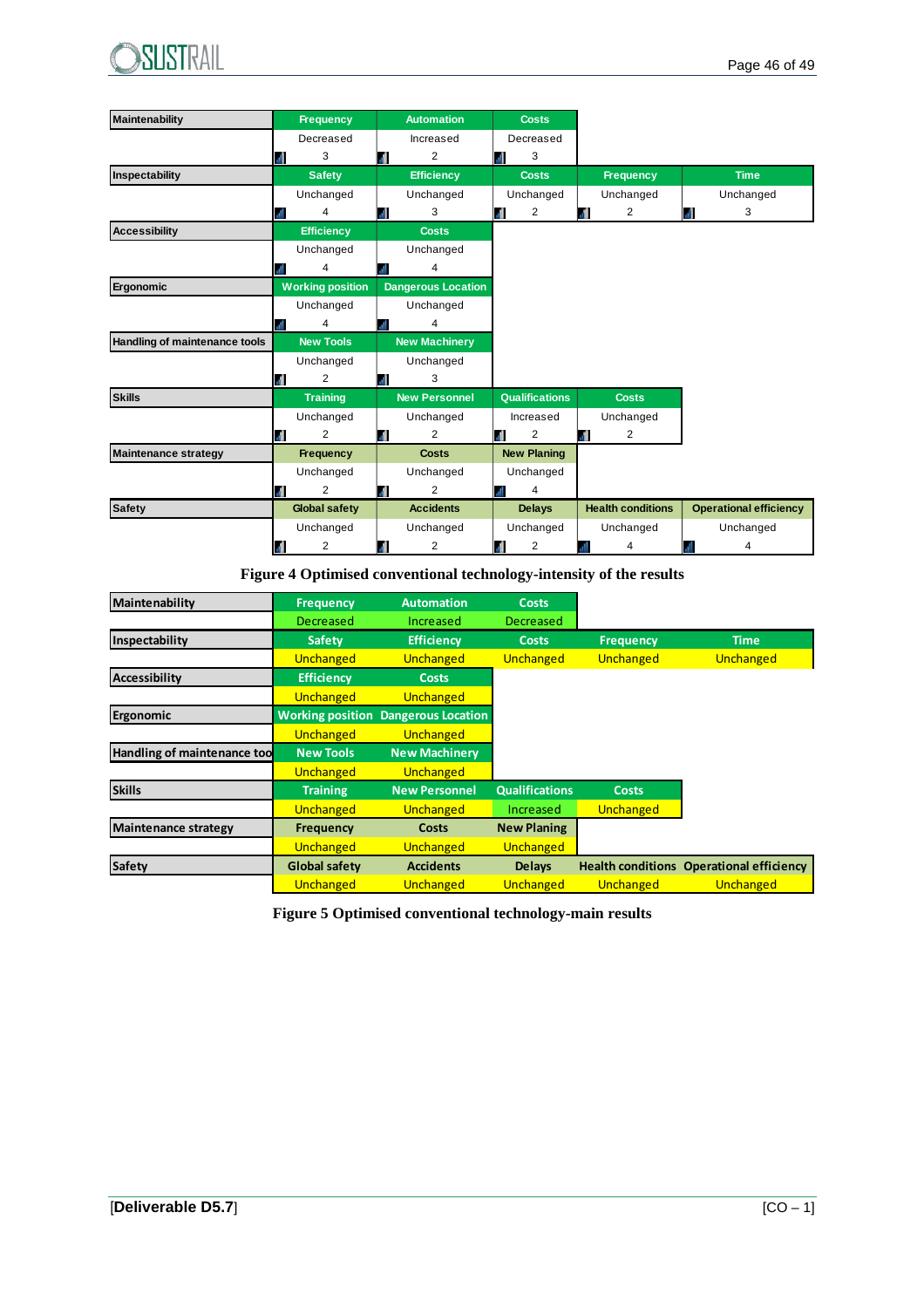

| <b>Maintenability</b>                | <b>Frequency</b>     | <b>Automation</b>                          | <b>Costs</b>          |                          |                               |
|--------------------------------------|----------------------|--------------------------------------------|-----------------------|--------------------------|-------------------------------|
|                                      | Decreased            | Unchanged                                  | Decreased             |                          |                               |
|                                      | 3<br>мI              | d<br>1                                     | 2<br>М                |                          |                               |
| Inspectability                       | <b>Safety</b>        | <b>Efficiency</b>                          | <b>Costs</b>          | <b>Frequency</b>         | <b>Time</b>                   |
|                                      | Unchanged            | Unchanged                                  | Unchanged             | Unchanged                | Unchanged                     |
|                                      | 2<br>Ш               | 2<br>Ш                                     | 2<br>al)              | $\overline{2}$<br>М      | 3<br>all.                     |
| <b>Accessibility</b>                 | <b>Efficiency</b>    | <b>Costs</b>                               |                       |                          |                               |
|                                      | Unchanged            | Unchanged                                  |                       |                          |                               |
|                                      | 3<br>ыl              | Ш<br>2                                     |                       |                          |                               |
| Ergonomic                            |                      | <b>Working position Dangerous Location</b> |                       |                          |                               |
|                                      | Unchanged            | Unchanged                                  |                       |                          |                               |
|                                      | 3                    | 3<br>l. II                                 |                       |                          |                               |
| <b>Handling of maintenance tools</b> | <b>New Tools</b>     | <b>New Machinery</b>                       |                       |                          |                               |
|                                      | Unchanged            | Unchanged                                  |                       |                          |                               |
|                                      | 3                    | 3<br>۱ıl،                                  |                       |                          |                               |
| <b>Skills</b>                        | <b>Training</b>      | <b>New Personnel</b>                       | <b>Qualifications</b> | <b>Costs</b>             |                               |
|                                      | Increased            | Unchanged                                  | Increased             | Unchanged                |                               |
|                                      | $\overline{2}$<br>иI | <b>all</b><br>1                            | 3<br>ыI               | 1<br>4Î                  |                               |
| <b>Maintenance strategy</b>          | <b>Frequency</b>     | <b>Costs</b>                               | <b>New Planing</b>    |                          |                               |
|                                      | Unchanged            | Unchanged                                  | Unchanged             |                          |                               |
|                                      |                      | <b>all</b><br>1                            | 2<br>.n               |                          |                               |
| <b>Safety</b>                        | <b>Global safety</b> | <b>Accidents</b>                           | <b>Delays</b>         | <b>Health conditions</b> | <b>Operational efficiency</b> |
|                                      | Increased            | Decreased                                  | Decreased             | Unchanged                | Unchanged                     |
|                                      | $\overline{2}$       | Ш<br>2                                     | al)<br>2              | 2<br>М                   | al.<br>$\overline{2}$         |

**Figure 6 Premium Rail Steel -intensity of the results**

| Maintenability                | <b>Frequency</b>     | <b>Automation</b>                          | <b>Costs</b>          |                          |                               |
|-------------------------------|----------------------|--------------------------------------------|-----------------------|--------------------------|-------------------------------|
|                               | Decreased            | Unchanged                                  | <b>Decreased</b>      |                          |                               |
| Inspectability                | <b>Safety</b>        | <b>Efficiency</b>                          | <b>Costs</b>          | <b>Frequency</b>         | <b>Time</b>                   |
|                               | Unchanged            | Unchanged                                  | Unchanged             | Unchanged                | Unchanged                     |
| <b>Accessibility</b>          | <b>Efficiency</b>    | <b>Costs</b>                               |                       |                          |                               |
|                               | Unchanged            | <b>Unchanged</b>                           |                       |                          |                               |
| Ergonomic                     |                      | <b>Working position Dangerous Location</b> |                       |                          |                               |
|                               | Unchanged            | Unchanged                                  |                       |                          |                               |
| Handling of maintenance tools | <b>New Tools</b>     | <b>New Machinery</b>                       |                       |                          |                               |
|                               | Unchanged            | Unchanged                                  |                       |                          |                               |
| <b>Skills</b>                 | <b>Training</b>      | <b>New Personnel</b>                       | <b>Qualifications</b> | <b>Costs</b>             |                               |
|                               | <b>Increased</b>     | Unchanged                                  | Increased             | Unchanged                |                               |
| <b>Maintenance strategy</b>   | <b>Frequency</b>     | <b>Costs</b>                               | <b>New Planing</b>    |                          |                               |
|                               | Unchanged            | Unchanged                                  | Unchanged             |                          |                               |
| <b>Safety</b>                 | <b>Global safety</b> | <b>Accidents</b>                           | <b>Delays</b>         | <b>Health conditions</b> | <b>Operational efficiency</b> |
|                               |                      |                                            |                       |                          |                               |

**Figure 7 Premium Rail Steel-main results**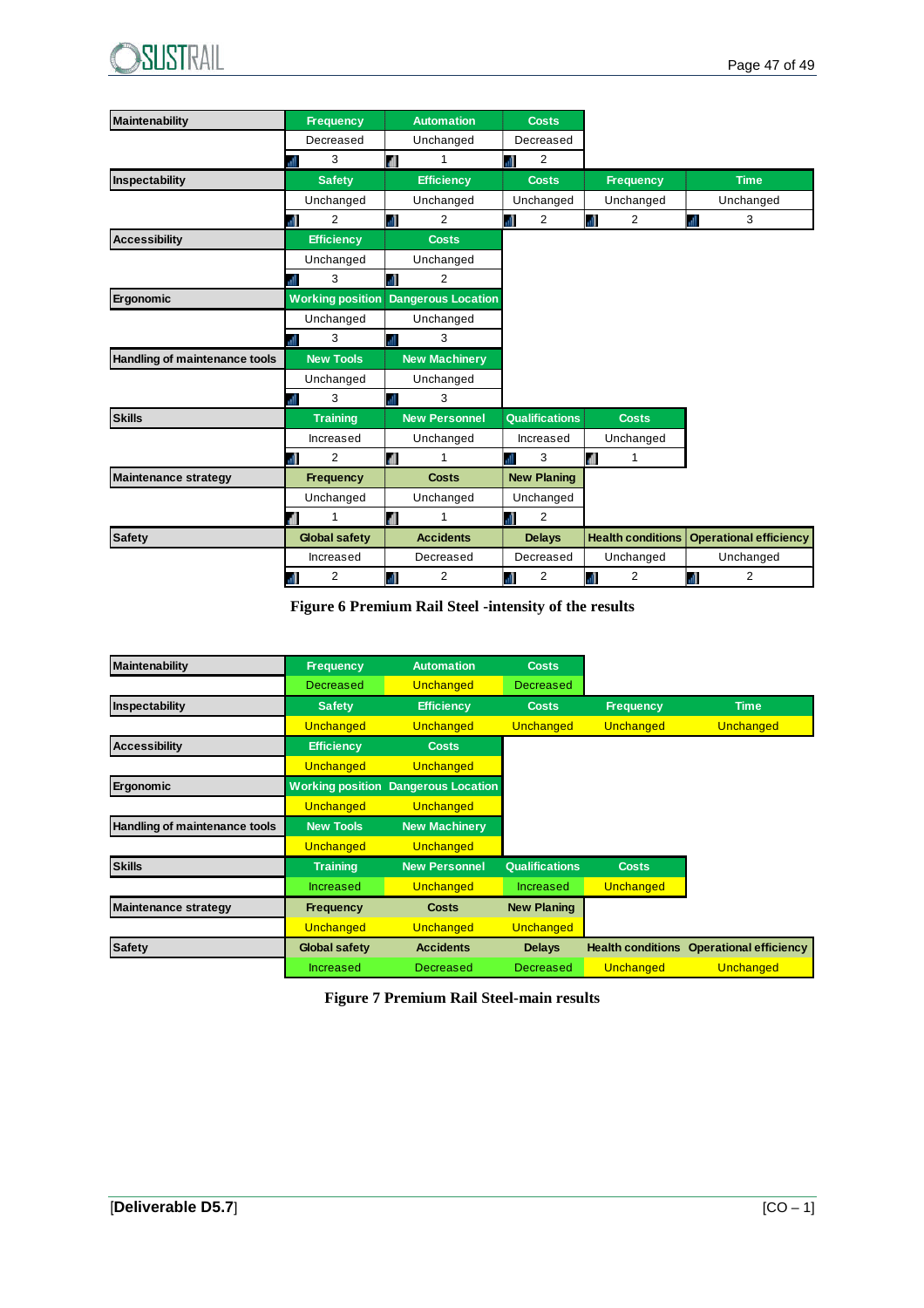# **6. CONCLUSIONS**

The outcome of the interviews gives useful provisional insights on the impacts of SUSTRAIL innovations on human factors. In particular, the stakeholders interviewed agreed that the effort in maintenance and inspections will decrease, however, they are not able to quantify or to assess homogeneously the magnitude. This is due to the difficulties that many of the interviewer have find in identifying the scope of the SUSTRAIL innovations.

The results of the interviews reflect the expectation in a decrease in track and vehicle maintenance efforts. In fact, this area is expected to benefit most from SUSTRAIL innovations terms of a decrease in human factor related costs. Regarding track maintenance activities, cost decreases are expected for several tasks due to a decrease in the frequency and an increase in automation. In general, manual work tasks are expected to decrease due to the implementation of SUSTRAIL innovations, in particular the need of walking along tracks. For several track and vehicle inspection and maintenance tasks, the experts expect a change in demand for the handling of machinery and skill sets required – such as an increase in engineer and technical skills and skills to work with computer and digital systems – and hence it necessitates training activities to accompany the introduction of SUSTRAIL innovations.

One major objective of the interviews was also to identify barriers for introducing SUSTRAIL innovations. The experts were able to provide some useful insights on this regard, such as the concern of the rigidity of the industry.